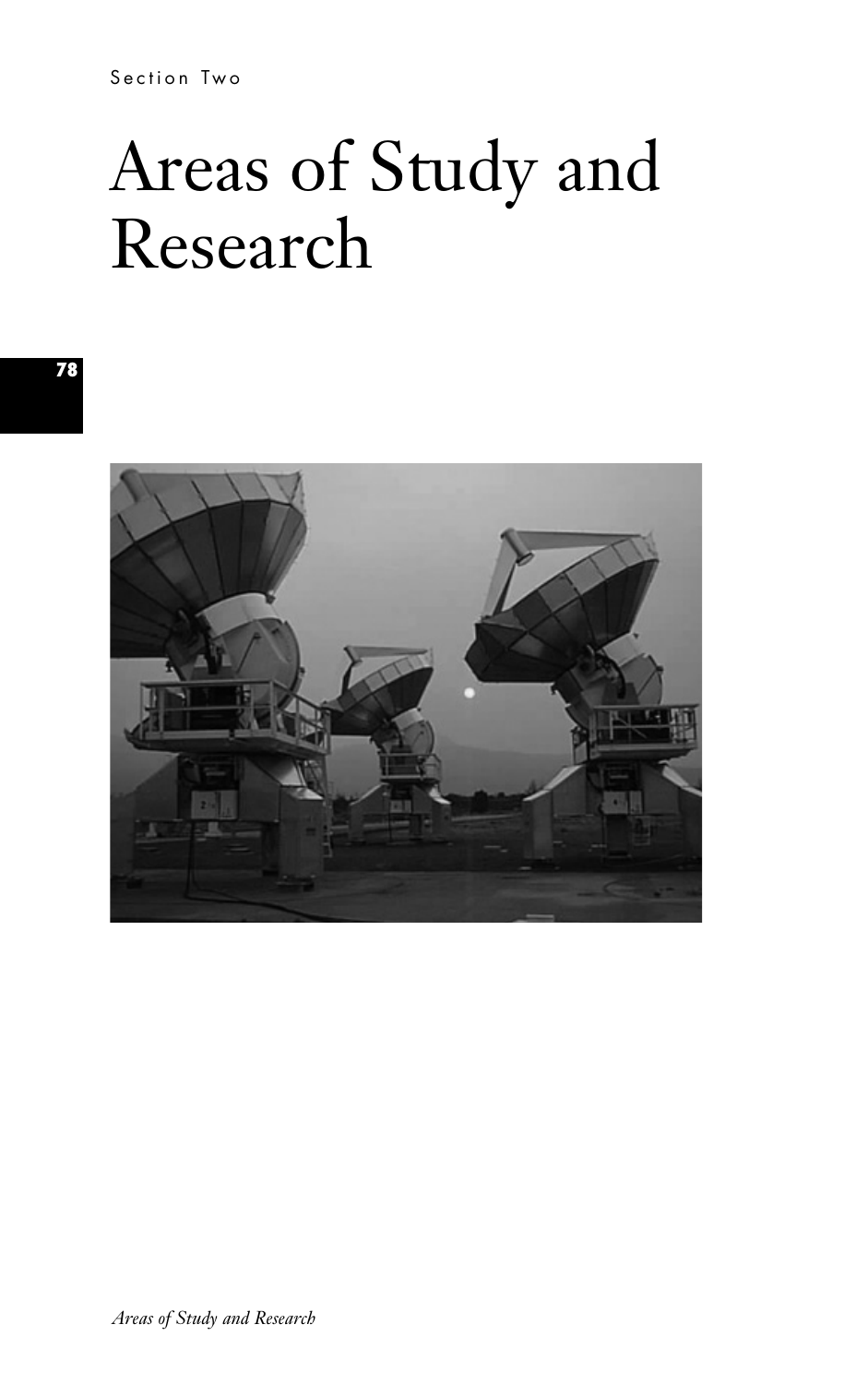## **AEROSPACE**

The Guggenheim Aeronautical Laboratory, the Kármán Laboratory of Fluid Mechanics and Jet Propulsion, and the Firestone Flight Sciences Laboratory form the Graduate Aerospace Laboratories, widely known as GALCIT. In this complex are housed the solid mechanics, impact mechanics, and deployable space structures laboratories, the hypersonics and hydrodynamics facilities, the explosion dynamics and detonation physics laboratories, and the Joe and Edwina Charyk laboratory of bioinspired design and biopropulsion, as well as the various disciplines making up the broad field known as

aerospace.

#### *Areas of Research*

Aerospace has evolved at Caltech from a field of basic research and engineering, primarily related to the development of the airplane, into a wide discipline encompassing a broad spectrum of basic as well as applied problems in fluid dynamics and mechanics of solids and materials. Educational and research thrusts include the application of mechanics to various aspects of space exploration and to the study of biosystems and biopropulsion. Research at GALCIT has traditionally pioneered exploration of areas that have anticipated subsequent technological demands. This tradition places a high premium on in-depth understanding of fields both closely and remotely related to the behavior of fluids, solids, combustion, materials, and structures, such as physics, applied and computational mathematics, earthquake physics, atmospheric studies, materials science, micro- and optoelectronics, microfluidics, bioinspired design, biomedical devices, and even astrophysics. GALCIT students are known and sought after for their broad yet intense education and for their ability to deal with new and challenging problems.

Major areas of experimental, theoretical, and numerical research currently pursued by aerospace students at Caltech are briefly described below.

■ *Physics of Fluids*. Fluid dynamics as a discipline is as much a part of physics as of engineering. Physics of fluids refers to research in areas closer to applied physics than to direct technical applications. Present active research includes studies in gas dynamics and hypervelocity flows, diffraction and focusing of shock waves, detonation waves, shock-induced Rayleigh-Taylor and Richtmeyer-Meshkov instabilities, transient supersonic jets, the development of laser-scattering diagnostic techniques for fluidflow measurements, the study of structures and mechanics in transition and turbulence, studies of two-phase flows and turbulent mixing and experimental manipulation and control of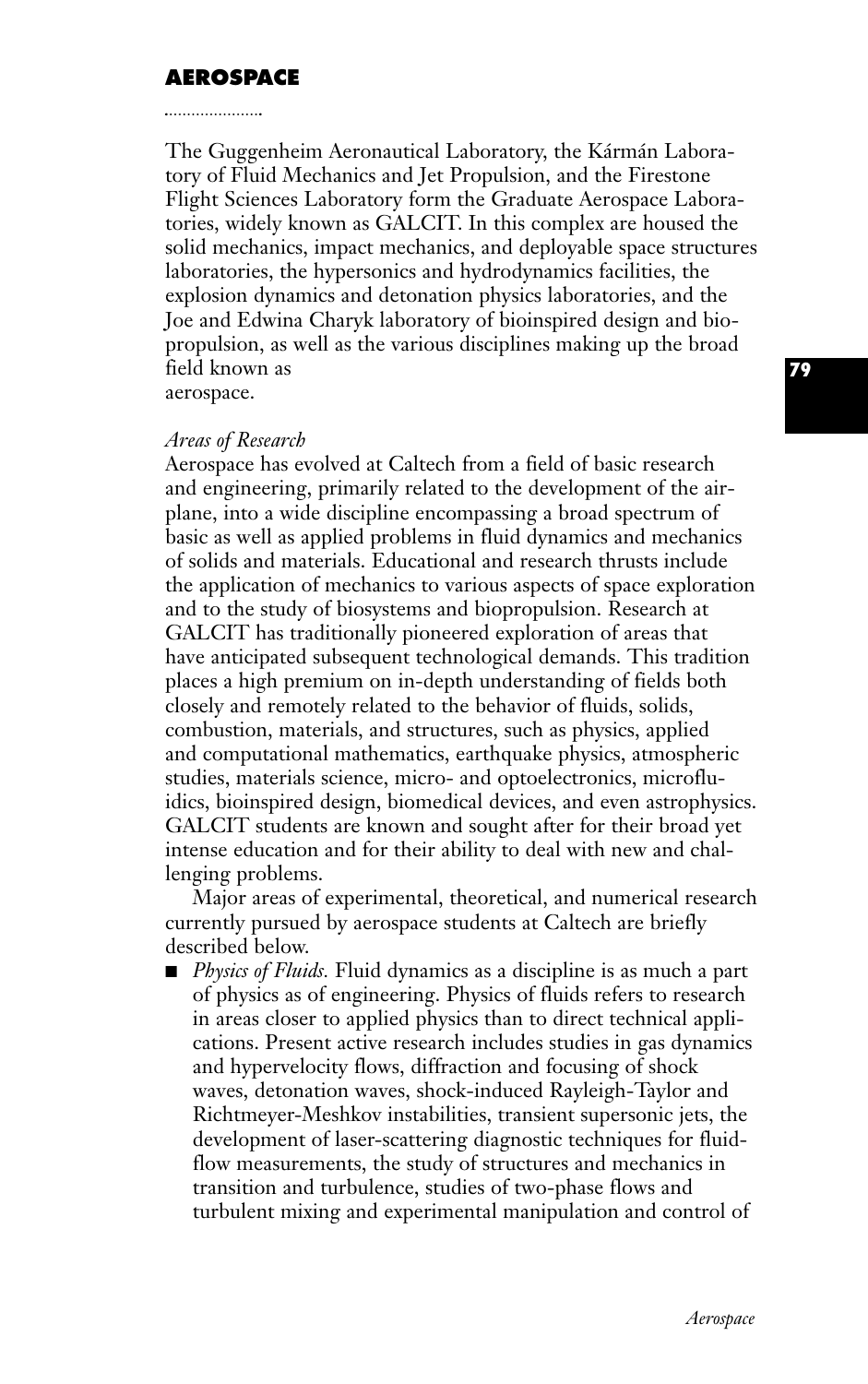wall-bounded flows for improved flow characteristics, such as reduction of drag, noise, and structural loading.

- **■** *Physics of Solids and Mechanics of Materials.* Mechanics of materials research involves both the quasi-static and dynamic characterization of the mechanical behavior and failure of solids. In order to understand materials for applications in a wide range of structures germane to aerospace as well as other engineering disciplines, both the physical foundations of that behavior and the mathematical or numerical representation of such behavior needs to be understood. Accordingly, studies involve material response at both the macroscopic (continuum) scales and the micro- and nanoscales. Of interest are the typical engineering metals, multiphase (composite) materials, polymers and ceramics, thin film materials used in microelectronic and optoelectronic applications, soft tissue mechanics of materials, and active materials used in structural actuation and controls. Other areas of active research include the study of highly nonlinear dynamics in solids, multiscale acoustic metamaterials, and nondestructive evaluation/structural health monitoring of structures.
- *Space Technology*. The goal of industrial utilization and exploration of space requires that one addresses a wide range of engineering problems. Examples of research activities include lightweight structures for large aperture systems, in-space manufacturing, material and structural behavior in extreme temperature and radiation environments, spacecraft shielding against hypervelocity impact threats, the mechanics of sample containment for planetary protection, low-g biomechanics, biomimetics of locomotion in planetary atmospheres, hypersonic reentry into planetary atmospheres, in-space propulsion, guidance, navigation and control, and launch-vehicle performance and safety. Opportunities exist for research in collaboration with the Jet Propulsion Laboratory*.*
- *Computational Solid Mechanics*. Computational solid mechanics addresses phenomena ranging from the atomistic scale, e.g., nanoindentation, to the structural scale, e.g., fracture of aircraft or spacecraft components, modeling of large space structures or even dynamic fragmentation phenomena accompanying hypervelocity impact. It provides an indispensable tool for understanding the relation between structure and mechanical properties of materials, for predicting the efficiency of such industrial processes as machining and metal forming, and for assessing the safety of such structures as airplanes, spacecraft, automobiles, and bridges. The goals and objectives of this activity are to provide a state-of-the-art environment for the development of numerical methods in solid mechanics, to provide the computational resources required for large-scale simulations in solid mechanics, and to serve as an instructional facility for advanced courses.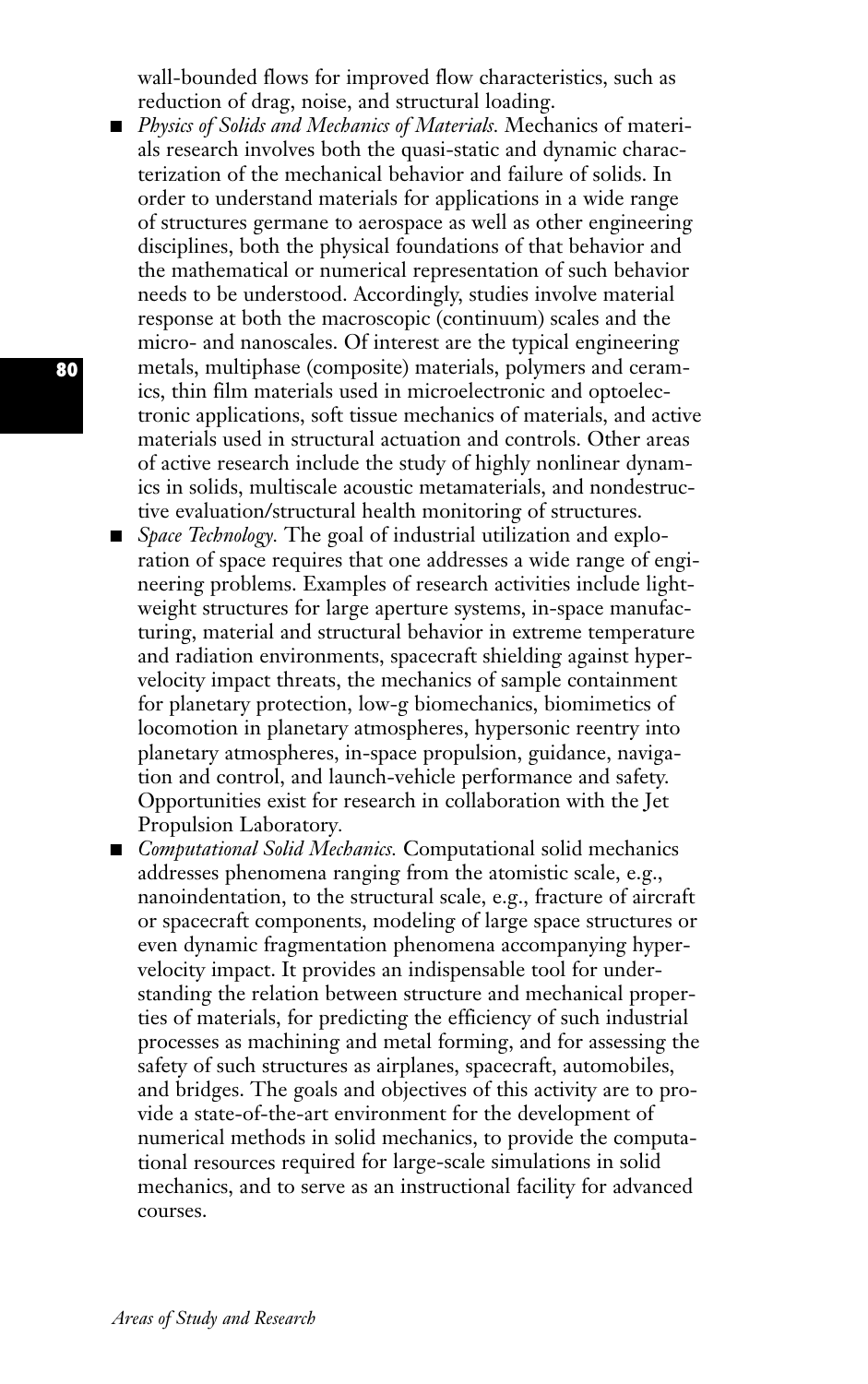- *Computational and Theoretical Fluid Dynamics.* Many of the fluid dynamics phenomena studied experimentally at GALCIT are also being investigated by numerical simulation and by theoretical analysis. Present active research areas in computational and theoretical techniques include direct numerical simulation, particle methods for flow simulation, new algorithms and subgridscale models for compressible and incompressible flows, largeeddy simulation methods, flows with shocks and driven by shocks, analytical and computational techniques for turbulence structure diagnostics, analysis of turbulent mixing dynamics, high-explosive interactions with deformable boundaries, and detailed chemical reaction kinetics in flames and detonations.
- *Mechanics of Fracture.* An active effort is being made to understand mechanisms in a wide range of fracture problems. Aspects that are studied include quasi-static and dynamic crack growth phenomena in brittle and plastically deforming solids, polymers and advanced composites, as well as fatigue and failure of adhesive bonds. Research areas adjunct to dynamic fracture studies are those of dynamic localization in metals and of failure in frictional interfaces. These include the study of shear rupture phenomena in both coherent and incoherent interfaces. The dynamic failure of modern composite and layered materials and the phenomenon of earthquake rupture growth along geological faults have motivated these studies.
- *Aeronautical Engineering and Propulsion.* Research in the aeronautical engineering area includes studies of airplane trailing vortices and separated flows at high angles of attack. Research work in the propulsion area has centered on the fluid dynamic problems associated with combustion, solid propellant rocket motor instabilities, fluid dynamics and optimization of scramjets, and pulse detonation engines.
- *Biomechanics of Fluids and Solids*. The kinematics and dynamics of fluid flows in biological systems are studied in experiments, numerical simulations, and theoretical analyses. These flows are often characterized by unsteady vortex dynamics, coupled fluid interactions with flexible material surfaces, non-Newtonian fluid behavior, and, in some cases, compressibility. Areas of active research include animal swimming and flying, cardiovascular fluid dynamics and hemodynamics, the mechanics of morphing/active deformable surfaces for flow control, and biologically inspired design of engineering systems.
- *Technical Fluid Mechanics*. These areas are related to a variety of modern technological problems and, in addition, to the traditional aeronautical problems of drag, wing stall, and shear flow mixing. Additional areas of activity include bluff-body aerodynamics, fluid-structure interaction, turbulent combustion, laminar diffusion flames and their instabilities, explosions, hydrodynamics and two-phase flows, interaction of vorticity

**81**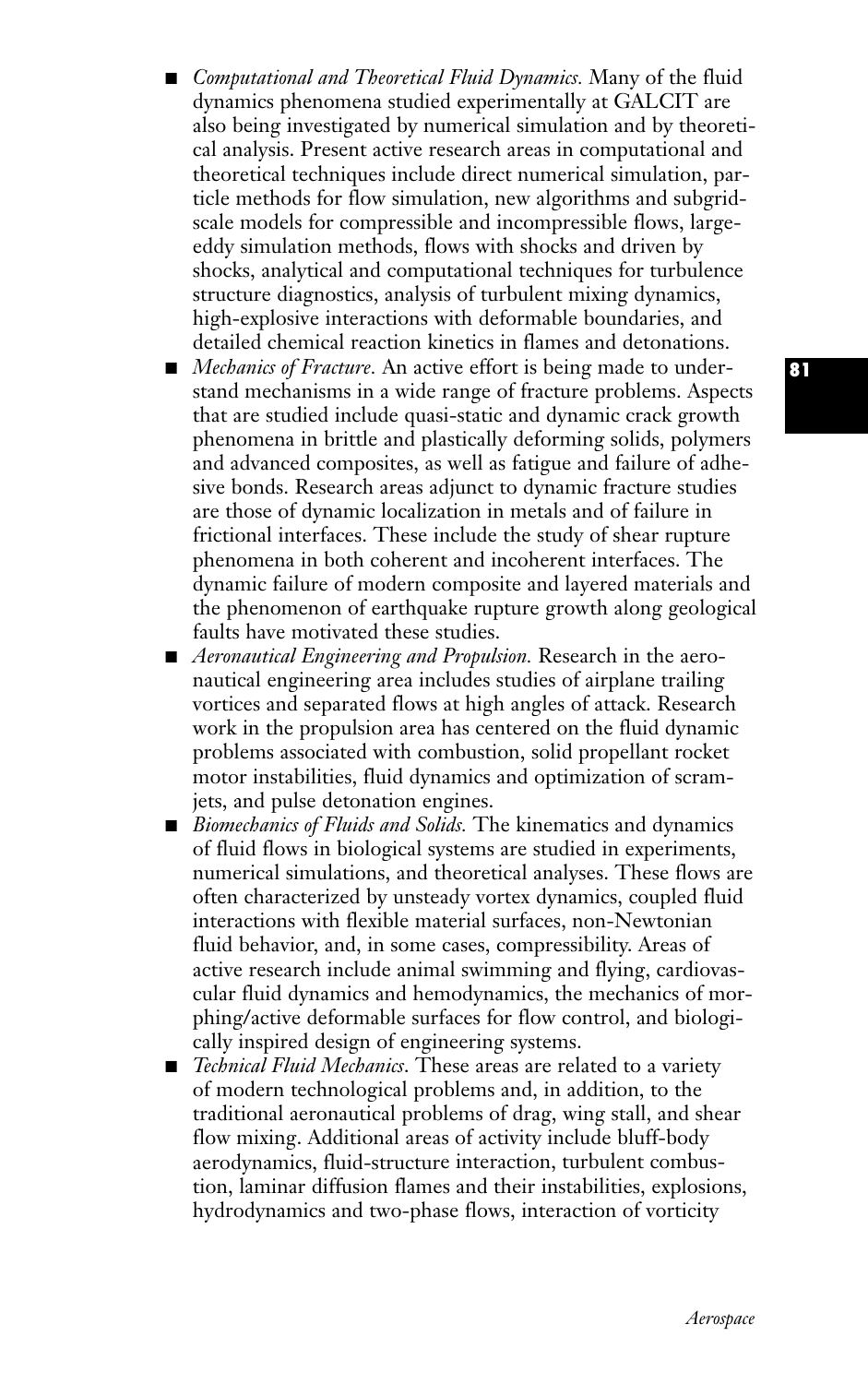with free-surface, cardiac flows, swimming and flying, and active and passive control of transition and turbulence. Acoustics problems studied include jet noise, combustion noise, and instabilities such as the generation of organ pipe oscillations in large burners of electric generating plants.

- *Fluid Mechanics, Control, and Materials*. The effects of boundary conditions on turbulence characteristics and general flow physics, scaling and controllability, interdisciplinary methods based on developments in materials science and control techniques. Manipulation of canonical and simple model flows to probe fundamental issues of flow physics and control. Development of smart, biomimetic boundaries. Development of practical control and measurement techniques and devices. Experimental study of wall-bounded turbulence for scalability of control from the lab to large-scale applications.
- *Mechanics of Lightweight Space Structures*. Current efforts in the field of next-generation deployable space structures aim to increase reliability and also lower fabrication and assembly costs by moving toward structures that consist of only a small number of separate pieces able to undergo large elastic deformations. These elastic–stored-energy structures return to their original, unstressed configuration when they are released in orbit. The design of these structures requires accurate structural models that incorporate geometry change and contact effects in sufficient detail to capture the actual behavior that is observed in ground tests. Local and global instabilities are often observed during folding/deployment, and their effects can also be very important. Ultimately, validation against space-based experiments will be pursued for a selected number of structural configurations. In parallel to these studies, thermomechanical constitutive models for ultrathin composite materials for these novel deployable space structures are being developed. Extensive studies of the deployment, elastic, and viscoelastic stability of stratospheric balloons are also being conducted.

#### *Physical Facilities*

The Graduate Aerospace Laboratories contain a diversity of experimental facilities in support of the programs described above. Lowspeed wind tunnels include the John W. Lucas Adaptive Wall Tunnel, the Merrill Wind Tunnel, which can be operated by a single person, and special-purpose flow facilities. Both a high-speed water tunnel (100 feet per second) and a free-surface water tunnel are housed in the hydrodynamics laboratory; they are used for studies of acoustics, laminar-turbulent flow transition, and the structure of turbulent shear flows. Smaller water channels and a tow tank for studies of wave motion and flow visualization are also available. For investigations of high-speed flows, there is a Ludwieg tube, a supersonic shear layer facility, and the T5 shock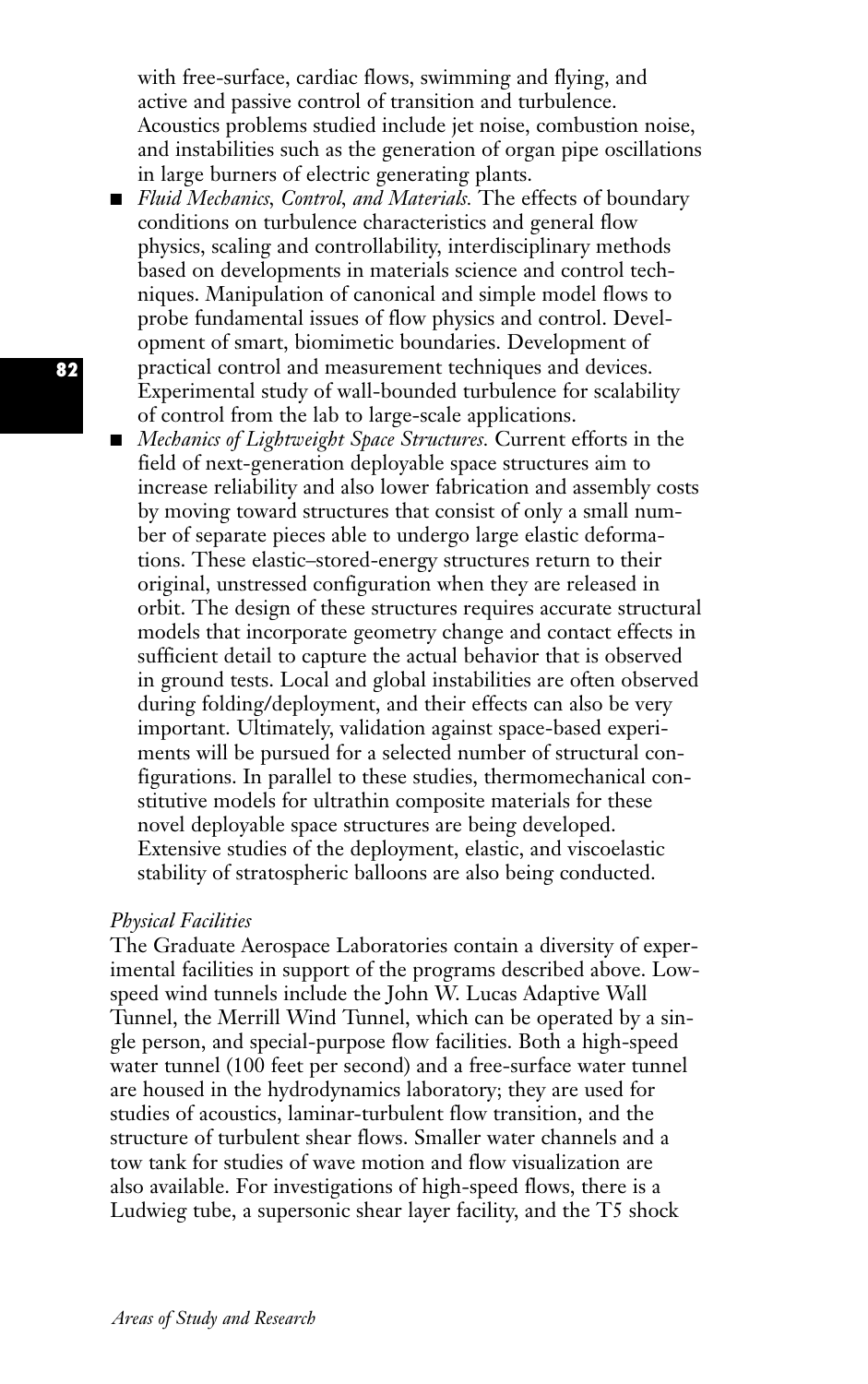tunnel for studying hypervelocity gas flows up to 7 km/s. Shock tubes and other special facilities are available for the study of extreme temperatures, shock waves, deflagrations, detonations, acoustics, and combustion at variable pressure conditions. A 40 meter tilting water flume and wave generation facility is available for studies of small-scale, self-propelled vehicle prototypes, fluid dynamic energy conversion, and environmental flow studies.

The solid and structural mechanics laboratories contain standard as well as special testing facilities for research related to aircraft, deployable space structures, and failure/fracture behavior of materials under static and dynamic loads, including three servohydraulic facilities, two of which operate on a "tension/torsion'' mode, and a nanoindenter. A range of digital and film high-speed cameras offering recording at rates up to 100 million frames per second are available for the study of fast phenomena, such as wave propagation, hypervelocity impact, and the mechanics of static and dynamic fracture. Dynamic testing facilities include specialized electromagnetic loading devices (stored energy ~120 kJ), a drop weight tower, split Hopkinson bars (axial/torsional), and plate impact apparatus. Diagnostic devices include full-field interferometric and high-speed temperature measurements, both for static and dynamic applications. Other specialized facilities include a Class One clean room area that houses microelectronic wafer inspection metrology tools, and the Small Particle Hypervelocity Impact Facility (SPHIF) jointly operated with JPL, which is capable of launching micrometeoroid serogate particles at speeds up to 8 km/s. Facilities are available for scanning microscopy (AFM, STM) and electromechanical characterization of materials.

State-of-the-art electronic instrumentation is being developed and used. Extensive use is made of computer systems for real-time control of experiments, for data acquisition, processing, and storage, and for digital image processing. Computational facilities include powerful workstations, on-campus high-performance computing machines, and remote supercomputers such as those generally available at NSF, NASA, and DOE centers. Graphics workstations are available to support research in computational fluid dynamics and solid mechanics.

# **APPLIED AND COMPUTATIONAL MATHEMATICS**

An interdisciplinary program of study in applied and computational mathematics that leads to the Ph.D. degree is offered by the Computing & Mathematical Sciences department. In addition to various basic and advanced courses taught by the applied and computational mathematics faculty, broad selections are available in mathematics, physics, engineering, and other areas. Students are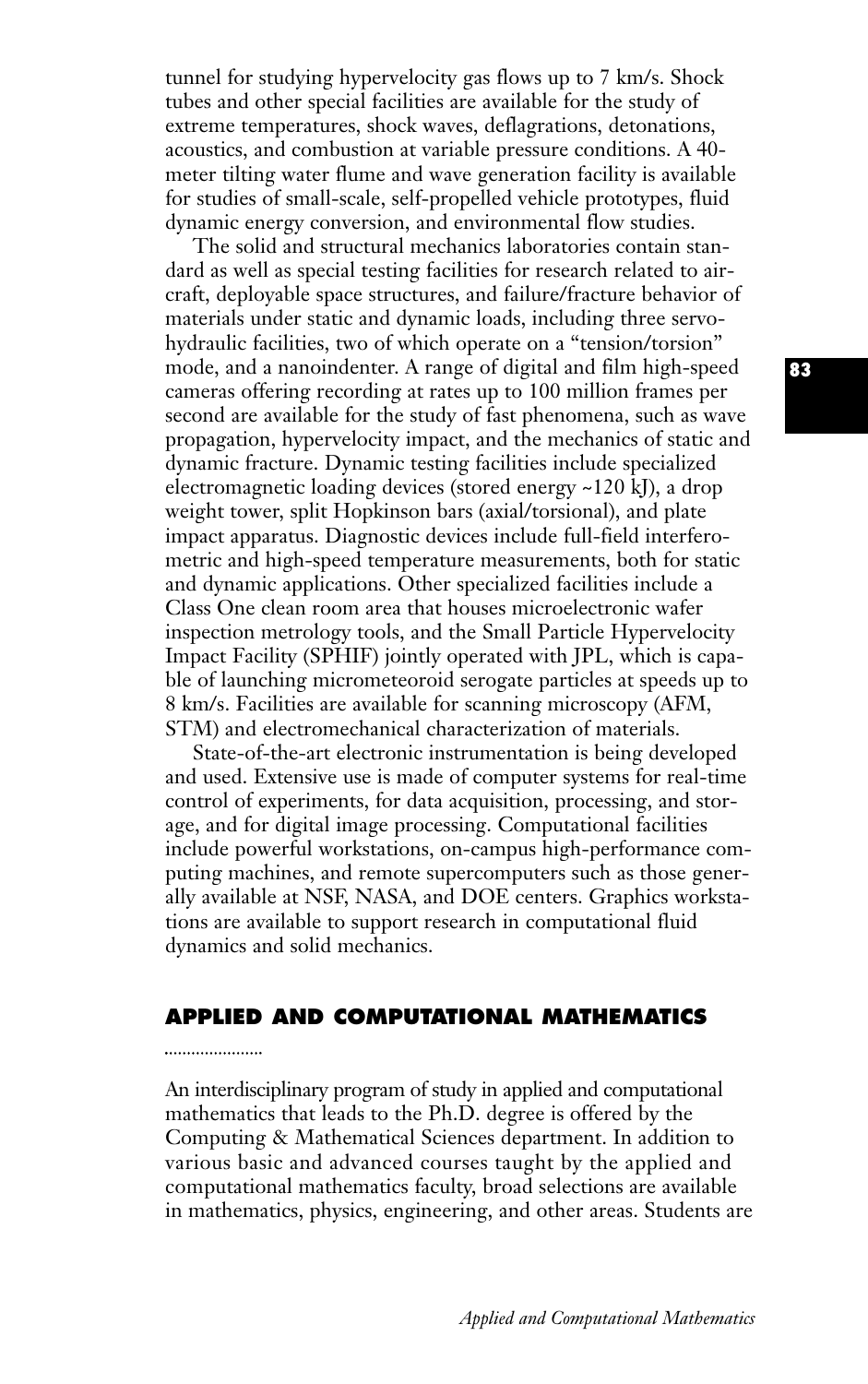expected to become proficient in some special physical or nonmathematical field. A subject minor in applied computation is offered jointly with the computer science option.

In addition to the applied and computational mathematics faculty, professors from other disciplines such as mathematics, physics, engineering, and biology supervise research and offer courses of special interest. The applied and computational mathematics group has access to supercomputers and concurrent computers. Library facilities are excellent, comprising all the journals, a complete general library, and a special research library in engineering and applied science.

The present graduate program is one leading mainly to the Ph.D. degree. The curriculum consists of two types of courses: those that survey the methods used in applied and computational mathematics, and those that have a special applied and computational mathematics flavor and represent active research interests of the members of the faculty. Among the latter have been wave motion, perturbation theory, fluid mechanics, optimization, stochastic processes, wavelet analysis, signal processing, numerical analysis, computational electromagnetism, and computational fluid dynamics. Through study outside of applied and computational mathematics, each student is expected to become competent in some special physical or nonmathematical field. In this way, subjects for research appear naturally, and a broad educational program is provided.

The group primarily interested in applied and computational mathematics currently consists of approximately 25 students and eight professors. Also, each year many distinguished visitors come either to present lectures or remain in residence for large parts of the academic year.

#### *Areas of Research*

Research is particularly strong in theoretical and computational fluid mechanics, theoretical and computational materials science, computational electromagnetism, numerical analysis, ordinary and partial differential equations, integral equations, linear and nonlinear wave propagation, water waves, bifurcation theory, perturbation and asymptotic methods, stability theory, variational methods, approximation theory, statistical estimation, computational harmonic analysis, stochastic processes, signal and imaging processing, inverse problems, mathematical biology, large-scale scientific computing, and related branches of analysis.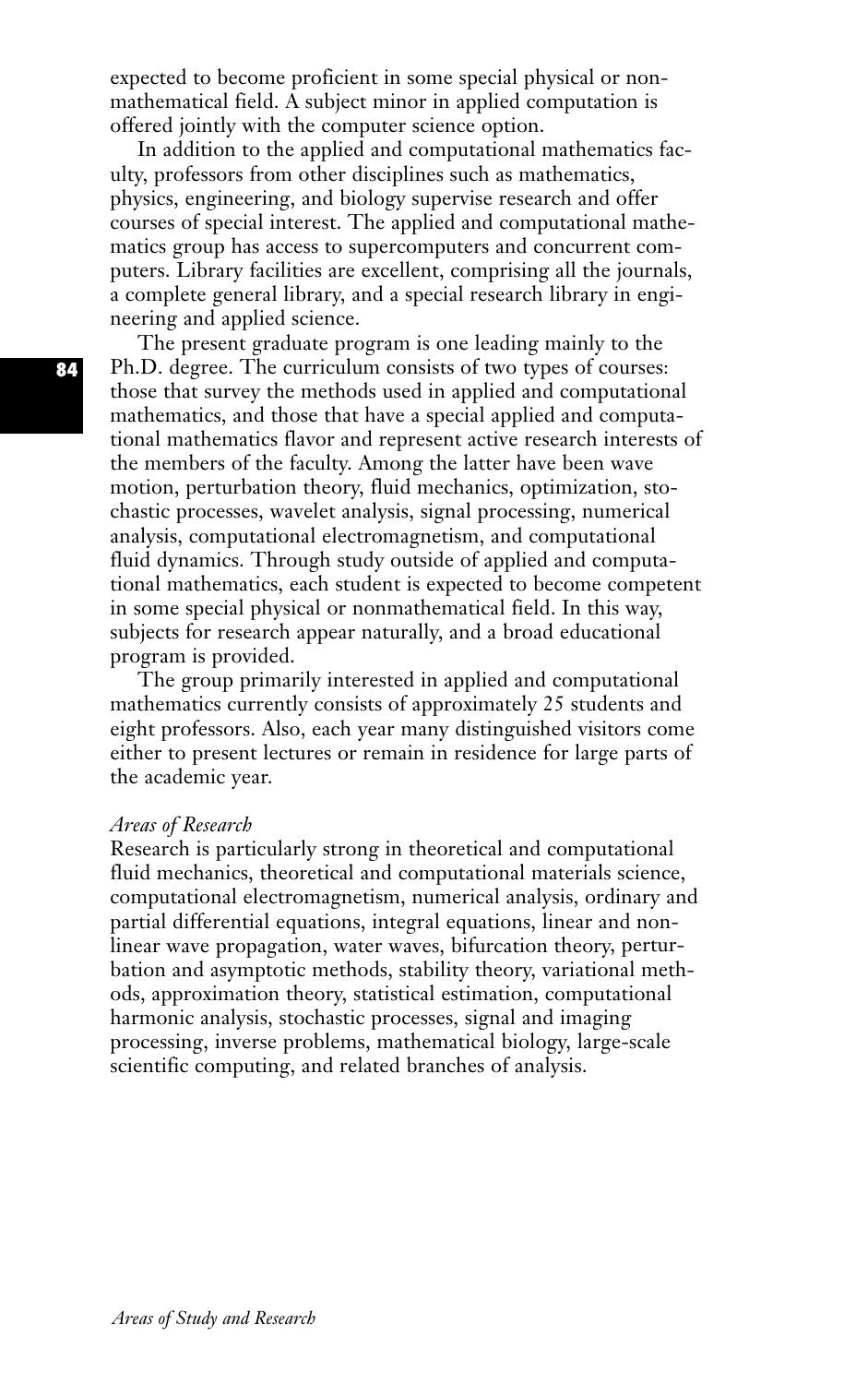# **APPLIED MECHANICS**

## *Areas of Research*

Advanced instruction and research leading to degrees of Master of Science and Doctor of Philosophy in applied mechanics are offered in such fields as elasticity; plasticity; wave propagation in solid media; mechanics of quasi-static and dynamic fracture; dynamics and vibrations; finite element analysis; and stability, control, and system identification of mechanical and structural systems.

Research studies in these areas that illustrate current interests include linear and nonlinear random vibrations of uncertain dynamical systems; structural dynamics and control for earthquake and wind loads; linear and nonlinear problems in static and dynamic elasticity, plasticity, and viscoelasticity; computational mechanics; mechanics of time-dependent fracture; chaotic behavior of dynamical systems; and material instabilities and phase transformations in solids.

#### *Physical Facilities*

In addition to the regular facilities in the Division of Engineering and Applied Science, which include extensive computing facilities, certain special facilities have been developed in connection with applied mechanics activities. The vibration laboratory is equipped with a good selection of modern laboratory apparatus and instrumentation for experimental research in shock and vibration, and the earthquake engineering research laboratory contains specialized equipment for vibration tests of buildings, dams, and other structures, and for the recording and analysis of strongmotion earthquakes. The solid mechanics laboratory located in the Graduate Aeronautical Laboratories contains extensive testing equipment for the study of fracture and structural failure. Excellent computing facilities are available through the campus computing network and in the specialized centers of various research groups.

## **APPLIED PHYSICS**

#### 

An interdivisional program in applied physics for both undergraduate and graduate study was initiated in 1970. Applied physics at Caltech is in a fortunate position: the comparatively small size of Caltech coupled with its great strength in both the pure sciences and engineering makes it possible to have a faculty with a wide interest in the application of modern physics to technology, without losing close interaction with "pure subjects." At present, members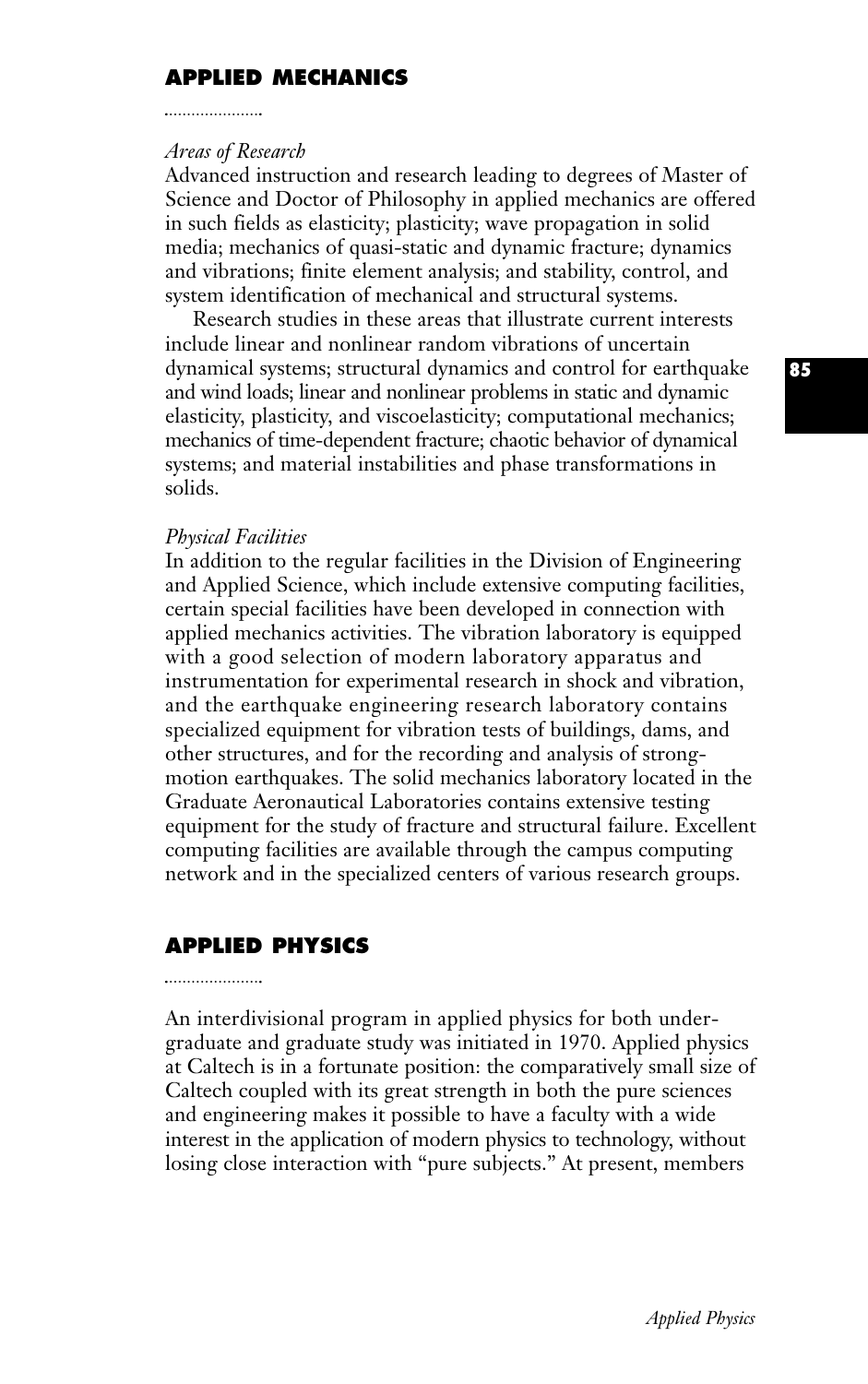of four divisions—Engineering and Applied Science; Physics, Mathematics and Astronomy; Chemistry and Chemical Engineering; and Geological and Planetary Sciences—participate in instruction and research in applied physics leading to a B.S. degree as well as to M.S. and Ph.D. degrees.

The program is designed for students who are deeply interested in physics but at the same time are fascinated by the interrelation of physical problems and technological development—i.e., students who like to work with problems in physics that originate from or result in applications. A sharp division between "pure" and "applied" physics or between applied physics and engineering cannot be drawn, and the option of applied physics should be considered a bridge rather than a divider. A student is expected to have a thorough background in physics, as well as a broad background in related fields of technology.

Members of the faculty involved with the educational and research activities in applied physics remain members of their respective divisions. Graduate students who choose the applied physics option will do research in one of the cooperating divisions.

In setting up the undergraduate curriculum, every effort has been made to facilitate the transition into and out of the option. In general, an undergraduate student in applied physics will devote somewhat more time to the study of condensed matter than will the "pure'' physicist. Since it is expected that most students will be interested in experimental research, a special effort has been made to set up challenging laboratory courses and to provide an opportunity to do a senior thesis.

For first-year graduate students and adventurous seniors, a set of basic courses covering broad areas in applied physics is available, supplemented by a set of more specialized courses often closely related to a specific research effort.

#### *Areas of Research and Physical Facilities*

Research in applied physics covers a broad spectrum of activities, ranging from nanostructured materials, solid state devices, and photonics to biophysics and plasma physics. There is research in progress in single-molecule biophysics, synthetic biology, microfluidics, nanostructure fabrication and application in photonics and electronics, ultrahigh-speed fiber optic devices and communications systems, compound semiconductor materials and device physics, spin-dependent transport, photovoltaics, chemical vapor deposition processes, and fluid dynamics. The research program is centered in the Thomas J. Watson, Sr., Laboratories of Applied Physics. This 40,000-square-foot building contains research laboratories, including a central micro/nano fabrication facility, as well as offices, conference rooms, and a classroom, nestled around an attractive courtyard.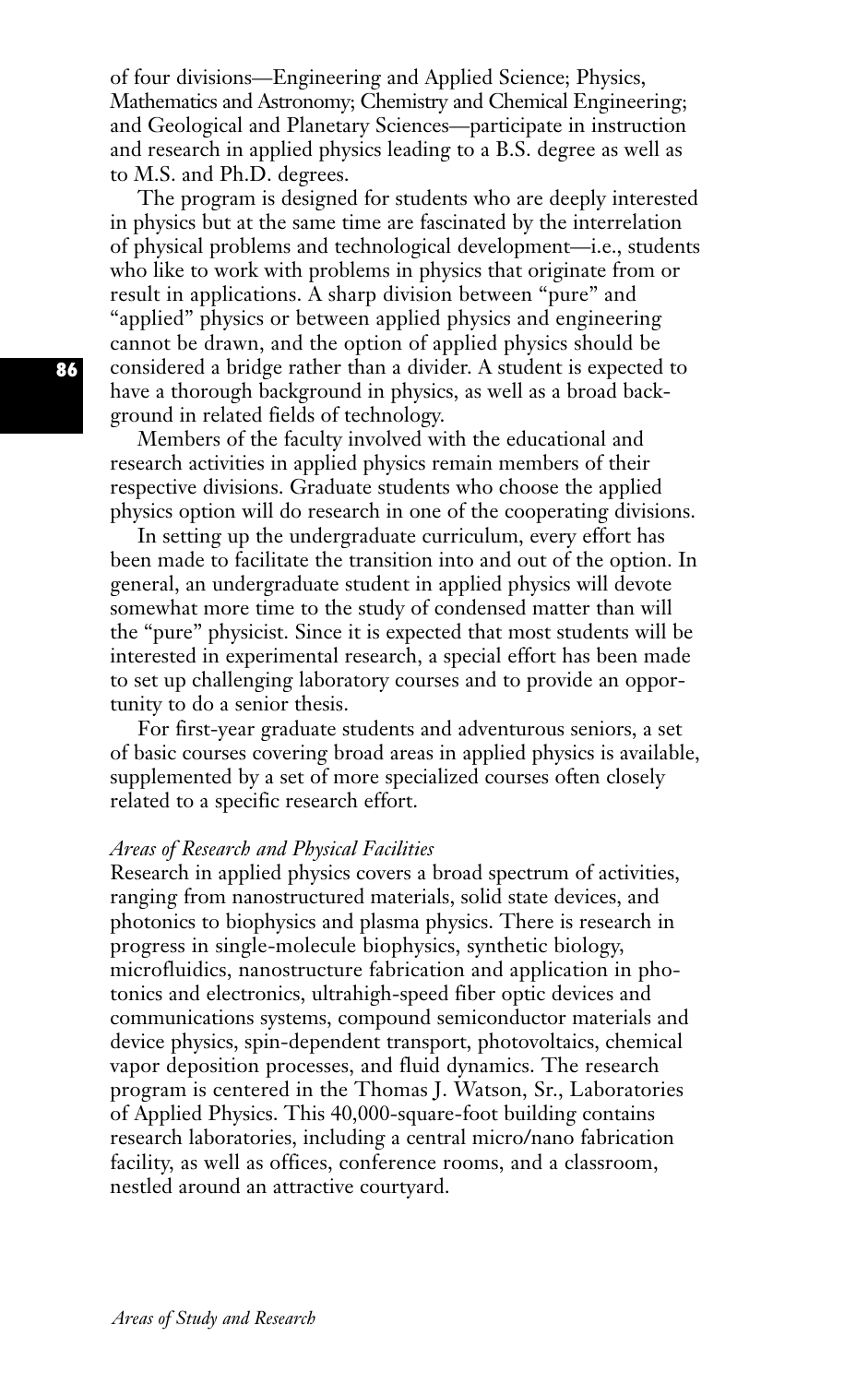### **ASTROPHYSICS**

The astronomical observatories at Palomar, the W. M. Keck Observatory, the Owens Valley Radio Observatory, the Combined Array for Research in Millimeter-wave Astronomy (CARMA), the Chajnantor Observatory, and the Caltech Submillimeter Observatory together constitute a unique and unprecedented concentration of ground-based facilities in astronomy.

Access to satellite-based infrared observations is provided by Caltech's Infrared Processing and Analysis Center (IPAC) and the Spitzer Science Center (SSC). For example, IPAC currently supports a number of NASA missions: 2MASS, an all-sky survey at 2 microns, and the Infrared Space Observatory (a mission of the European Space Agency). The SSC is conducting the science operations of the Spitzer Space Telescope—one of the great space observatories. The GALEX mission, a space UV survey of the sky, is also used by Caltech.

The Division of Physics, Mathematics and Astronomy also conducts work in theoretical astrophysics, laboratory astrophysics, gravitational-wave physics, and infrared and submillimeter astronomy, as well as studies of the cosmic microwave background (CMBR). The radio astronomy group works in close collaboration with the optical astronomers in Pasadena. There is close cooperation between these groups and the students and astronomers interested in planetary physics and space science. Caltech is also among the leaders in the development of the National Virtual Observatory.

As a result of the cooperation possible over a broad range of astronomy and theoretical astrophysics, unsurpassed opportunities exist at Caltech for advanced study and research. Courses of study depend upon a broad and thorough preparation in physics, mathematics, and other relevant subjects; the faculty offers advanced instruction in astronomy, astrophysics, solar physics, planetary physics, and astronomical instrumentation and techniques.

#### *Areas of Research*

Both observational and theoretical astrophysics are actively pursued. Topics of current interest in optical and infrared astronomy include observational cosmology; spectroscopic and spectrophotometric studies of quasars and galaxies; studies of the dynamics and composition of galaxies and clusters, nebulae, and interstellar matter; planet and star formation; statistical studies pertinent to cosmology, the structure of the galaxy; globular clusters; gamma-ray bursts; neutron stars; digital sky surveys; and many others.

Research in planetary and solar system astronomy is pursued in cooperation with groups in the Division of Geological and Planetary Sciences.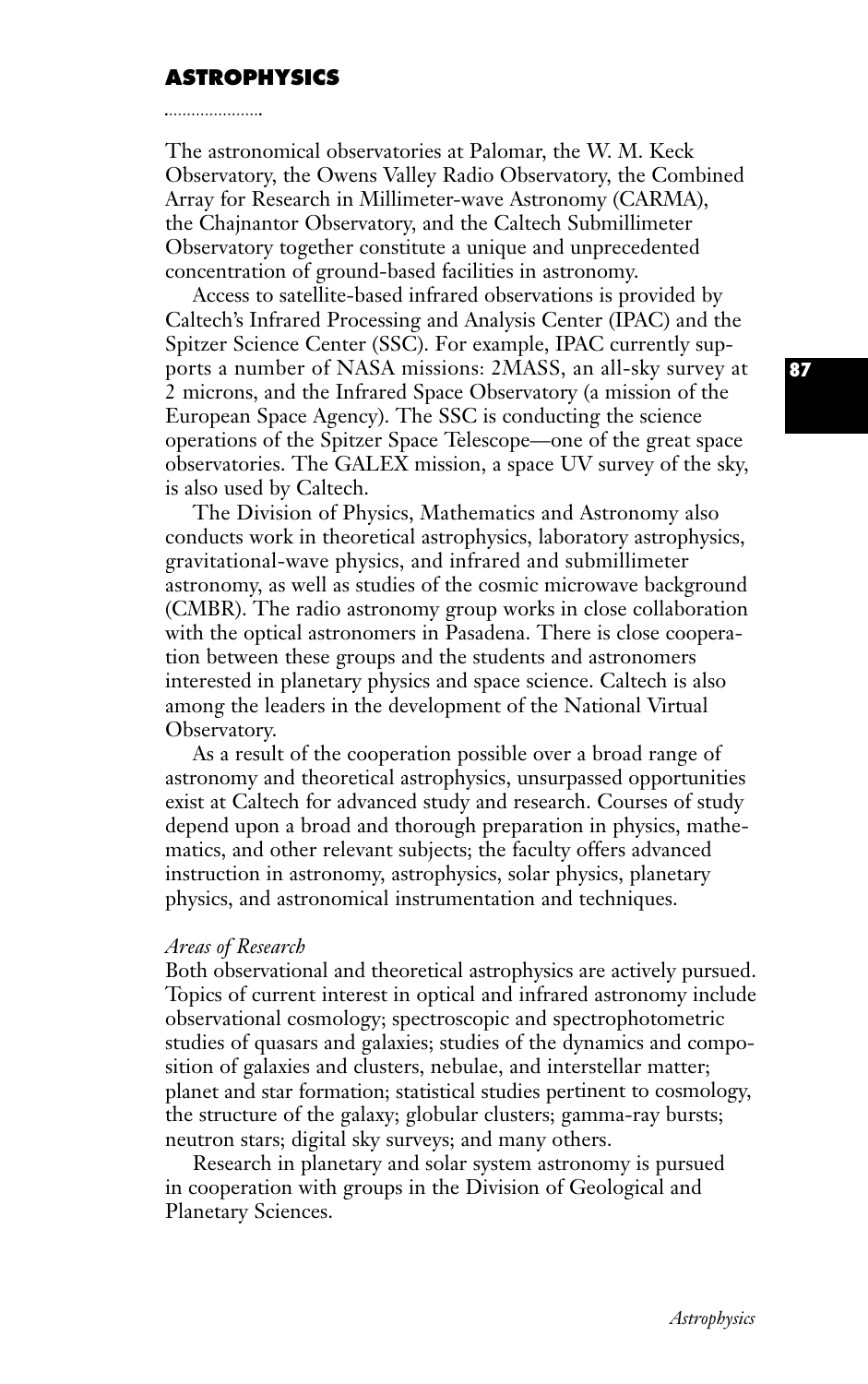The research in radio astronomy covers cosmology, via observations of the microwave background radiation, and the physical properties of galactic and extragalactic radio sources, including quasars, pulsars, radio galaxies, stellar envelopes, and the planets. The properties of the interstellar medium in our own and other nearby galaxies are investigated in spectroscopic studies of various atomic and molecular spectral lines.

Theoretical astrophysics is pursued not only in the astrophysics department, but in physics and geology as well, and at Caltech includes work on supernovae, pulsars, stellar structure and evolution, stellar and planetary atmospheres, interstellar and intergalactic matter, the physics of radio sources, nucleosynthesis, relativity, and cosmology.

#### *Physical Facilities*

The Rockefeller Boards provided, in 1928, for the construction by the Institute of an astronomical observatory on Palomar Mountain, equipped with a 200-inch reflecting telescope, 48-inch Samuel Oschin and 18-inch Schmidt wide-angle telescopes, and other auxiliary instruments, together with an astrophysical laboratory on the Institute campus. The 48-inch Samuel Oschin Telescope has made possible complete surveys of the northern sky. It is now equipped with a major new digital camera, which will lead to a new generation of sky surveys. The Palomar telescopes have modern instrumentation and detectors designed for both optical and infrared wavelengths. The 200-inch Hale Telescope has been used to make many historical, fundamental discoveries ever since its commissioning in 1948, and through the present day. It is now also used for pioneering advances in adaptive optics.

A multipurpose solar equatorial telescope at an observing station at Big Bear Lake is now run jointly with the New Jersey Institute of Technology.

The Owens Valley Radio Observatory is in a radio-quiet location 400 km north of Pasadena, near Big Pine, California. Its facilities include a 40-meter telescope, a five-element interferometer for solar studies, and a 5.5-meter telescope dedicated to observations of polarized radio emission from the galaxy. The Combined Array for Research in Millimeter-wave Astronomy (CARMA) is a joint project between Caltech, the University of California, the University of Illinois, and the University of Maryland. It consists of 15 antennas, located in an isolated area in eastern California. The high-precision 10-meter telescopes of the millimeter array are used at wavelengths of 1.3 to 4 mm to map the distribution of interstellar gas and dust in star-forming regions of our own and other galaxies. The array also enables detailed studies of the sun, planetary atmospheres, and the envelopes around evolved stars. These telescopes, which are equipped with very sensitive cryogenically cooled receivers and sophisticated signal-processing and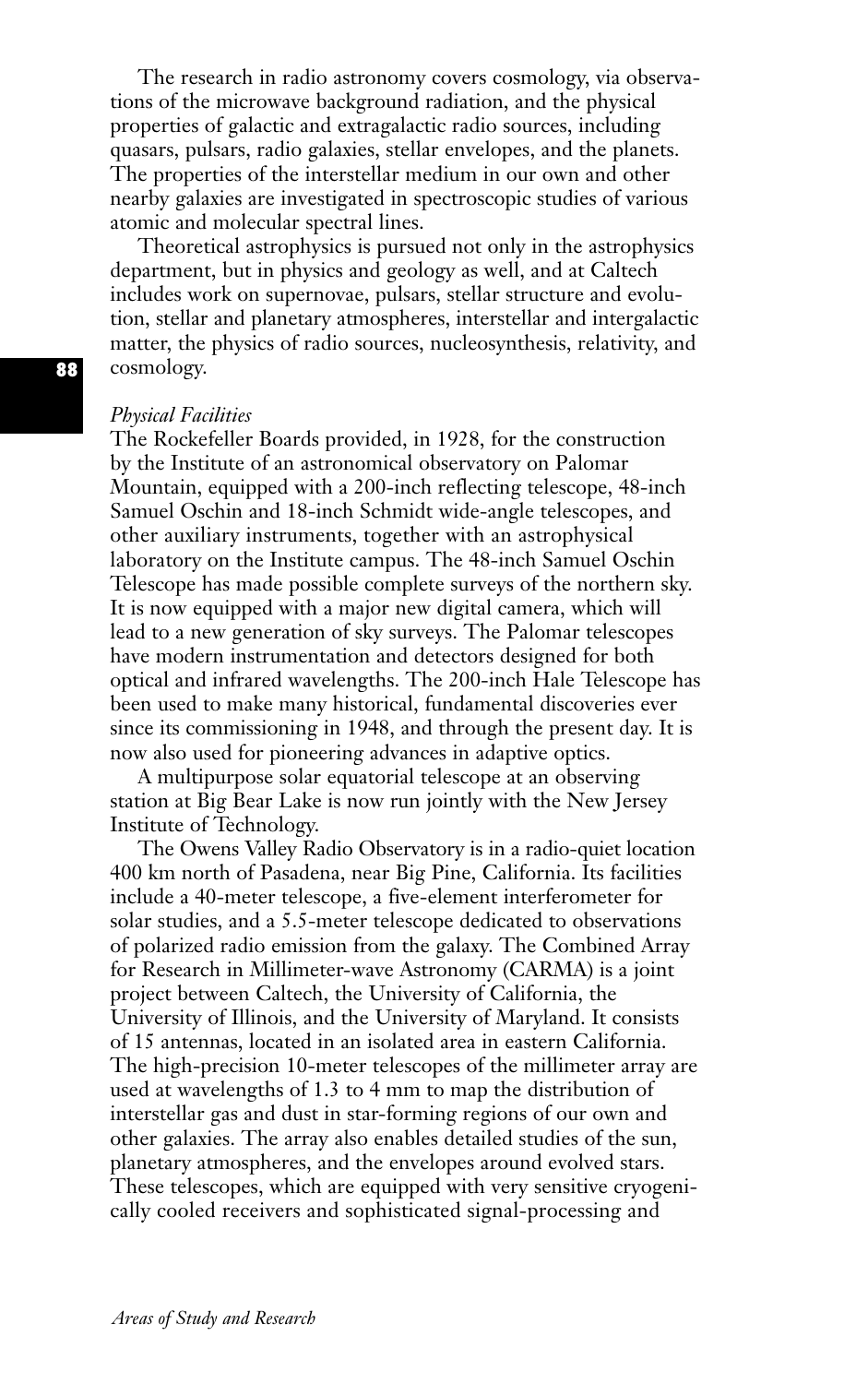data-recording systems, give Caltech staff and students the widest range of observing opportunities available at any university-related radio observatory in the world.

The Caltech 10-meter Submillimeter Observatory, located on Mauna Kea, Hawaii, was completed in 1986 for the study of the chemistry and physics of planets and cool regions of the interstellar medium.

The Chajnantor Observatory is situated at an altitude of 5,080 m in the Chilean Andes. It is the site of the Cosmic Background Imager, which is used for cosmic microwave background studies, and will also be the site of the QU Imaging Experiment (QUIET) and the Clover experiment, both of which aim at very high sensitivity polarized microwave background studies.

The Keck Foundation funded the construction of two 10-meter optical-infrared telescopes, operated jointly with the University of California as part of an interferometer. Each Keck Telescope has four times the power of the Palomar 200-inch. They can be combined as an interferometer of unprecedented power. These are the two largest optical-infrared telescopes in the world, equipped with adaptive optics and state-of-the-art optical and infrared instrumentation, and they have made numerous fundamental advances in astronomy and cosmology. Caltech is also a major partner in the development of the Thirty-Meter Telescope (TMT).

# **BEHAVIORAL AND SOCIAL NEUROSCIENCE**

#### 

The Institute offers an interdisciplinary program of study in neuroscience, psychology, economics, and political science that leads to the Ph.D. degree. The program seeks to train students to do interdisciplinary work at the intersection of the natural and social sciences. At present, members from the biology, computation and neural systems, social sciences, and humanities groups participate in research and training in this area.

#### *Areas of Research*

This program is characterized by interdisciplinary research at the frontier of neuroscience, psychology, economics, and political science. Examples of research topics of interest include the following:

- Computational and neurobiological foundations of simple decision making in animals and humans.
- Computational and neurobiological basis of economic and political decision making.
- Affective neuroscience.
- Neurobiological basis of social behavior in human and animal models.
- Neurobiological basis of moral judgment and decision making.
- Applications of neuroscience to economics and political science.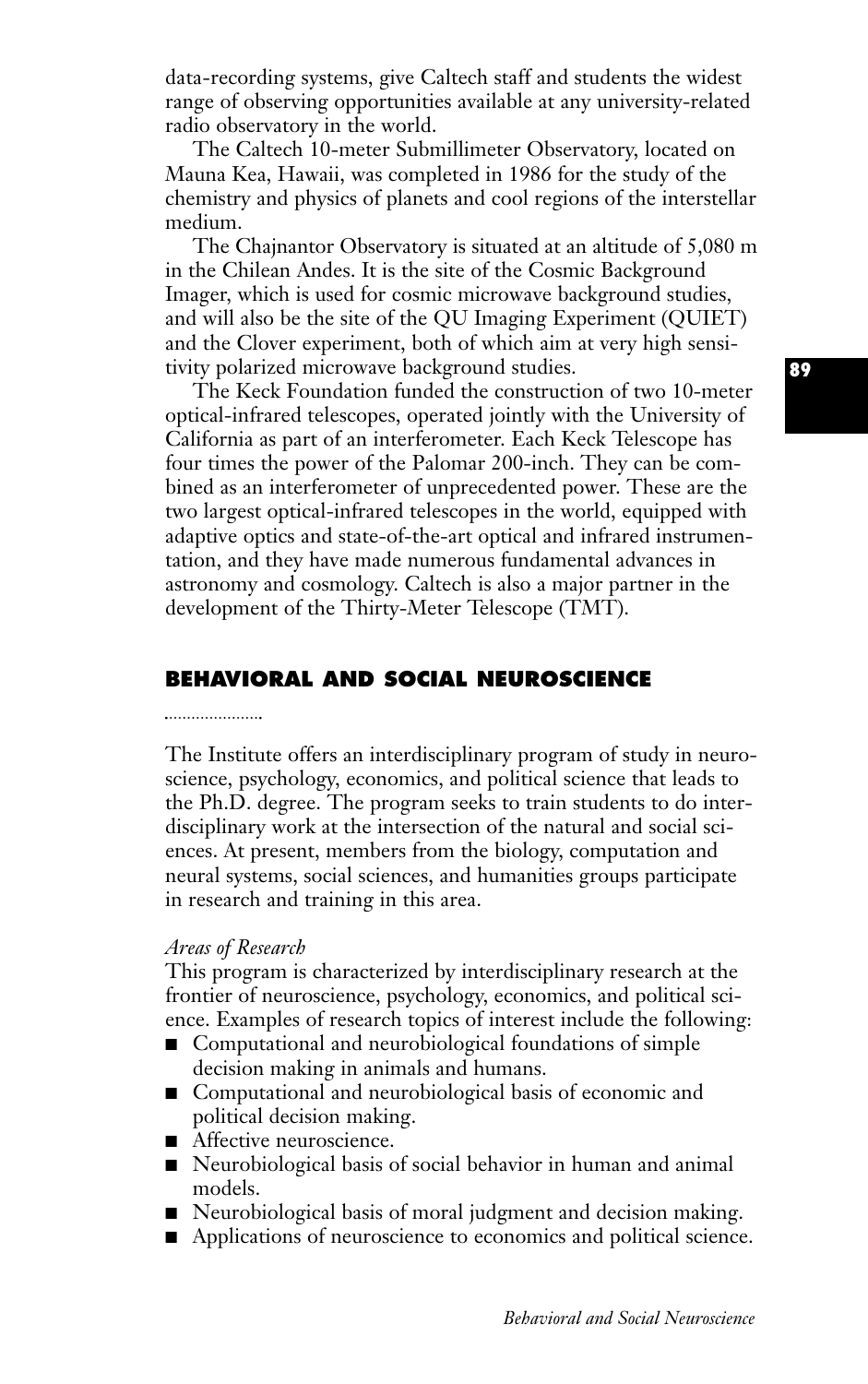#### *Physical Facilities*

Research in this area is carried out in multiple laboratories spanning a wide range of experimental techniques—from behavioral experiments to single unit neurophysiology. Researchers also have access to two state-of-the-art facilities: the Caltech Brain Imaging Center, which contains various human and animal brain scanners, and the Social Science Experimental Laboratory, which contains state-of-the-art facilities for conducting behavioral economic experiments of group and market interactions.

# **BIOCHEMISTRY AND MOLECULAR BIOPHYSICS**

#### 

**90**

Biochemistry and molecular biophysics has been established as an interdisciplinary program, at the interface of biology, chemistry, and physics, that seeks to understand the chemistry of life. Thus, biochemists and molecular biophysicists study the atomic structure and folding of biopolymers; their interactions with each other and with small molecules; and the roles of particular biopolymers and biopolymer assemblies in cellular physiology. The basic building block of life is the cell; the intellectual focus of modern biochemistry and molecular biophysics is to understand how individual parts interact to give cells their wide spectrum of functions. In particular, biochemistry and molecular biophysics addresses the principles through which the individual components of cells combine in an orderly self-association to produce their form, their function, and their dynamic behavior.

#### *Areas of Research*

General areas of research represented within the option include signal transduction, cell cycle, DNA and RNA structure and metabolism, control of gene transcription during development, electron transport proteins and bioenergetics, biological catalysis, macromolecular structure, membrane proteins, and biotechnology and biomolecular engineering. More specific examples of biological phenomena currently under study include the transduction of signals received by cell surface receptors into an appropriate response, as in chemotaxis or transmission of signals across synapses in the nervous system; the replication of DNA; the biochemical networks that control initiation and termination of cell division; the controlled transcription of DNA sequences in the genome into RNA and the processing of this RNA into mRNA and the subsequent translation into protein; the molecular mechanisms controlling the differentiation of precursor cells into specialized cells such as neurons, lymphocytes, and muscle cells; the mechanisms by which synaptic transmission in the brain is regulated during thinking and the formation of memories; the processes, driven by funda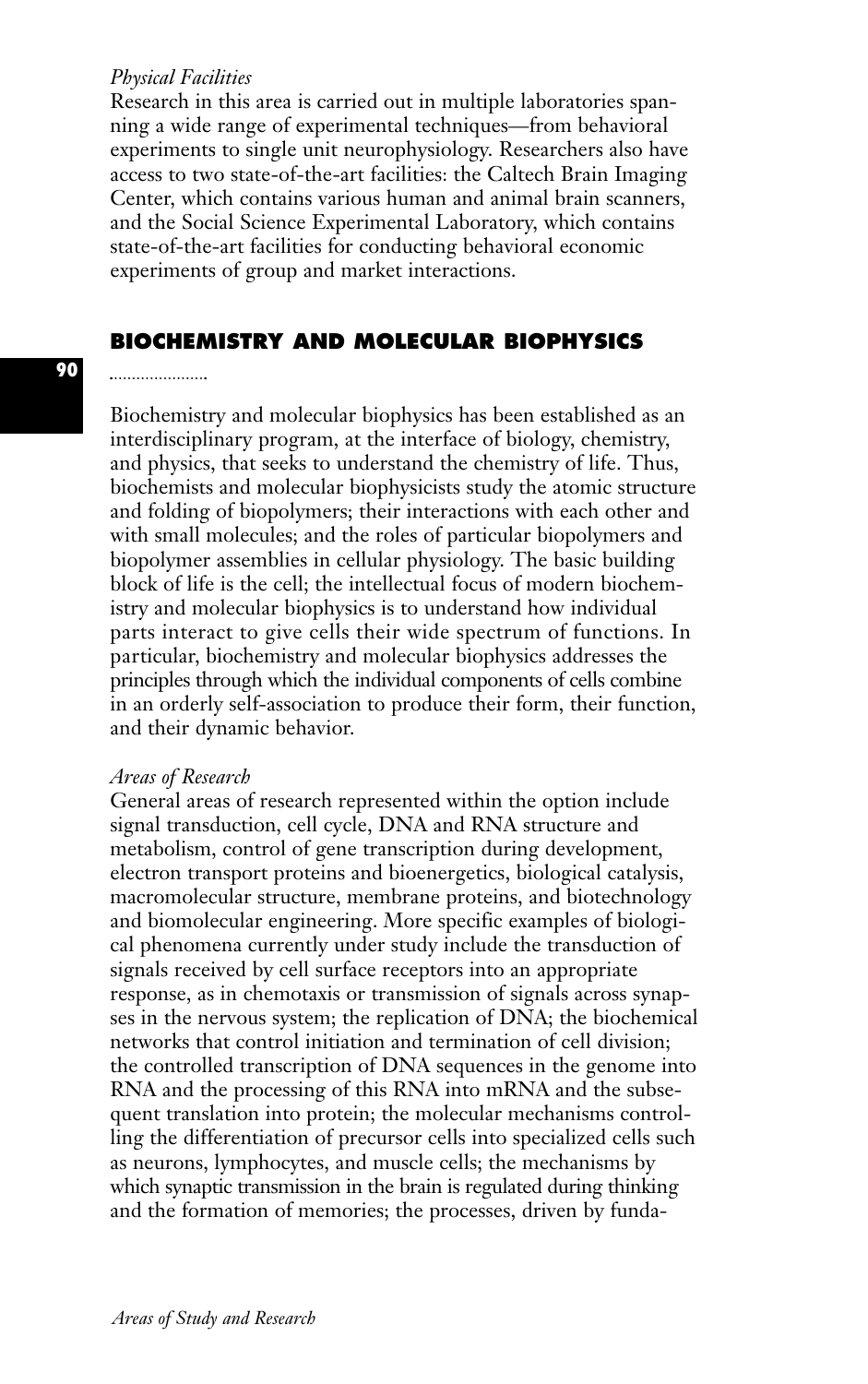mental principles of chemical bonding and molecular energetics, by which a given linear sequence of amino acids folds into a specific three-dimensional structure in the appropriate cellular environment; how electrons move within a cell to accomplish the many redox reactions necessary for life; how light is harvested by photopigments and is perceived in vision; the function of integral membrane proteins in energy and signal transduction processes; and the mechanisms by which enzymes both efficiently and specifically catalyze biochemical interconversions. This fundamental understanding of the molecular basis of biological processes provides a powerful base for the development of applications in medicine, including biotechnology and rational drug design, and in the chemical industry, where nucleic acids, proteins, and their analogs are now being used in the development of chemical systems for novel applications, and where mutagenesis and selection systems are used to produce novel materials.

## **BIOENGINEERING**

Bioengineering research at Caltech focuses on the application of engineering principles to the design, analysis, construction, and manipulation of biological systems, and on the discovery and application of new engineering principles inspired by the properties of biological systems.

#### *Areas of Research*

■ *Biodevices* (Burdick, Heath, Pine, Roukes, Tai, Yang) BioNEMS, BioMEMS, laboratories-on-a-chip including microfluidic systems, neural networks, microscopes, and diagnostics, novel measurement principles, neural interfaces and prostheses.

■ *Bioimaging* (Fraser, Gharib, Guo, Meyerowitz, Pierce, Yang) Biophotonics, advanced imaging technologies, computational image analysis, noninvasive biomedical imaging, single-molecule technologies, flow-field imaging technologies, in-situ amplification. ■ *Bioinspired Design* (Gharib, Murray, Tirrell)

Engineering physiological machines, engineering self-powered technologies, control systems, synthetic heteropolymers, and selfhealing circuits and systems.

■ *Biomechanics* (Bhattacharya, Gharib, Guo, Phillips)

Molecular and cellular biophysics, cardiovascular mechanics, muscle and membrane mechanics, multicellular morphodynamics, cellbiomaterial interactions.

**■** *Biomedical Engineering* (Burdick, Davis, Fraser, Gharib, Heath, Pierce, Roukes, Yang)

Neural prosthetics, molecular imaging during surgery, conditional chemotherapies, BioNEMS diagnostics, on-chip diagnostic labora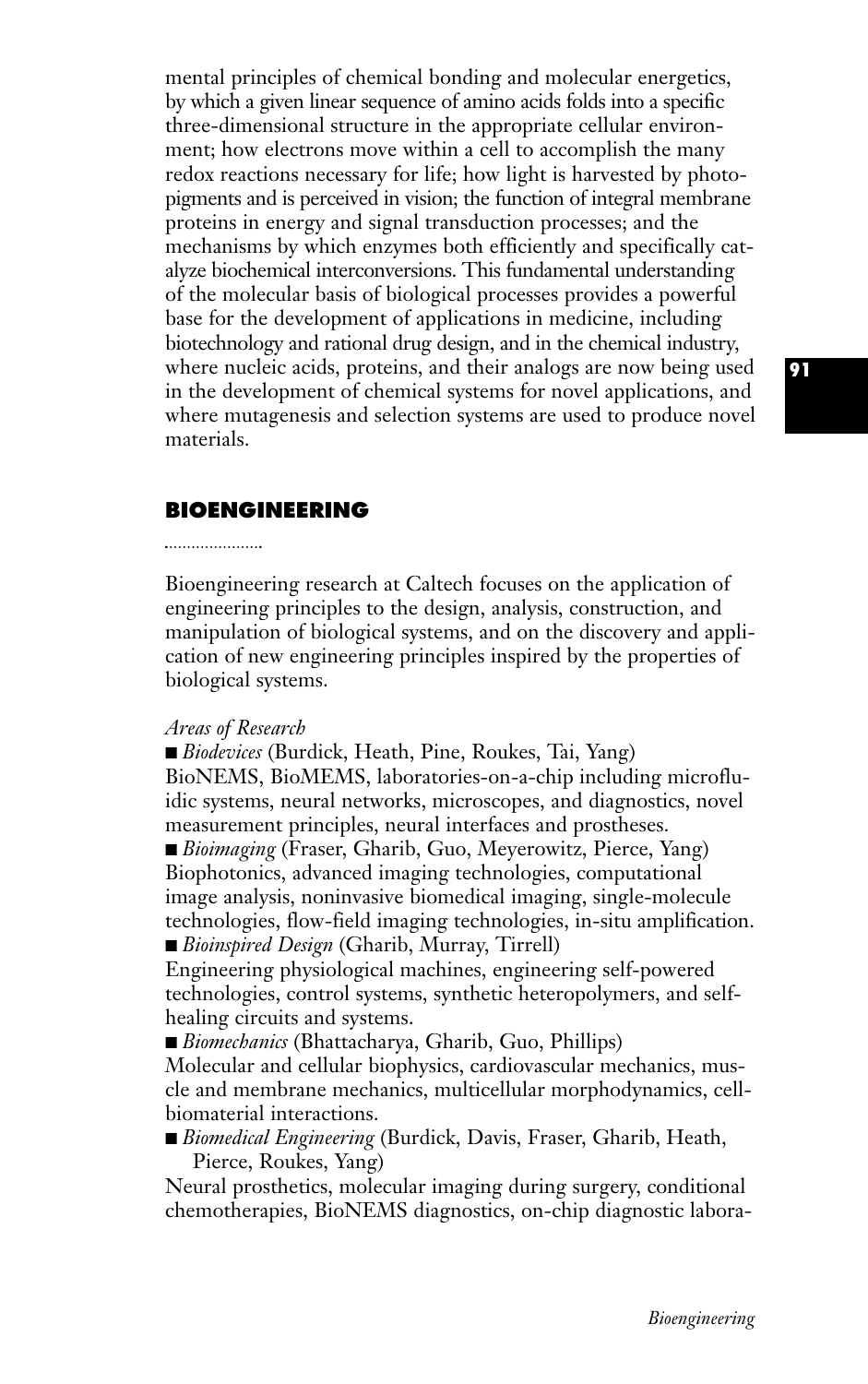tories, nanoparticle drug delivery, locomotion rehabilitation, and portable point-of-care diagnostic devices.

■ *Cell and Tissue Engineering* (Elowitz, Fraser, Gharib, Guo, Tirrell) Multicellular morphodynamics, principles of feedback between tissue mechanics and genetic expression, nonnatural protein biomaterials, cell-biomaterial interactions, developmental patterning.

■ *Molecular Programming* (Murray, Pierce, Rothemund, Winfree) Abstractions, languages, algorithms and compilers for programming nucleic acid function, molecular information processing, molecular complexity theory, free energy landscapes, metastable systems, self-assembly across length scales, algorithmic selfassembly, synthetic molecular motors, in-vitro and in-vivo nucleic acid circuits.

■ *Synthetic Biology* (Arnold, Elowitz, Murray, Pierce, Rothemund, Tirrell, Winfree)

Principles of biological circuit design, genetic circuits, protein engineering, noncanonical amino acids, nucleic acid engineering, rational design, directed evolution, metabolic engineering, biofuels, biocatalysts, elucidation of systems biology principles using synthetic systems.

**■** *Systems Biology* (Doyle, Elowitz, Guo, Heath, Lester, Meyerowitz, Murray, Phillips, Sternberg)

Roles of circuit architecture and stochasticity in cellular decision making, feedback, control and complexity in biological networks, multicellular morphodynamics, principles of developmental circuitry including signal integration and coordination, spatial patterning, and organ formation, principles of feedback between tissue mechanics and genetic expression, neural development and disease.

### **BIOLOGY**

Recent dramatic progress in our understanding of the nature of life has revolutionized the science of biology. Applications of the methods, concepts, and approaches of modern mathematics, physics, chemistry, and information science are providing deep insight into basic biological problems such as the manner in which genes and viruses replicate themselves; the control of gene expression in cells; the regulation of cellular activity; the mechanisms of growth and development; and the nature and interactions of nerve activity, brain function, and behavior. Qualified experimental and computational biologists will find opportunities for challenging work in basic research as well as in medicine and in biotechnology.

Because of the eminent position of the California Institute of Technology in both the physical and biological sciences, students at the Institute have an unusual opportunity to be introduced to modern biology.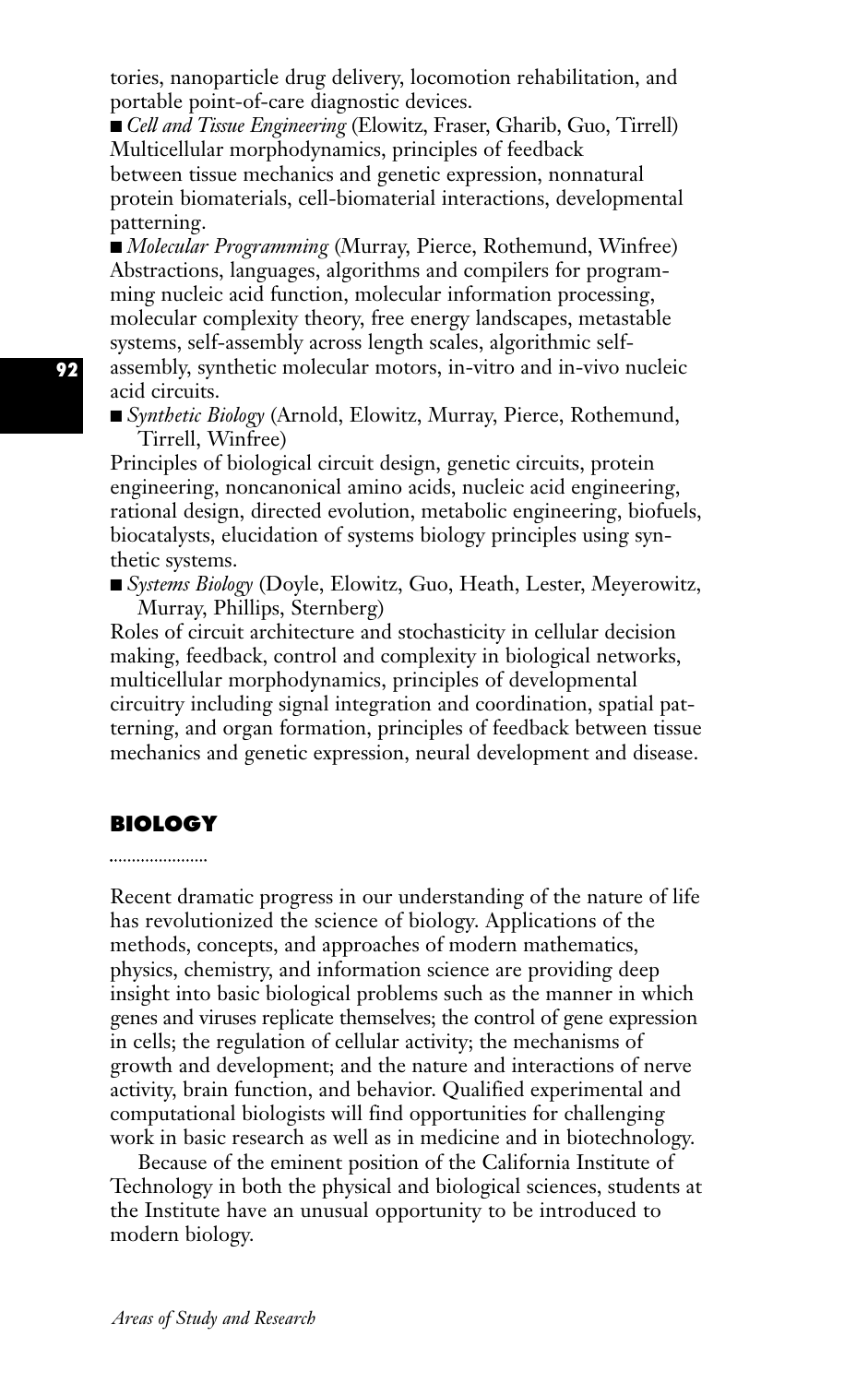## *Areas of Research*

Research (and graduate work leading to the Ph.D. degree) is chiefly in the following fields: biochemistry, biophysics, cell biology, developmental biology, genetics, genomics and computational biology, immunology, molecular biology, neurobiology, and structural biology. Biochemical methodology plays an important role in many of these fields, and there is extensive interaction with related programs in biochemistry within the Division of Chemistry and Chemical Engineering, including the biochemistry and molecular biophysics option.

The programs in cellular, molecular, and developmental biology are based upon approaches derived from biochemistry, biophysics, and genetics that offer new possibilities for expanded insight into long-standing problems. Neurobiology is a major area of emphasis within the Division of Biology. A comprehensive program of research and instruction in neurobiology has been formulated to span from molecular and cellular neurobiology to the study of animal and human behavior, including the computational modeling of neural processes.

A geobiology option is described in the geological and planetary sciences section.

#### *Physical Facilities*

The campus biological laboratories are housed in seven buildings: the William G. Kerckhoff Laboratories of the Biological Sciences, the Gordon A. Alles Laboratory for Molecular Biology, the Norman W. Church Laboratory for Chemical Biology, the Mabel and Arnold Beckman Laboratories of Behavioral Biology, the Braun Laboratories in Memory of Carl F and Winifred H Braun, the Beckman Institute, and the Broad Center for the Biological Sciences. They contain classrooms and undergraduate laboratories, as well as research laboratories where both undergraduate and graduate students work in collaboration with faculty members. Special facilities include rooms for the culturing of mutant types of *Drosophila,* a monoclonal antibody production facility, a fluorescence-activated cell sorter facility, scanning and transmission electron microscopes, a confocal microscope facility, a magnetic resonance imaging center, a transgenic mouse facility, a high throughput sequencing and microarray analysis facility, and a protein expression and purification center.

About 50 miles from Pasadena, in Corona del Mar, is the William G. Kerckhoff Marine Laboratory. This laboratory provides facilities for research in cellular and molecular biology using marine animals, and for collecting and maintaining these animals.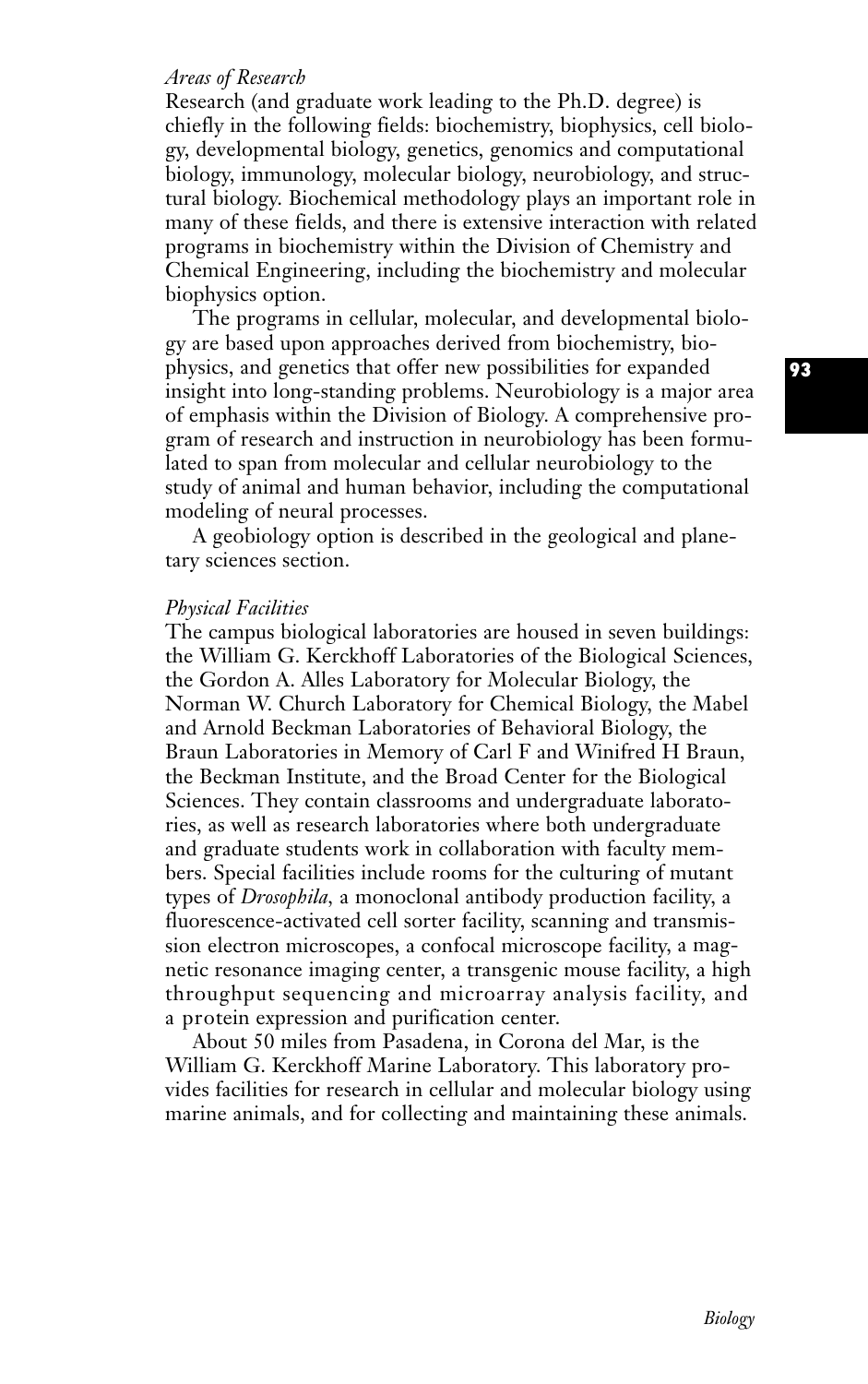# **BIOTECHNOLOGY**

Biotechnology is a growing area of interdisciplinary research with a long tradition at Caltech. It includes a wide range of research opportunities in the Division of Biology, the Division of Chemistry and Chemical Engineering, and the Division of Engineering and Applied Science. Areas of emphasis include the development and application of new methods and instruments for studying a spectrum of biological problems ranging from the structure, function, and chemistry of key macromolecules such as proteins and DNA to the imaging of cellular processes or the complex problems of neural systems. Other programs focus on the creation, study, and use of novel microorganisms and proteins, combining classical and molecular genetic approaches with modern chemistry and engineering science. New challenges in data analysis and molecular modeling bring together research in biology and chemistry with computer science and applied and computational mathematics. Research in these areas leading to the Ph.D. may be pursued by entry into one of the relevant graduate options in the divisions listed above. The interdisciplinary nature of biotechnology often includes course work and research collaborations that embrace more than one division. Each graduate option specifies the emphasis of the educational program and its degree requirements.

Excellent facilities for biotechnology research are available in each of the participating divisions. For example, the Beckman Institute provides extraordinary resources for development and application of new instruments and methods.

## **CHEMICAL ENGINEERING**

The chemical engineering faculty teach and conduct research on fundamental chemical, biological, and transport processes and their application in understanding, designing, and controlling a broad spectrum of complex chemical, biochemical, and environmental processes. The faculty and students utilize their analytical skills and laboratory resources to study diverse processes and to synthesize new materials. The combination of engineering principles, chemistry, biology, physics, and mathematics that characterizes chemical engineering at Caltech enables students and faculty to contribute to the solution of a wide range of critical problems and to aid in creating new areas of science and technology.

#### *Areas of Research*

Many different research areas are offered to students seeking the degrees of Master of Science or Doctor of Philosophy in chemical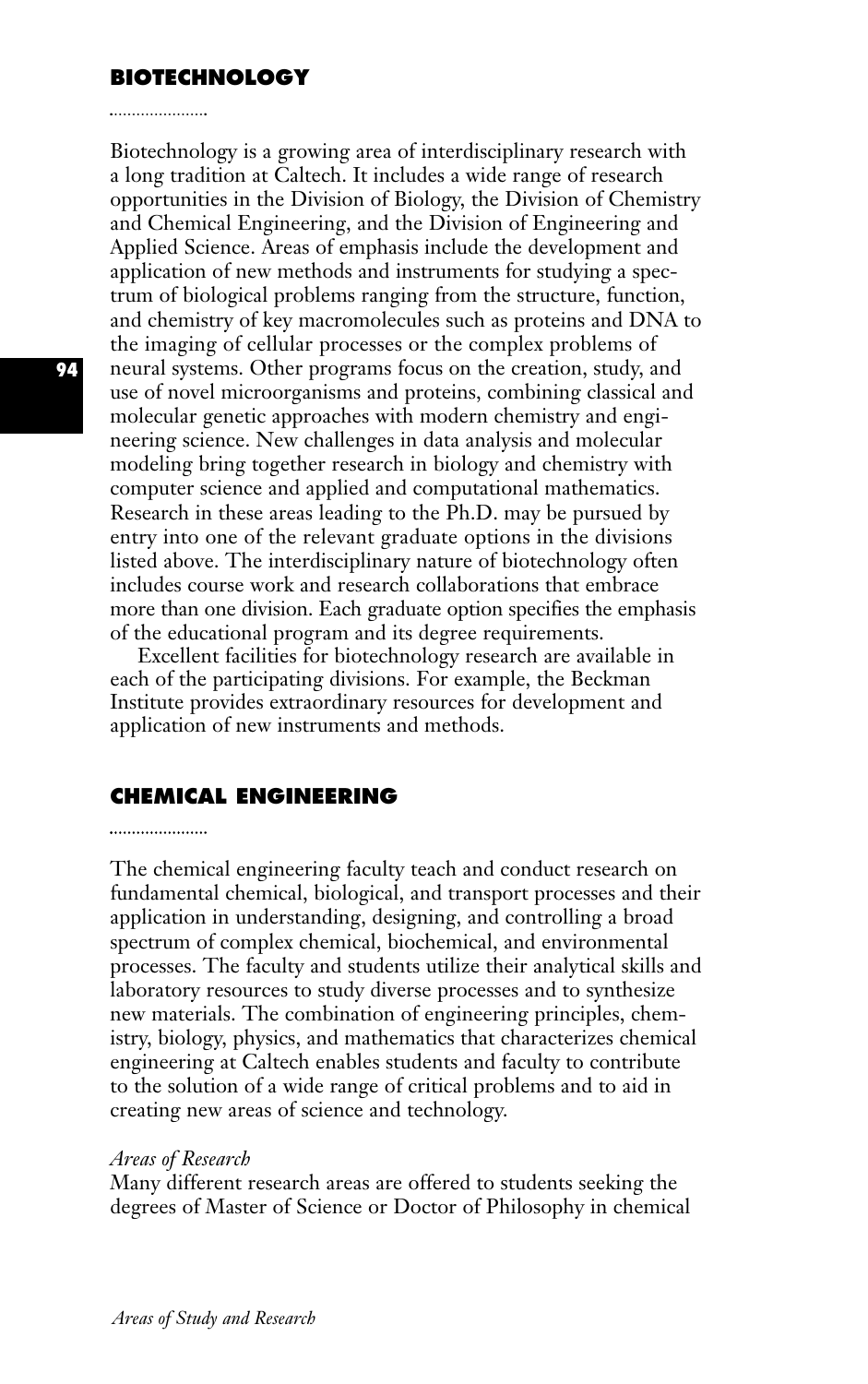engineering. Particular research fields emphasized in the department include the following:

- *Biological Design and Engineering*. Engineering of proteins and metabolic pathways by computational and laboratory evolution approaches. Biocatalysis for sustainable "green" production of pharmaceuticals and specialty chemicals. Engineering organisms to convert biomass to fuels and chemicals.
- *Fluid Mechanics and Transport Processes*. Mechanics of polymeric liquids, microstructured fluids, colloidal dispersions, and suspensions and granular media. Transport in heterogeneous media.
- **■** *Polymer Physics and Chemistry.* Molecular understanding of polymer melt rheology. Optical properties of polymer blends. Dynamic modeling of polymer structure and rheology. Synthesis of tailored polymers by chemical and biological means.
- *Biomaterials*. Synthesis and properties of organic materials designed for use in living systems. Therapeutic modification of existing systems.
- *Cellular Engineering.* Quantitative analysis and redesign of molecular events governing cell behavior.
- *Catalysis and Biocatalysis*. Synthesis of molecular sieves and organic-inorganic hybrid materials. Synthesis of inorganic membranes for gas separations and catalysis. Biological routes to the synthesis of chemicals.
- *Electronic Materials and Devices*. Plasma processing of semiconductors, pattern etching and deposition. Modeling and simulation of pattern-dependent effects. Chemical reaction dynamics of plasma-surface interactions.
- *Microplasmas*. Sources of reactive radicals and ions at high pressures. Microreactors for gas conversion/pollutant destruction. Synthesis of nanocrystals. VUV-excimer radiation emitters.
- *Nanotechnology*. Aerosol synthesis of nanoparticles for microelectronic and photovoltaic applications. Nanoprobes, nanomechanics, nanofluidics. Crystallization in carbon nanotube cavities. Synthesis and characterization of quantum dots and nanostructural materials. Environmental consequences of nanotechnology.
- *Environmental Chemical Engineering*. Physics and chemistry of atmospheric gases and aerosols, bioaerosols, climate change.
- *Aerosols and Colloids*. Nucleation and growth of particles. Particle formation and reactions. Structure and properties of colloidal dispersions. Aerosol and colloidal particle characterization.
- **■** *Applied Mathematics and Computational Physics.* Supercomputer applications in fluid mechanics and environmental modeling. Concurrent computing. Asymptotic analyses of transport processes.
- *Physics of Complex Fluids*. Structures, phase transitions, and dynamics of polymers, liquid crystals, surfactant solutions, and suspensions.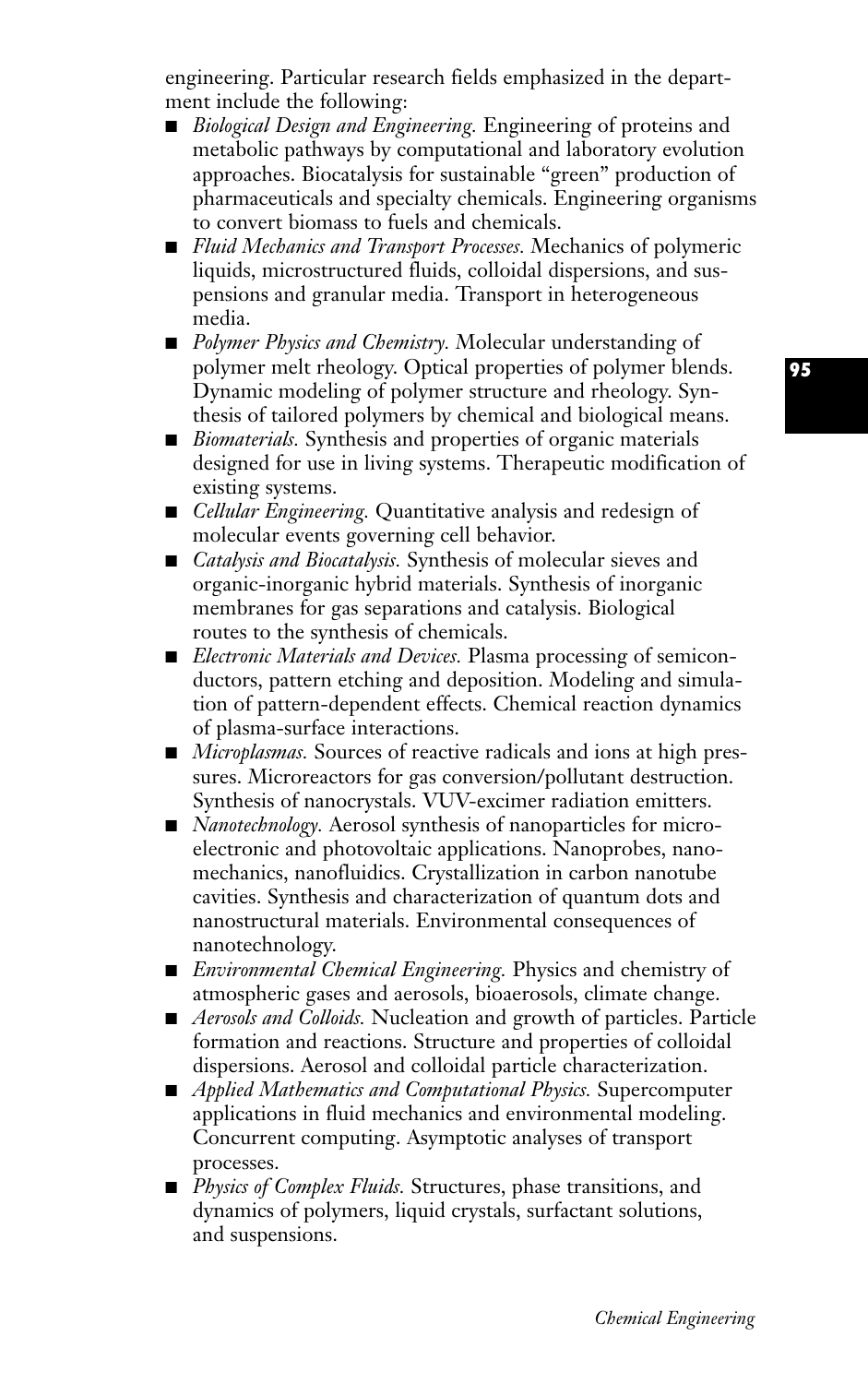■ *Materials for Energy Technologies*. Electrochemistry of fuel cells. Ion transport through solids. Design of thermoelectric materials.

## *Physical Facilities*

The chemical engineering laboratories, mainly housed in the Eudora Hull Spalding Laboratory of Engineering and the Warren and Katharine Schlinger Laboratory for Chemistry and Chemical Engineering, are well equipped. The facilities include experimental reactors, computational facilities, NMR spectrometers, and numerous special research equipment for molecular simulations, DNA synthesis, and electronic, optical, and chemical measurements.

#### **CHEMISTRY**

Caltech offers exciting opportunities for study and research at the frontiers of chemical science. With approximately 30 faculty, the chemistry program provides depth in the traditional areas of chemistry—organic and inorganic chemistry, chemical physics, theoretical chemistry, and chemical biology. Research areas include chemical synthesis and catalysis, chemical dynamics and reaction mechanisms, biochemistry, bioinorganic, bioorganic and biophysical chemistry, and materials chemistry. Chemical research at Caltech is also highly interdisciplinary, mirroring the increasing importance of molecular understanding in many fields of science. Active interactions exist between chemistry and other disciplines at Caltech, especially applied physics, biology, chemical engineering, environmental science, geological and planetary sciences, and materials science. Major initiatives are fostering broad collaborations in energy and environment, molecular medicine, and nanomaterials.

Teaching is an important component of the chemistry option. Caltech has trained generations of chemists who have become leaders in academia, industry, and government, through undergraduate and graduate programs that are designed to encourage the greatest possible amount of freedom, creativity, and flexibility.

#### *Areas of Research*

Caltech has a long and continuing reputation for excellence in fundamental chemistry in molecular structure and the nature of chemical bonding. Much of the current research in chemistry is directed at establishing and manipulating the mechanisms of reactions of fundamental chemical and biological significance.

Programs in chemical physics emphasize studies of molecular dynamics and structure using techniques that include femtosecond lasers, molecular beams, ultra-high sensitivity spectroscopy, and mass spectrometry, while novel methods such as ultrafast electron diffraction and force-detected magnetic resonance are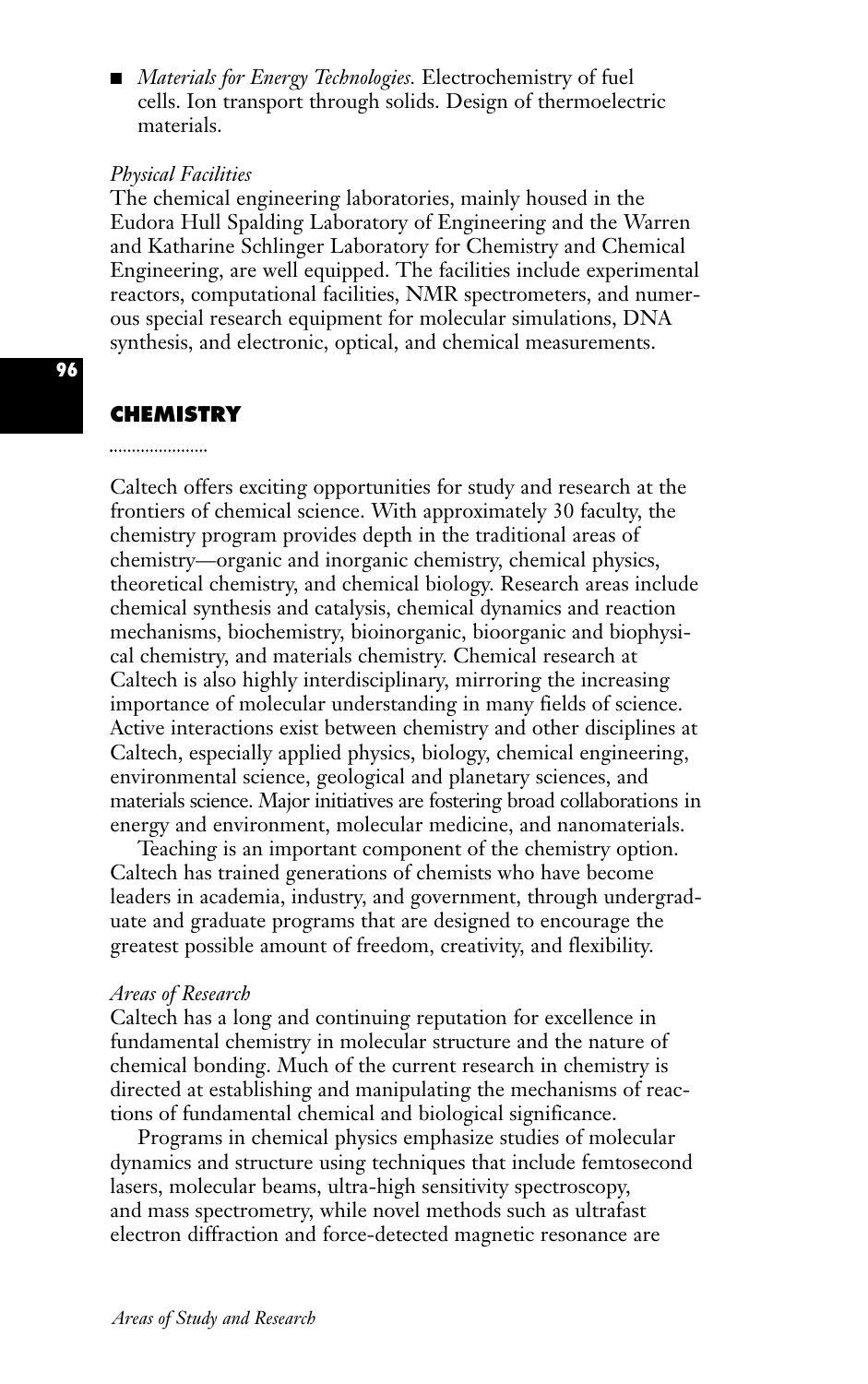being developed and applied to systems of increasing complexity. Interdisciplinary research includes the development of powerful approaches to fabricate, assemble, and utilize nanometer-scale structures; spectroscopy and fundamental chemical mechanisms of reactions in Earth and planetary atmospheres, star formation, and interstellar chemistry; the dynamics of phase transitions; and novel methods in mass spectrometry.

Catalysis by transition metals represents a central area of research in the inorganic and organometallic areas. Current research interests include the uses of transition metal complexes as homogeneous and heterogeneous catalysts for polymer synthesis, solar energy conversion and storage, and methane and water oxidation. Reactions of molecules on surfaces are an important focus, especially on semiconductors. Research in bioorganic and bioinorganic chemistry includes the chemical basis of synaptic transmission by ion channels; investigations of molecular recognition and sequence-specific ligand binding to DNA; DNA-mediated charge transport; and design of artificial transcription activators.

Chemical synthesis, a key part of much of the research described above, is the primary research goal of several groups, and includes projects aimed at the synthesis of complex organic molecules of importance in biology and human medicine. These efforts include development of new and synthetically useful chemical transformations mediated by novel organic and transition metalbased catalysts. The division has an exceptional program in polymer science, with emphasis on the development of strategies and methodologies for the synthesis of designed polymers using chemicaland biological-based approaches.

The theoretical chemistry program ranges from fundamental studies of electron transfer to excited states and reaction dynamics of small molecules, to simulations of biological systems and materials. In these studies, theoretical techniques are being developed to provide detailed understanding of electron transfer processes, proton transfer reactions, energy randomization processes within molecules, and the dynamics of reacting systems. Computer simulations are addressing ever more complex systems, ranging from metals and superconductors to soft materials and biomolecules.

Research in biochemistry and molecular biology within the chemistry division exists within the larger framework of biochemical studies at Caltech, and includes crystallographic and spectroscopic analyses of macromolecule structures; studies on the design, folding, and stability of macromolecules; the mechanisms of enzyme catalysis and allosteric transitions; interactions between proteins and nucleic acids; macromolecular assemblies mediating replication, transcription, and protein biosynthesis; the mechanism and functional role of protein glycosylation; and mechanisms of ion and electron transport in biological membranes.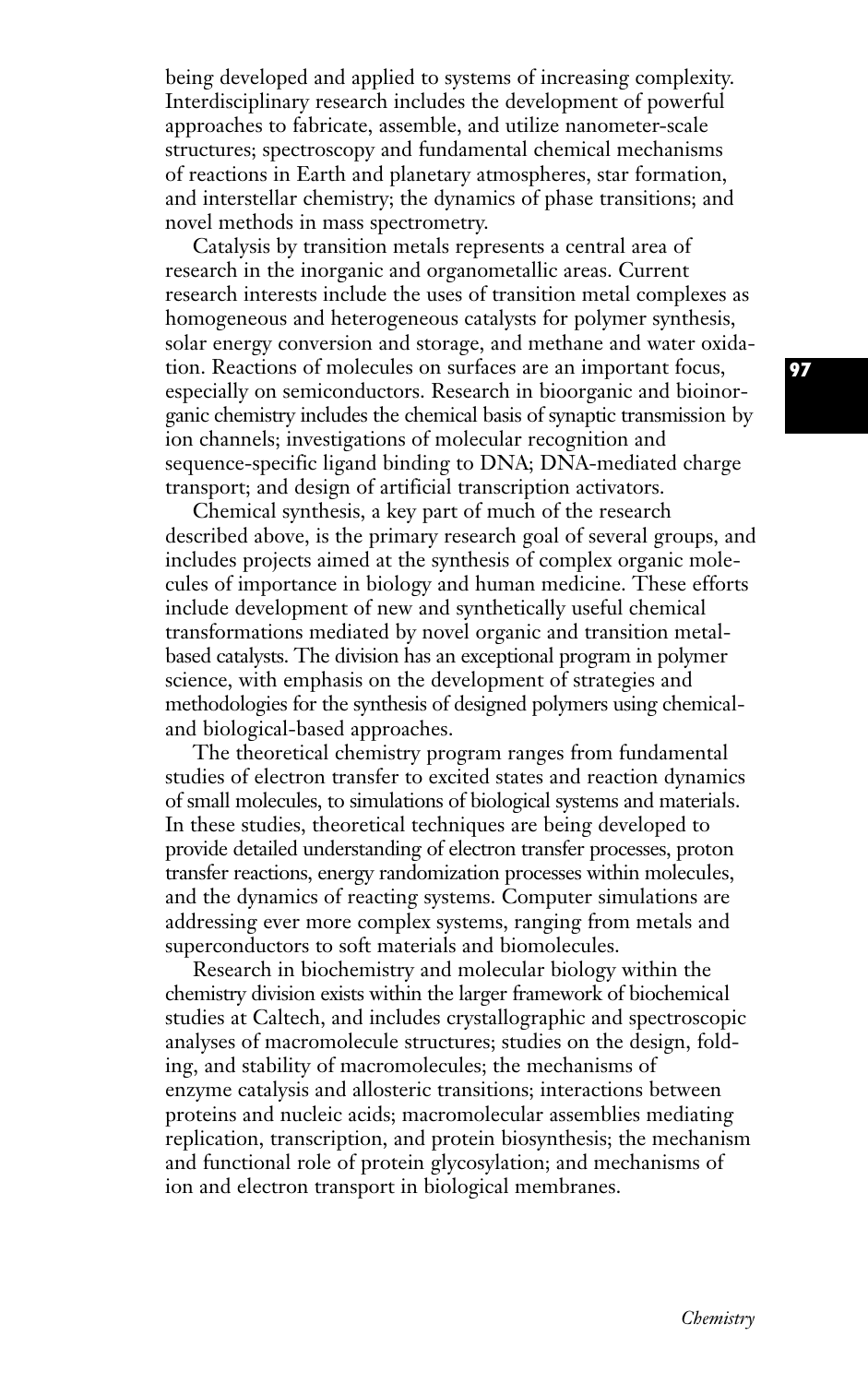#### *Physical Facilities*

The laboratories of chemistry consist of eight units providing space for about 25 research groups, including 300 graduate students and postdoctoral research fellows. Crellin and Gates laboratories house several research groups, the divisional instrumentation facilities, and the divisional administrative offices. Synthetic research groups occupy the Arnold and Mabel Beckman Laboratory of Chemical Synthesis and Church laboratories. The Braun Laboratories and the Broad Center for the Biological Sciences house biochemical groups and are shared with the Division of Biology. The Arthur Amos Noyes Laboratory of Chemical Physics is one of the major research facilities for chemical physics and inorganic chemistry and is adjoined by the Clifford S. and Ruth A. Mead Memorial Undergraduate Chemistry Laboratory. Chemistry groups recently joined several chemical engineering colleagues in the new Warren and Katharine Schlinger Laboratory for Chemistry and Chemical Engineering. A number of resource centers serving researchers of the division are located in the Beckman Institute.

#### **CIVIL ENGINEERING**

Civil engineering includes the research, development, planning, design, and construction associated with the infrastructure of the built environment. Dealing with the function and safety of such facilities as buildings, bridges, pipelines, dams, power plants, and harbors, it is concerned with the protection of the public against natural hazards such as earthquakes, winds, floods, landslides, water waves, and fires.

Recent advances in technology, the escalation of urban problems, and the exploration of space have broadened the applications of civil engineering, increasing the scope of research. New problems have presented special challenges to the civil engineer well-trained in the fundamentals of his or her profession. For this reason, in the advanced study of civil engineering at the Institute, the application of fundamental scientific principles and mathematics is emphasized for the solution of engineering problems.

#### *Areas of Research*

Graduate work leading to advanced degrees lies chiefly in the following fields: structural engineering and structural dynamics; applied mechanics; earthquake engineering; finite element analysis; and environmental engineering (see also environmental science and engineering). In the past few years, graduate students and members of the faculty have pursued a variety of research programs, including the analysis of structures subjected to earthquakes and other dynamic loadings; optimal performance-based structural design;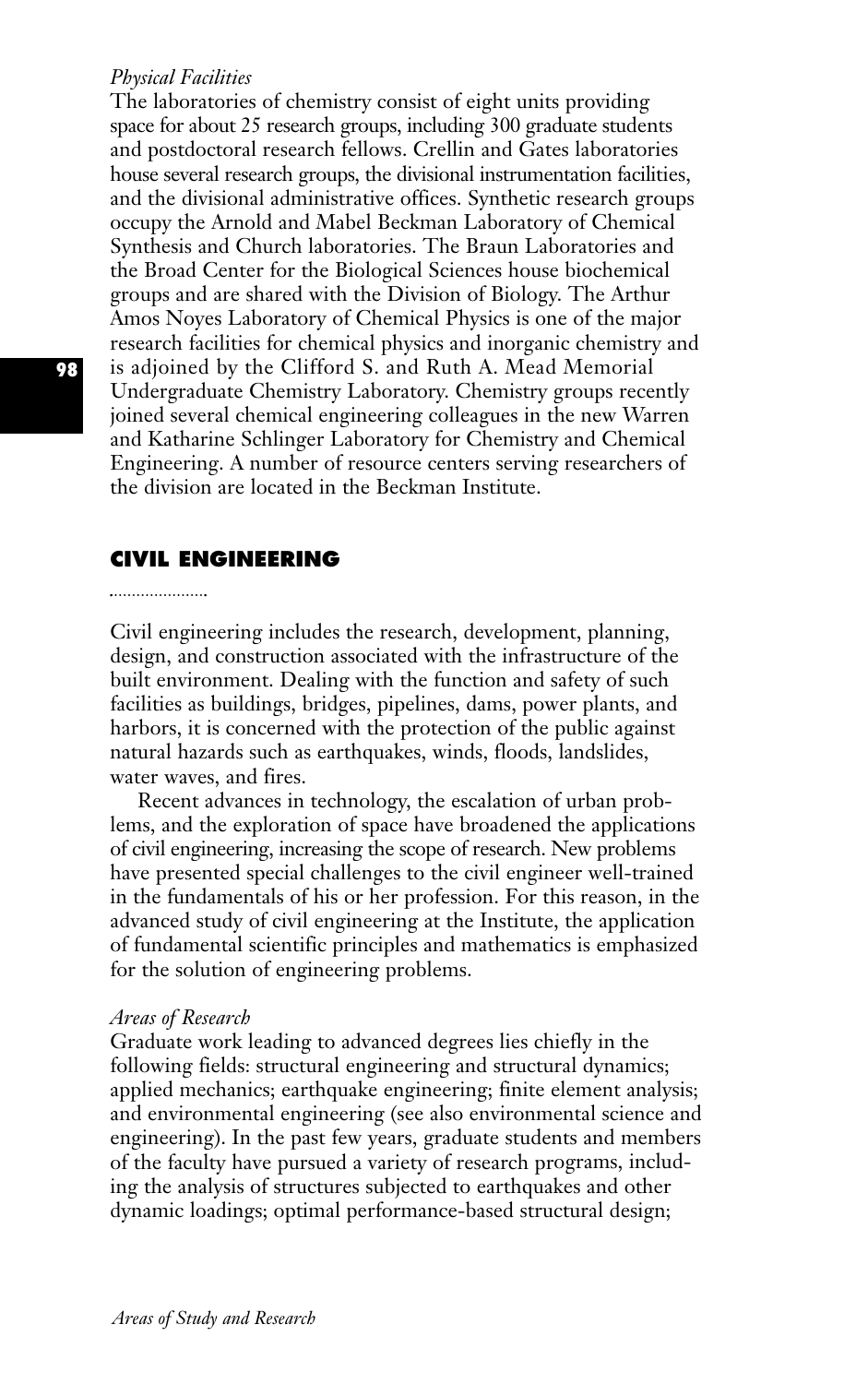system identification and control of structures; structural health monitoring; the use of finite element methods for structural analysis; and seismic risk and structural reliability.

Students whose interests are in environmental problems may enroll for graduate degrees in either civil engineering or environmental science and engineering.

#### *Physical Facilities*

Civil engineering activities are housed in two buildings: the Franklin Thomas Laboratory, which contains the earthquake engineering research laboratory and the vibration laboratory; and the W. M. Keck Engineering Laboratories, which contains the environmental science and engineering laboratories. Excellent computing facilities are available through the campus computing network and in the specialized computing centers of various research groups.

# **COMPUTATION AND NEURAL SYSTEMS**

What does the brain compute? How does it do it? And why? Faculty and students in the CNS option study how information is acquired and processed by the brain. They are also interested in designing machines that are adaptable, intelligent, and autonomous. The unifying theme of the program is the study of the relationship between the physical structure of a computational system (synthetic or natural hardware), the dynamics of its operation and its interaction with the environment, and the computations that it carries out.

Areas of interest include coding and computation in networks of neurons, sensory systems (vision, audition, olfaction), learning and memory, control and motor behavior, planning and decision making. Thus, CNS is an interdisciplinary option that benefits from, and integrates, multiple traditional areas of expertise: molecular, cellular, neural, and systems biology, electrical and mechanical engineering, computer science, psychology, and cognition, applied mathematics, and physics.

Faculty in the program belong to the Division of Biology, Division of Engineering and Applied Science, Division of Physics, Mathematics and Astronomy, and Division of Humanities and Social Sciences. They have an interest in developing conceptual frameworks and analytical approaches for tackling seemingly disparate problems that share a common deep structure at the computational level. Students in the program will partake of a wide-ranging curriculum that will promote a broad understanding of neurobiology, sensory psychology, cognitive science, computational hardware and software, and information theory.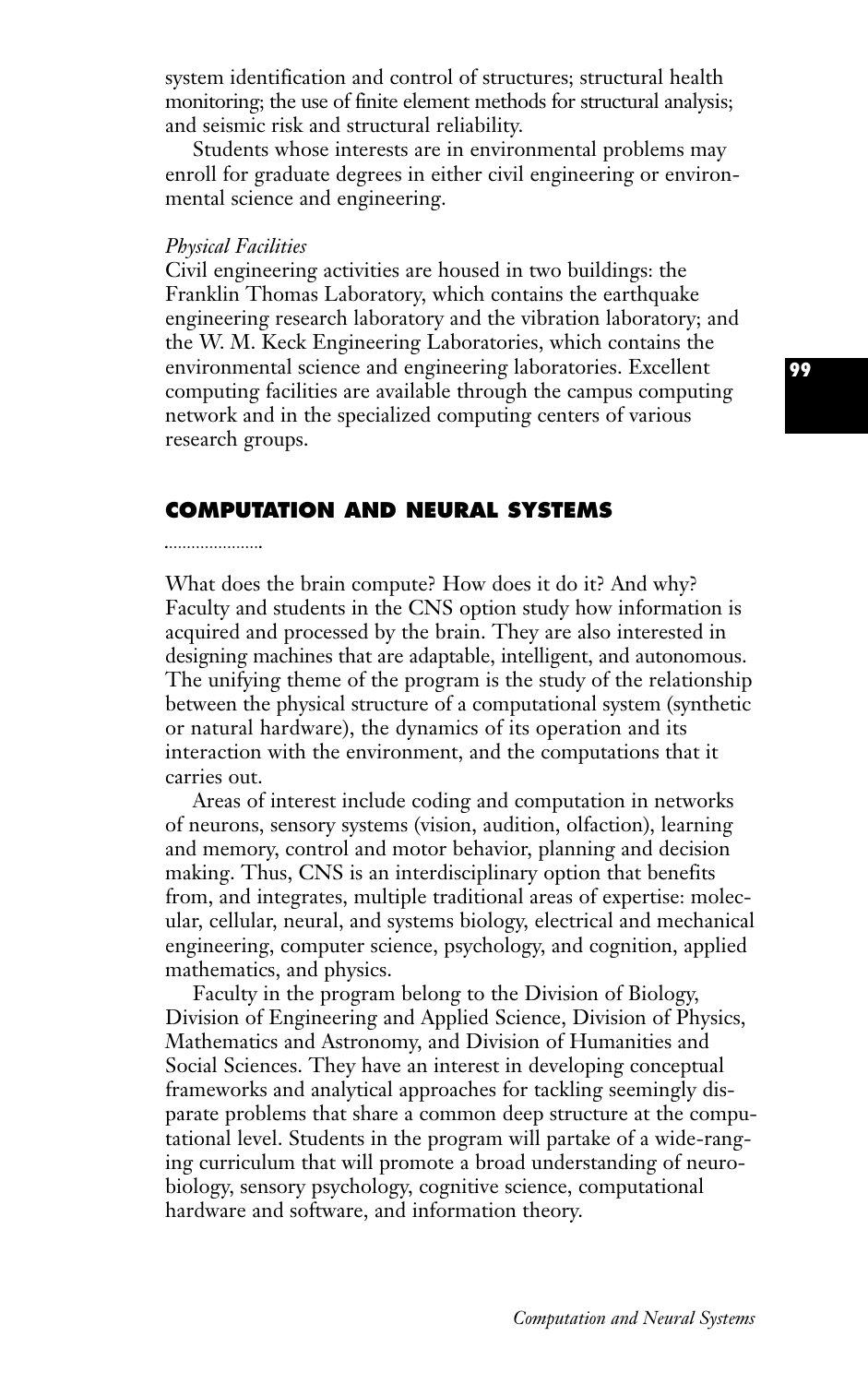#### *Areas of Research*

Areas of research include the neuron as a computational device; the theory of collective neural circuits for biological and machine computations; algorithms and architectures that enable efficient fault-tolerant parallel and distributed computing; learning theory and systems, pattern recognition, information theory, and computational complexity; computational modeling and analysis of information processing in biochemical and neural networks; the design and use of synthetic macromolecules as computational devices; light and magnetic resonance imaging of cell lineages, cell migrations, and axonal connections in the forming nervous system; learning, plasticity and memory; experimental and modeling studies of localization and recognition by sensory systems (vision, olfaction, audition) in insects and vertebrates on the basis of electrophysiology, psychophysics, and functional imaging techniques; multiunit recordings in behaving animals; neuroprosthetic devices and recording methods in animals and humans; imaging and stimulation of cortical areas in humans and other primates using functional MRI, TMS, and tDCS; decision making, attention, awareness, emotion, and consciousness in the primate brain using a combination of neurophysiological, psychophysical, and computer modeling techniques; cognitive psychology; and the study of evolution in natural and artificial systems.

# **COMPUTER SCIENCE**

Although computing is a ubiquitous tool in all areas of study and research at Caltech, computer science focuses on the theory and technology of computation itself: it is truly the study of information, and of the structures that communicate, store, and process information. Whether these structures are expressed in hardware and called machines, in software and called programs, or in nature or society, the fundamental concepts are similar. Students of the computer science option within the Computing & Mathematical Sciences department at Caltech do not specialize along traditional lines that divide hardware and software, systems and applications, or theory and experiment. Rather, a unified approach to the design and analysis of computing structures is taken both in courses and in research.

Unlike the study of physical and natural sciences, the objects of study by computer scientists are artificial systems; that is, structures that are purposefully designed, taking into account physical limitations of the real world and fundamental requirements of the computation itself. Thus, design assumes a role equal in importance to analysis and is a term found frequently in the curriculum and research. Design is not only a creative activity but is also formal and systematic. Managing the great complexity of useful systems requires a representation of computations amenable to both mathematical treatment and implementation.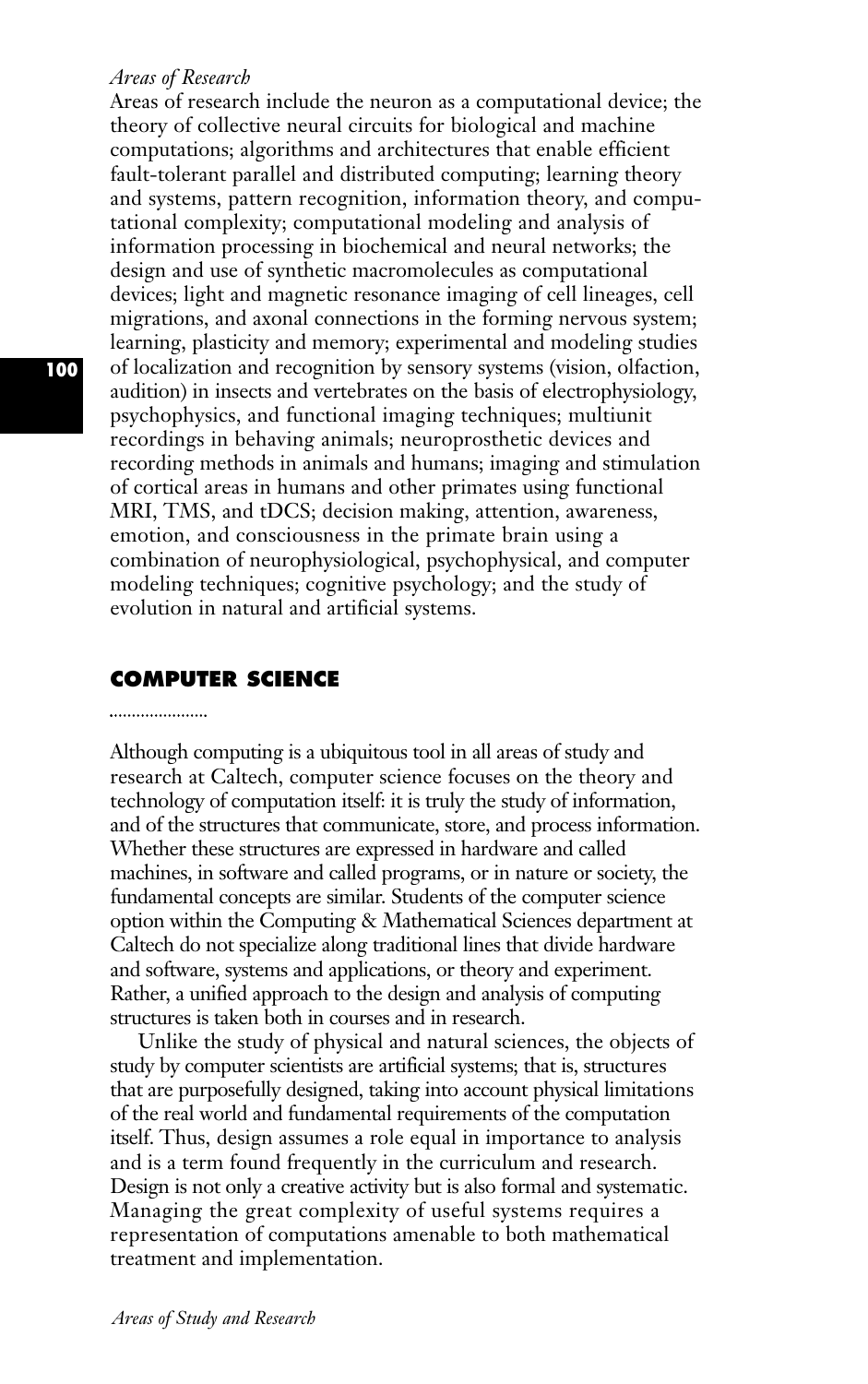# *Areas of Research*

Research and advanced courses leading to the Ph.D. degree in computer science are concentrated in the following areas: VLSI systems; quantum and molecular computation; computer architecture; parallel and distributed computation; theory of computation; programming languages; semantics; programming methods and correctness; information theory; machine learning and computational finance; computer vision; computer graphics; discrete differential geometry; computer-aided design; and networking. Research projects frequently involve work in several of these areas, with both the theoretical and experimental aspects, as well as connections with such fields as mathematics, physics, biology, economics, and electrical engineering.

- *Physical Implementation of Computations*. Computations must ultimately be implemented in some physical medium (e.g., semiconductor electronics, DNA self-assembly, quantum states of elementary particles, molecular electronics). Developing robust disciplines, abstractions, and methodologies that allow the design of reliable computing substrates has been a focus of the option since its inception. Caltech has been a leader in the early development, engineering, and design of very large scale integrated (VLSI) circuits. Beyond VLSI, efforts are under way to understand quantum, biomolecular, and molecular electronic substrates as possible media for future computing machines. As was the case with semiconductor electronics, Caltech computing can draw on the world-class expertise of its biology, physics, and chemistry departments as it tackles the many challenging opportunities that these new substrates present.
- *Systematic Design*. A key theme in the Caltech computer science option is the systematic design of systems at all levels. This theme shows up in the design of numerical algorithms for physical simulation and computer graphics, design of concurrent and distributed systems, abstractions for physical computing substrates, design of learning systems, design of programming languages, automated optimization of computations for both software and hardware implementation, as well as control and optimization of networks. The success of computer systems has allowed the building of systems of unprecedented scale and complexity. These systems can only be understood and managed if we carefully contain the complexity involved. We can only hope to create and optimize efficient computing artifacts by systematically defining and exploring their design space. This does not say that system design is not a creative endeavor, but rather that careful design allows us to expose the places where creativity is most needed, and to carefully assess the impact of new ideas and techniques.
- **■** *Concurrency.* The physical world is highly parallel. Caltech computer science has embraced concurrency as a fundamental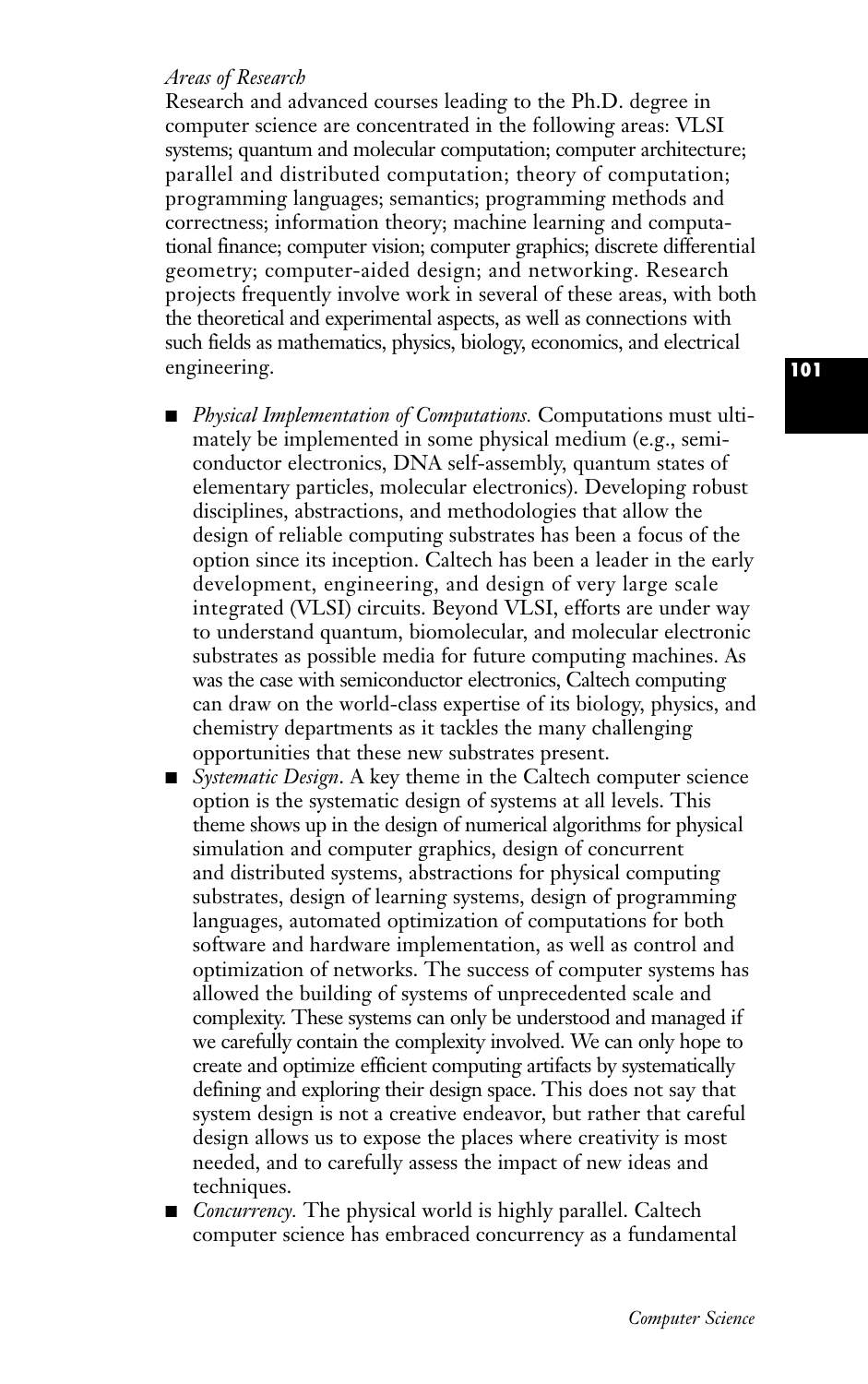feature of computing systems from its inception. Within the option, parallelism is a theme at all levels, from physical circuits through tightly coupled, concurrent multiprocessors, through distributed systems, up to Internet-wide computing systems and beyond. Disciplines and systematic design for defining and managing the potentially complex interactions in parallel systems is a key focus.

- *Robust Modeling of Physical Systems*. Caltech computer science also has a unique focus in developing rigorous and robust models of the physical world. These models are mathematically and physically sound, often derived from differential geometric principles, and serve as a basis for computer graphics and vision research, as well as the simulation of mechanical, optical, and biological systems.
- **■** *Theory*. A key component of systematic design is a strong theoretical understanding, which provides a basis for synthesis, analysis, and verification. The theory of computation focuses on deep mathematical problems, many of which have substantial technological impact. Theory is not relegated to a single group at Caltech, but rather forms an integral part of all disciplines (learning, VLSI, systems, graphics, programming languages, cryptography, etc.). As such, it has a strong connection to actual practice in each domain. Theory in computer science at Caltech includes traditional fields such as complexity analysis and semantics, theories of numerical computation, optimization, probability, and game theory.
- *Interdisciplinary Research*. Computation enables better control and understanding of the physical world—two ubiquitous themes at Caltech. We have already noted the intimate way in which computer science interacts with the physical sciences to physically build computations. Computer simulations, modeling, and analysis are now key enablers, allowing all fields of science to advance rapidly. Modern mechanical and aeronautical systems are enabled by vast computational processing for sensing and control. Furthermore, insights into computational management of information helps us understand information processing issues in natural systems (e.g., cells and neurons) and build hypothetical models that advance our understanding of natural cognition. Economic analyses play an important role in the design of computing systems and, in addition, research on information systems impacts business and economics. These relations provide many opportunities for scholars in computer science to work closely with colleagues throughout Caltech. The centers for information science and technology facilitate and promote such interdisciplinary research (see http://www.ist.caltech.edu).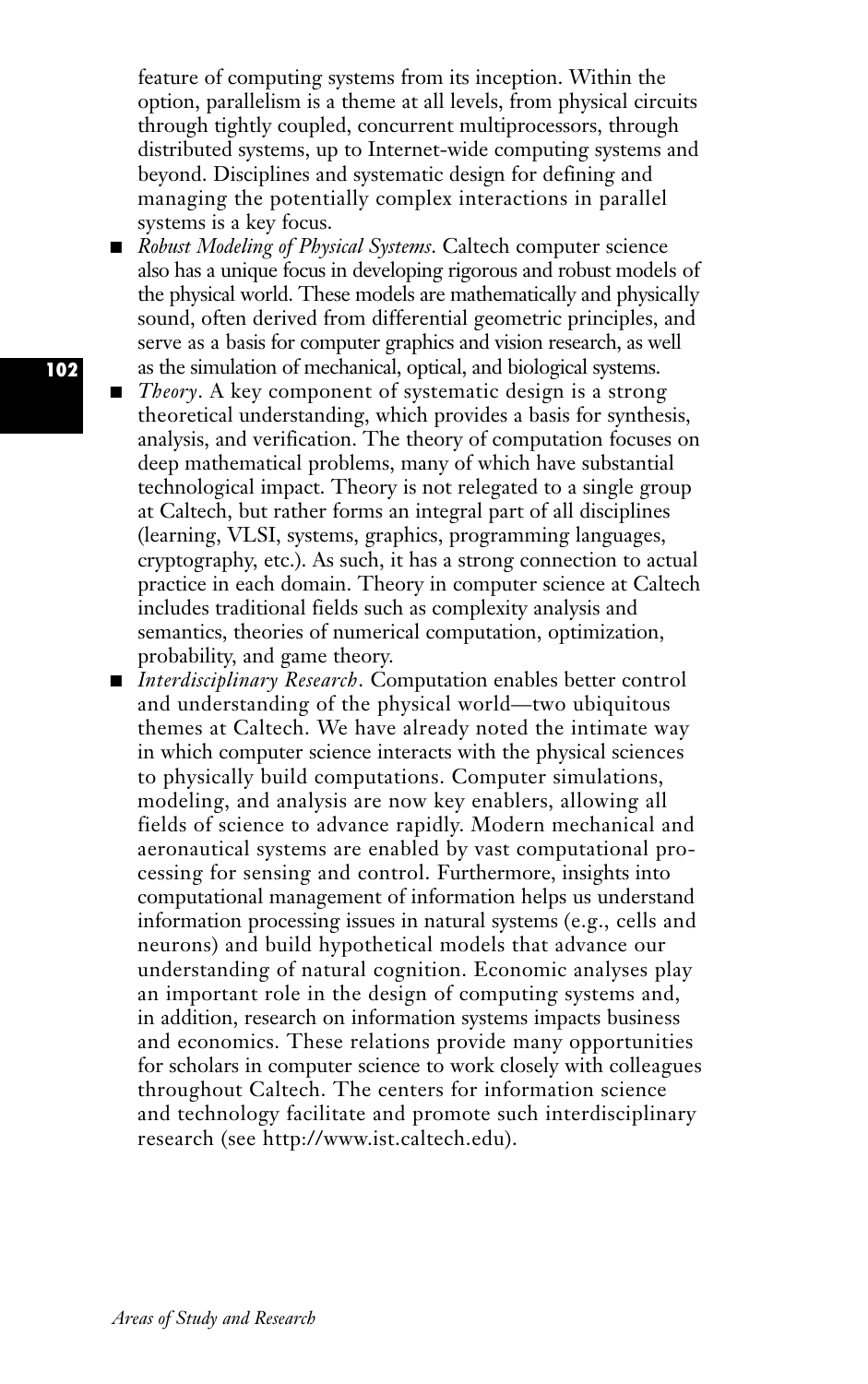#### *Physical Facilities*

The computer science option has excellent computing facilities ranging from high-performance workstations to multiprocessors and supercomputers. The Computing & Mathematical Sciences department maintains a large computer lab open to students and offers a large collection of software for a wide range of applications. The inventory of computers and graphics cards is frequently upgraded, and students have easy access to state-of-the-art equipment. The Institute libraries maintain a large collection of journals in computer science and related fields.

# **CONTROL AND DYNAMICAL SYSTEMS**

Some of the most exciting interactions between mathematics and engineering are occurring in the area of analysis and control of uncertain, multivariable, and nonlinear dynamical systems. While changing technology has made control and dynamical systems theory increasingly relevant to a much broader class of problems, the interdisciplinary nature of this area means that it no longer has a natural home exclusively or even primarily within any one of the traditional engineering disciplines. The CDS option, as part of the Computing & Mathematical Sciences department, is designed to meet the challenge of educating students both in the mathematical methods of control and dynamical systems theory and their applications to engineering problems.

Automatic control is an enormously successful field that affects every aspect of our lives. A combination of technological developments, economic pressures, and research advances has promoted control into a central position in technology, and over the next several decades, the impact of automatic control systems will continue to grow. The applications we have seen so far—such as cheap and fast computer disk drives, active vehicle suspension control, fly-by-wire aircraft, highly integrated manufacturing facilities, and manned and unmanned space systems—are only the beginning of this trend.

The rapid development of dynamical systems theory as an intellectual discipline over the past 10 years has been equally striking. Stimulated by the discovery of the phenomenon of "deterministic chaos," the "dynamical systems approach" has been adopted in a variety of diverse engineering disciplines (e.g., chemical, mechanical, electrical, civil, and aerospace), as well as the physical, biological, and social sciences. At the same time, dynamical systems continues to enjoy strong links with pure and applied and computational mathematics.

While research in both control and dynamical systems is inherently interdisciplinary and crosses many traditional engineering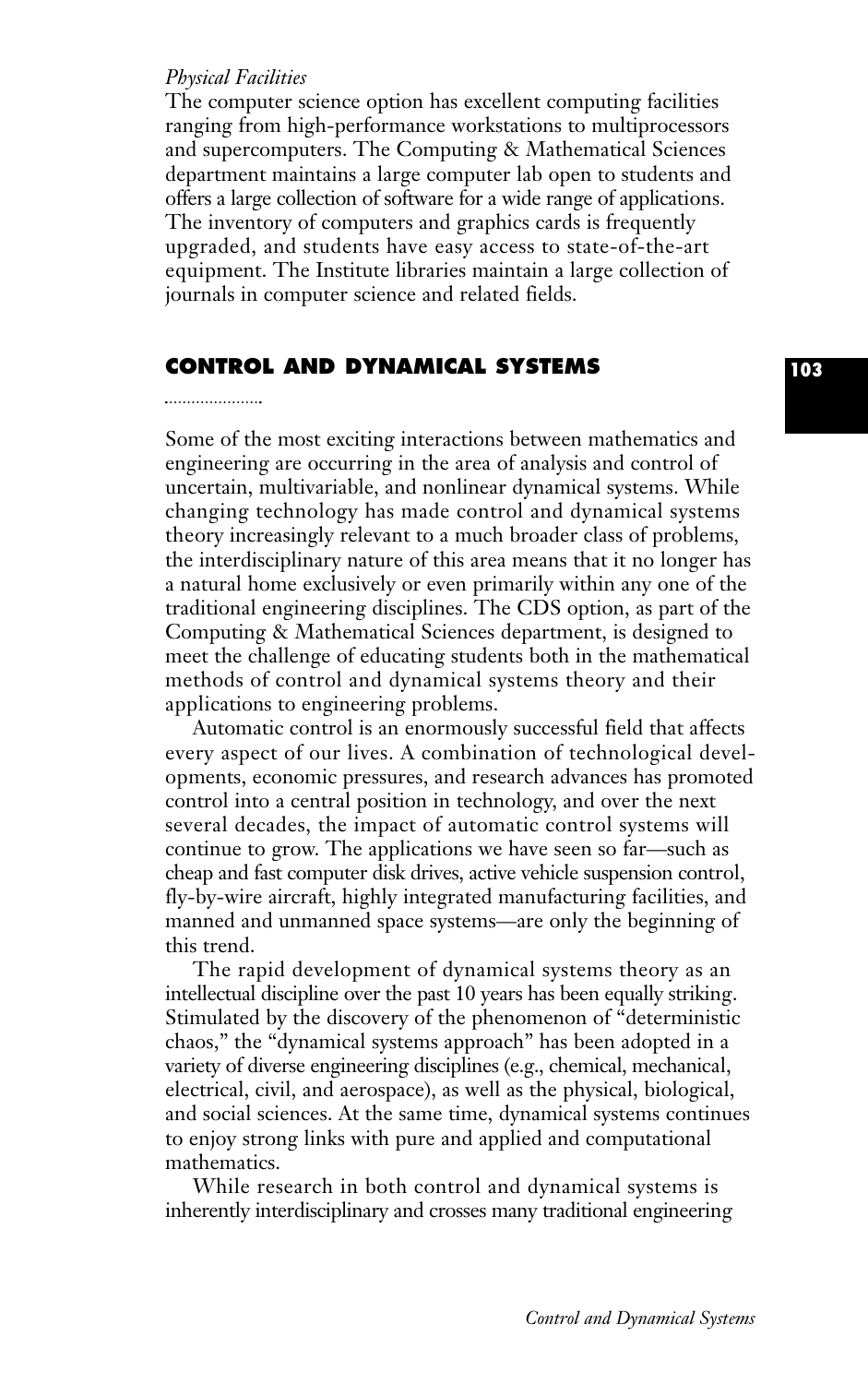and scientific boundaries, their relationship is much deeper. As theoretical disciplines, they are moving together rapidly. The mathematical background required to do research in either control or dynamical systems is nearly identical and can be difficult to obtain within traditional curricula in engineering and mathematics. The CDS option provides a coherent and complete graduate curriculum with corresponding research opportunities, both theoretical and applied.

#### *Areas of Research*

Theoretical research is conducted in all aspects of control, with emphasis on robustness; multivariable and nonlinear systems; optimal control; decentralized control; modeling and system identification for robust control; control of Hamiltonian and Lagrangian systems; and control of nonholonomic mechanical systems. Techniques from operator theory, differential geometry, dynamical systems, and computer science are combined to study control problems in a wide variety of areas. A central theme is the role of uncertainty and robustness, and the development of a unified theory for modeling, system identification, analysis, and synthesis of nonlinear control systems.

The CDS research program in nonlinear dynamics has two components: one mathematical and the other driven by specific areas of applications in science and engineering. The main thrust of the mathematical research is to develop mathematical methods for studying the dynamics of the types of nonlinear dynamical systems that arise in science and engineering. Active areas include developing methods for detecting and describing chaotic phenomena; local and global bifurcation theory; homoclinic and heteroclinic motions; Hamiltonian dynamics; geometric mechanics and mechanical systems with symmetry; phase space transport theory; geometrical dynamical systems theory for infinite dimensional systems; computational methods for visualizing higher dimensional phase space structures; and statistical methods for the description of chaotic dynamics.

Active application areas at Caltech include complex systems in networks and biology; multiscale modeling and simulation applied to biological systems, fluids, and solids; vortex structures in complex fluid flows; mixing and transport processes in fluids; classical dynamics of molecules; phase space structure and mechanisms that enhance and inhibit transport and energy flow; turbomachines and complex combustion systems; nonlinear flight dynamics for highly maneuverable aircraft; robotic locomotion and manipulation; and the design of autonomous systems.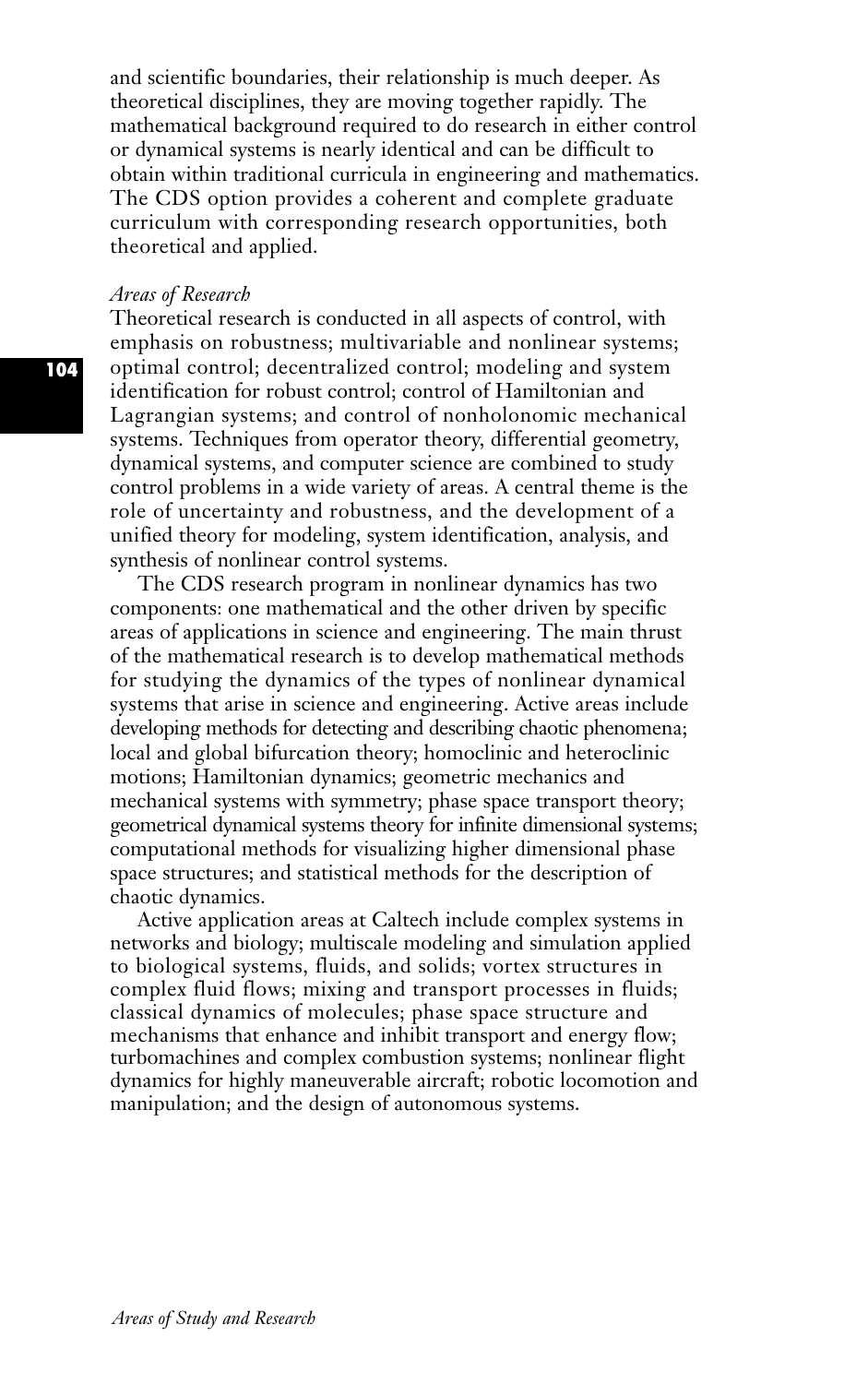# **ELECTRICAL ENGINEERING**

Electrical engineering at Caltech emphasizes both electronics and systems. Closely allied with computation and neural systems, applied physics, bioengineering, computer science, and control and dynamical systems, it offers students the opportunity for study and research, both theoretical and experimental, in a wide variety of subjects, including wireless systems, quantum electronics, modern optics, biophotonics, MEMS/NEMS, solid-state materials and devices, power electronics, energy systems, control theory, nanoscale systems, signal processing, data compression, and communications.

#### *Areas of Research and Physical Facilities*

Substantial experimental laboratory facilities, housed mainly in the Moore Laboratory of Engineering, are associated with each of the research fields described below.

- 1. *Quantum Electronics and Optical Communication* (Yariv)— Research projects in progress include the generation and control of ultrashort pulses, integrated optoelectric semiconductor circuits, semiconductor injection lasers, molecular beam epitaxy growth of submicron GaAs/GaA1As structures for optoelectronics and electronics, ultrafast  $\left($ <10<sup>-12</sup>s) semiconductor lasers, theoretical and experimental quantum optics–light squeezing, studies of noise and pulse propagation in optical fibers, and theoretical and experimental studies of new devices and phenomena involving fiber grating, with special emphasis on optical filters for wavelength division multiplexing in optical fiber communication. A new direction being launched is to develop the use of semiconductor lasers in optical phase-lock loops for phase demodulation of optical beams and for a variety of phase-coherent applications in optical communications.
- 2. *Communications and Signal Processing* (Effros, Hassibi, Ho, Low, Vaidyanathan)—Theoretical and computer experimental work in a wide range of information, communication, and signaling problems. Current research emphases are in error control coding, modulation, and capacity calculations for channels that occur in communication networks, multiuser mobile and cellular radio, and deep-space communications; network communications, including multicasting, distributed operation, network security; access, spectral sharing, dynamic channel allocation, and multiuser detection in wireless systems; multiple-antenna systems and space-time codes; information content and data compression; applications of neural networks to communication and signal processing problems; traffic modeling, routing, and network architectures for mobile services and ISDN; and design and simulation of single-rate and multirate digital filters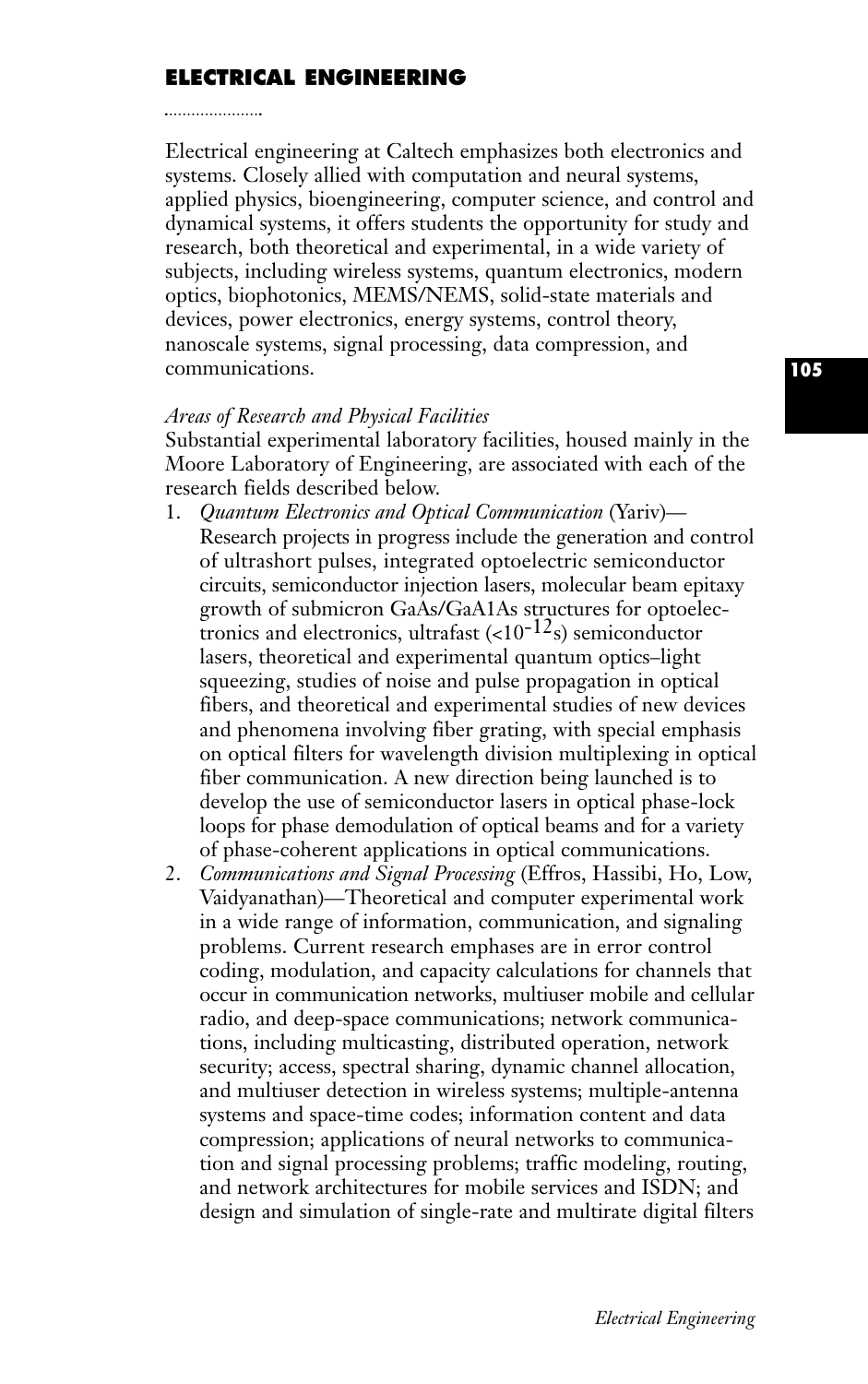and filter banks to minimize the number of computational operations for a given accuracy. Digital filter banks, subband coding, wavelet transforms, multidimensional multirate signal processing. Possibilities exist for joint work with microsystems, wireless communication, digital signal processing, and data compression.

- 3. *Control* (Doyle)—Theoretical research is conducted in all aspects of control, with emphasis on robustness, multivariable and nonlinear systems, and optimal control. Theoretical developments are tested using the latest in computer and experimental facilities in a wide variety of application areas. Opportunities on campus, at Caltech's Jet Propulsion Laboratory, with industrial sponsors, and at NASA laboratories include control problems associated with large flexible space structures, refinery systems, flight control, robotics, control of unsteady flows, and various other aerospace and process control applications.
- 4. *Wireless Sensing and Communications* (Hajimiri)—Circuits and system design for wireless communication using integrated circuit technology, fully integrated silicon-based mm-wave circuits and phased array transceivers, novel modulation techniques using integrated electromagnetic structures, highfrequency integrated power generation, equalization for wireline communications, and multimode reconfigurable systems. This area of research also includes analysis and design of communication building blocks, such as monolithic low-noise amplifiers (LNA), active and passive mixers, local oscillators and frequency synthesizers, frequency dividers and multipliers, power amplifiers, integrated filters, intermediate frequency amplifiers, and baseband digital signal processing.
- 5. *Learning Systems and Computational Finance* (Abu-Mostafa)— The Learning Systems Group at Caltech studies the theory, algorithms, and applications of automated learning. The theory of learning uses mathematical and statistical tools to estimate the information (data and hints) needed to learn a given task, and the computational aspects of learning. The algorithms deal with learning mechanisms in different models, such as neural networks, and different learning protocols. The applications of learning are very diverse. The group has emphasized computational finance applications, where learning is used in financial forecasting, risk analysis, and derivative pricing. Other recent applications include pattern recognition and medical diagnosis.
- 6. *Energy* (Rutledge)—Assessment of future supplies of oil, gas, and coal. The approach is historical; curve fits to the production history are used to make projections of ultimate production, by which is meant total production, past and future. We consider the implications of these projections for alternative energy sources, and for future climate.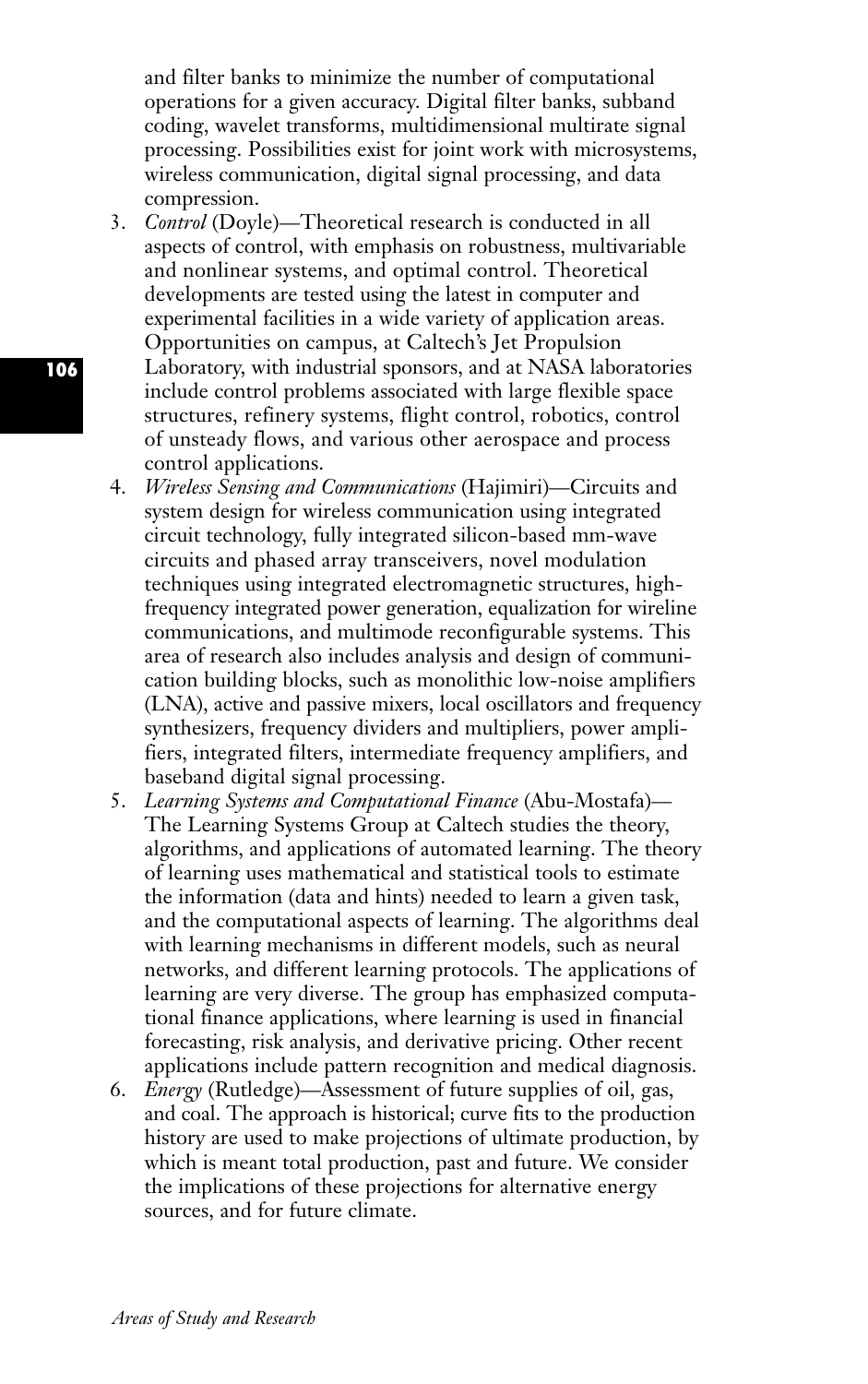- 7. *MEMS/NEMS Sensors and Actuators* (Tai)—We exercise VLSI, MEMS, and nanotechnologies to build miniature devices. Current research projects have a lot of biomedical applications, including integrated biochips, microfluidic chips, cancer chips, stem-cell chips, bloodcount chips, smart skins, neuroprobes, retinal implants and spinal cord implants, etc. Hands-on fabrication of high-level integration is specially emphasized for our students in the Caltech MEMS laboratory.
- 8. *Digital Signal Processing* (Hassibi, Vaidyanathan)—Theoretical and computer-oriented work on a wide variety of problems in digital signal processing. Multirate systems and filter banks, wavelets, filter design, quantization in signal processors, adaptive signal processing, statistical signal processing, robust filtering, multidimensional multirate systems, and wavelet transforms. Digital filter banks, digital communication systems, multidimensional multirate signal processing. Image processing, digital halftoning, and denoising.
- 9. *Computational Vision* (Perona)—Theoretical and experimental research on the computational principles underlying vision processes. Psychophysics and modeling of the human visual system. Theory and applications of computer vision. Current emphasis on visual object recognition; vision-based humanmachine interfaces; perception and modeling of human and animal behavior. Areas of collaboration include learning theory, computer graphics, neurophysiology, psychology, applied probability, robotics, geometry, and signal processing.
- 10. *Nanofabrication and Design of Ultrasmall Devices* (Scherer)— High-resolution lithography and dry etching allow the miniaturization of structures to below 10 nanometers. Using these techniques, ultrasmall optical, magnetic, and fluidic structures can be constructed. Current research includes the design and fabrication of nanocavity lasers; photonic-crystal waveguides and modulators; nanomagnet arrays; nonmechanical oscillators; and microfluidic pumps, valves, and networks on biochips.
- 11. *Distributed Information Systems* (Bruck)—Research on synthetic and natural distributed information systems, including information systems in storage and communications (the synthetic part) and the development of abstractions for the analysis and design of biological regulatory networks (the natural part). The information systems work includes developing efficient array codes for increased reliability of RAID storage systems, schemes for representing information in magnetic recording and optical communications, and methods for representing and protecting information in flash memories. The mathematics of biology-related work includes the development of a calculus for representing computation in gene regulatory networks: for example, demonstrating for the first time that an approximate general computation can be achieved using a finite set of chemical reactions, provided that they operate in a stochastic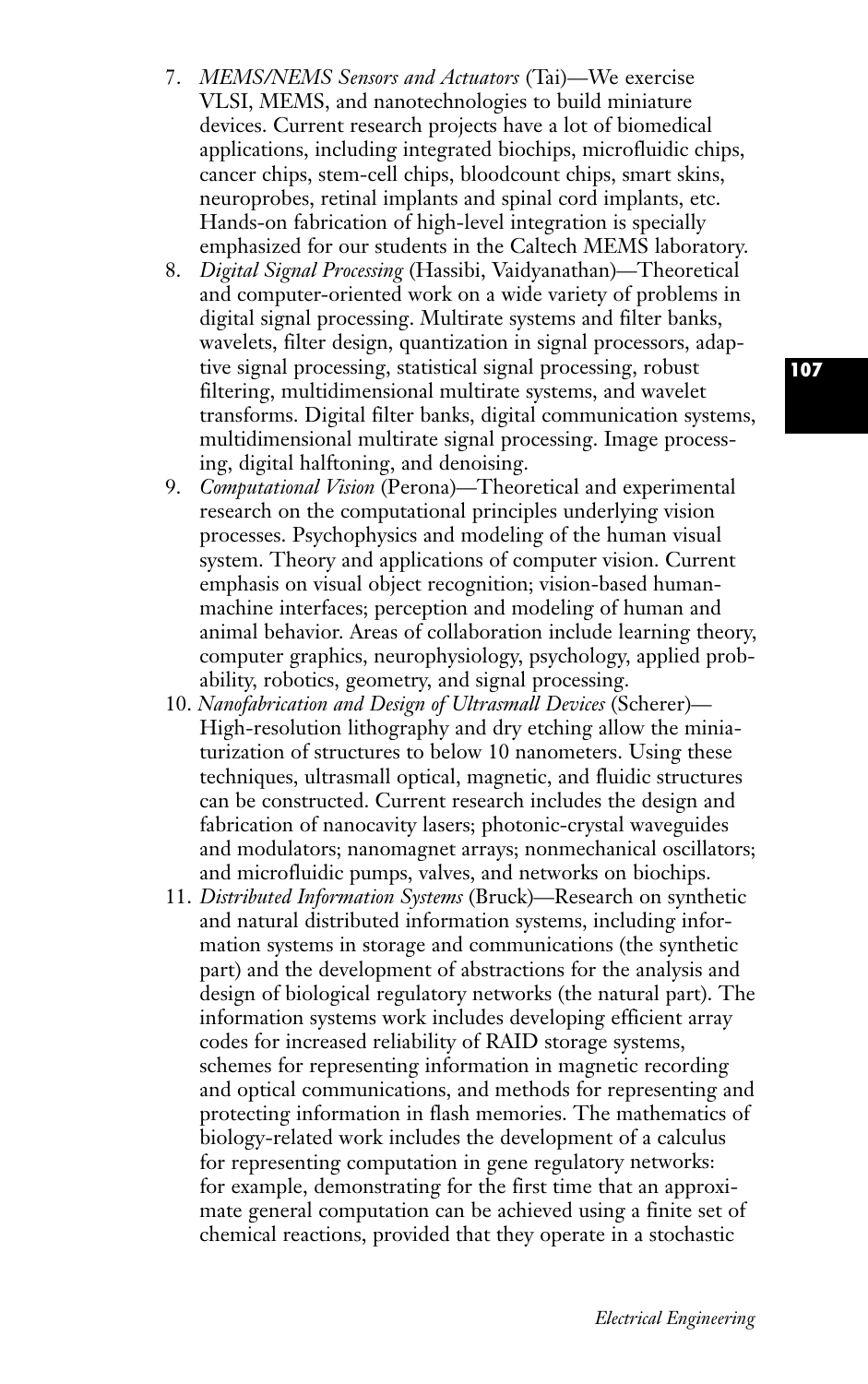manner. Past projects include the RAIN (Reliable Array of Independent Nodes) project. The RAIN technology resulted in a spin-off company called Rainfinity (acquired in 2005 by EMC), which focused on software products for the management of network information systems.

- 12. *Network Information Theory* (Effros)—Theoretical analysis and practical design of algorithms for efficiently representing and communicating information in network systems. Current work focuses on the development of computational tools for bounding the performance of large network systems. Tools useful to these investigations include information theory, probability theory, graph theory, optimization, and signal processing. Possible areas of collaboration include networking, distributed computing, communications, wireless communications, controls, and digital signal processing.
- 13. *Integrated Circuits* (Emami, Hajimiri)—Analysis, design, simulation, verification, and testing of integrated circuits for various applications, such as high-speed and wireless communications, wireless local-area networks, highly stable frequency sources, distributed integrated circuit design techniques for ultrahigh speed silicon-based circuits, system and circuit design for multiband systems, single-chip spectrum analyzers, performance limitation of A/D and D/A data converters, and robust circuit-design techniques. Projects also include mm-wave silicon-based circuits and arrays, self-healing circuits, highfrequency power generation in CMOS, analysis and design of distributed circuits, multimode reconfigurable systems, as well as modeling of the effect of substrate and supply noise in large integrated circuits and design techniques to minimize their effect, examination of integrated passive structures and their fundamental performance limits, and noise modeling in amplifiers, mixers, and oscillators. More information can be found at http://www.chic.caltech.edu.
- 14*. Networking* (Low)*—*Control and optimization of communication and cyber-physical networks such as the Internet and power networks. Current research focuses on fundamental issues in network architecture; green IT, especially energy efficiency of datacenters; and all aspects of smart grids, including analysis, design, and deployment of information and communication technologies in power networks, integration of renewable and distributed generation, demand response, electricity market design, and games. Emphasis is on the interplay between theory, algorithms, prototyping, and experimental studies to maximize their potential impact.
- 15*. Wireless Communications* (Hassibi)*—*Theoretical research on link, system, and network aspects of wireless communications. Current areas of interest include time-varying channel modeling; capacity computations for wireless channels; channel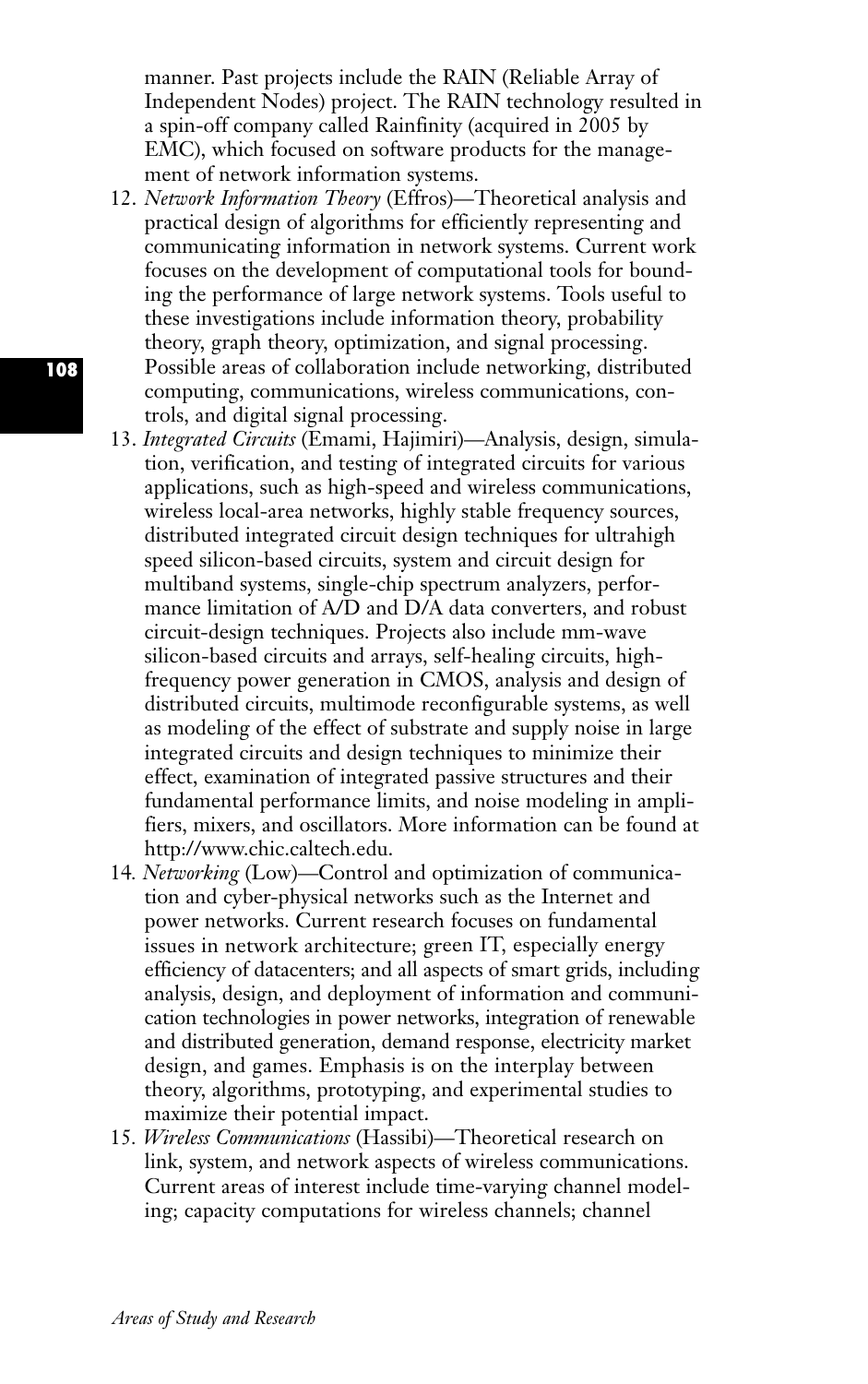estimation, identification, and equalization; multiple-antenna systems and diversity techniques; space-time codes; modulation techniques; channel access and spectral sharing through various TDMA, FDMA, CDMA, and hybrid techniques; multiuser detection and interference cancellation; dynamic channel allocation; models and performance analysis of wireless networks; ad hoc networks; signal processing for wireless. The research encompasses various areas of information theory, coding theory, stochastic processes, statistical and adaptive signal processing, and network theory.

- 16. *Biophotonics* (C. Yang)—Experimental research on imaging and extraction of information from biological targets through the use of light. Current areas of interest include optofluidics, needle endoscopy, phase conjugation–based turbidity suppression, optical coherence tomography, multiphoton imaging, quadrature homodyne interferometry, and microscopy. More information can be found at http://www.biophot.caltech.edu.
- 17. *Mixed-signal Engineering* (Emami)—Design and implementation of high-performance analog and digital circuits for wireline and optical data communications, chip-to-chip and on-chip signaling, clock generation and distribution, synchronization, and equalization. Low-power, high-bandwidth analogto-digital and digital-to-analog converters. Circuits and microelectronics for biological systems and neurosciences. Tools and design methodologies for mixed-signal circuits and systems, with the emphasis on modeling and understanding of the fundamental limits and physical properties.
- 18. *Integrated Biosensors* (Hajimiri)—Use of intergrated circuits for novel detection techniques of biological matters using various sensing modes (e.g., electrical, magnetic, optical) and leveraging the complexity of silicon-based integrated circuits to create state-of-the-art sensitivity for such sensors for a variety of biomolecules, such as DNA and proteins. This area also includes analysis of the dynamics and kinetics of such sensors for a variety of applications, including microarrays, point-of-care sensors, and other medical equipment.

## **ENERGY SCIENCE AND TECHNOLOGY**

The useful transformation of energy from one form to another drives the engine of civilization. Access to plentiful, inexpensive, and environmentally benign resources would free nations to pursue their greatest human and economic potential. In the modern era, the appetite for energy is convoluted, with a recognition of diminishing fossil fuel resources and of dramatic negative impacts on global climate. The interdisciplinary program in Energy Science

*Energy Science and Technology*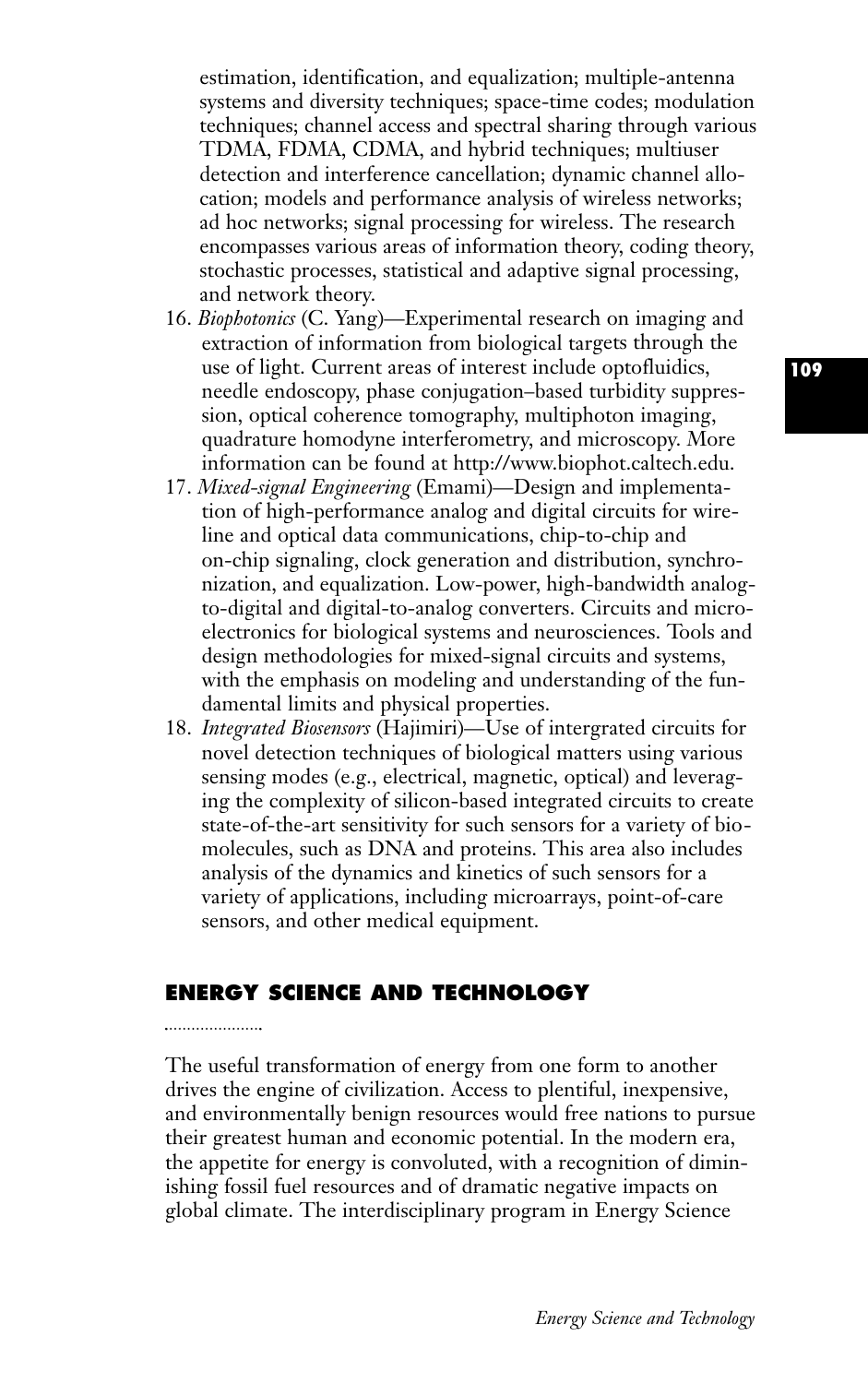and Technology (EST) aims to foster revolutionary methods of harnessing carbon-free energy sources while advancing related technologies in carbon sequestration and further drawing connections to policy and economic considerations. The program brings together traditional topics in thermodynamics and kinetics with modern topics in biomolecular engineering, charge and mass transport, and photoelectrochemistry. Faculty and students in the EST program are drawn from a broad range of academic options, including materials science, chemistry, applied physics, chemical engineering, mechanical engineering, and environmental science and engineering. Areas of emphasis reflect this breadth of disciplines and include photovoltaics, photoelectrochemical cells, biofuels, fuel cells, batteries, thermoelectrics, hydrogen generation and storage, and nuclear energy.

# **ENVIRONMENTAL SCIENCE AND ENGINEERING**

This interdisciplinary graduate program is concerned with earth system science and engineering. Complete information is available at http://www.ese.caltech.edu.

At the heart of the ESE program are three core areas of research expertise: environmental physics, environmental chemistry, and environmental biology. Research and instruction emphasize basic scientific studies that underlie new solutions to challenging environmental problems from atomic to global scale. These include urban, regional, and global air quality; water supply and water quality control; hazardous waste treatment; microbial ecology; and global environmental and climate change.

Among the academic disciplines central to the program are atmospheric and aquatic chemistry; environmental fluid mechanics; environmental and geochemical microbiology; dynamic meteorology; oceanography and hydrology; aerosol physics and chemistry, chemical reaction engineering, and chemical kinetics and photochemistry. Courses are offered in the environmental science and engineering program and in other related programs of the Institute. Faculty members participating in this interdisciplinary program are from the Division of Engineering and Applied Science, the Division of Chemistry and Chemical Engineering, and the Division of Geological and Planetary Sciences.

#### *Areas of Research*

Examples of recent and current research are theoretical and experimental studies on trace elements and individual chemical compounds in the environment; aerosol chemistry and physics; cloud chemistry; photochemistry of important trace gases; studies of the emissions sources and fate of organic chemicals in the atmosphere; regional air pollution modeling and control; global-scale modeling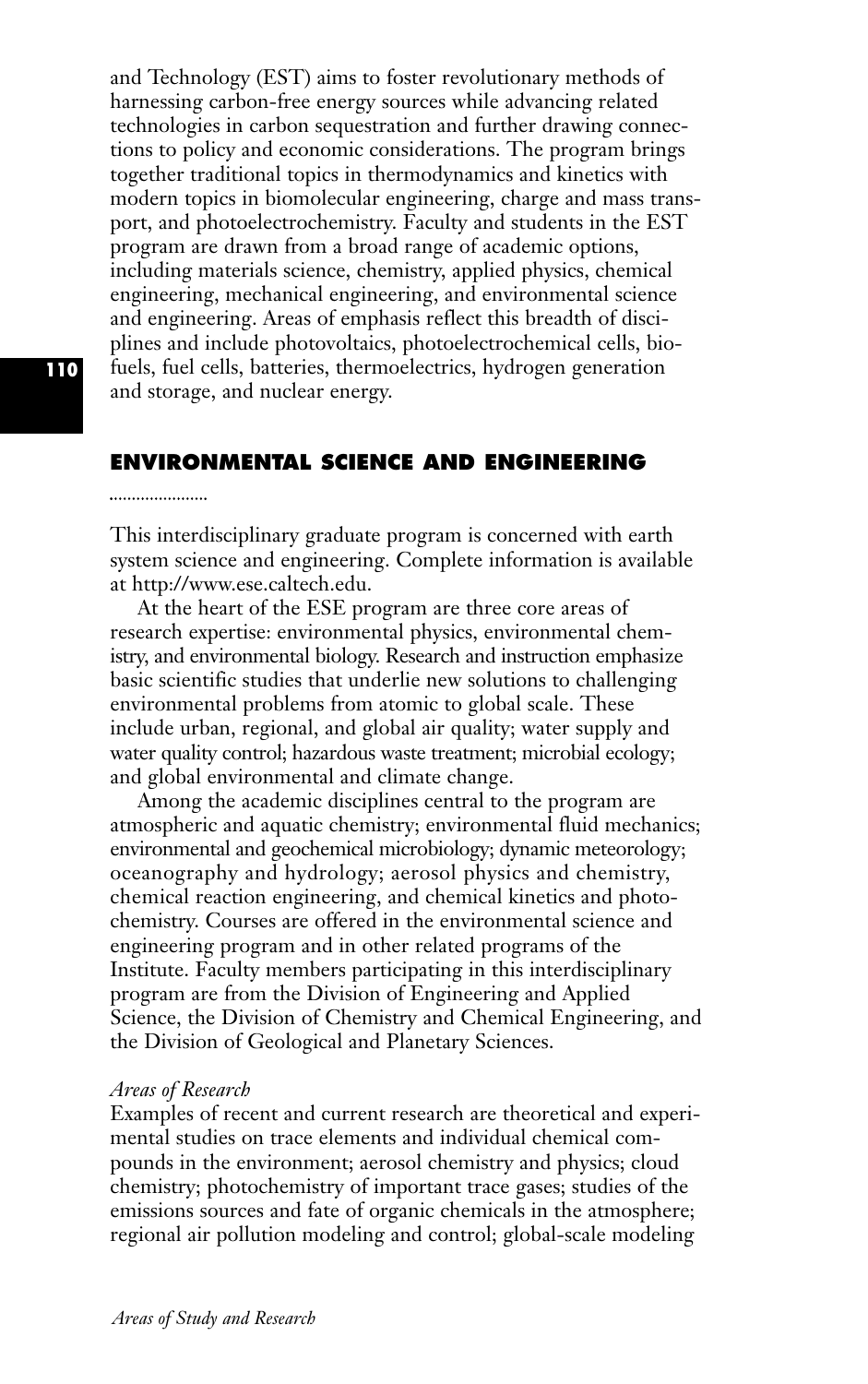of tropospheric chemistry and the carbon cycle; marine geochemistry; geochemical studies of paleo ocean circulation; trace-gas geochemistry; microbiology of iron-reducing organisms; termite-microbe symbiosis and its impact on trace-gas dynamics; cultivation of novel microbes with novel properties; antagonistic interactions among competing soil microbes; climate studies including transport of heat and moisture by the atmosphere; and monsoon dynamics.

#### *Physical Facilities*

The laboratory experimental work in environmental science and engineering is carried out across the Caltech campus with a wide variety of modern instrumentation in the various laboratories described below. In 2011, many of these facilities will be relocated to the Linde + Robinson Laboratory.

The atmospheric chemistry and aerosol laboratory includes a state-of-the-art facility that has been specially designed for studies of the photochemical reactions of gaseous and particulate pollutants. Dual 28 m3 indoor irradiated reaction chambers are used for direct simulations of atmospheric conditions using carefully prepared mixtures of hydrocarbons, nitrogen oxides, and aerosols. Both gasphase chemistry and the formation of aerosol particles are probed with this system.

Analytical instrumentation includes monitors for major gas-phase trace gases, gas chromatography, gas chromatography with mass spectrometry, and the resources of the Environmental Analysis Center for detailed chemical analysis of gas and aerosol samples. Measurements of aerosol particle formation and growth in the smog chamber experiments and in field studies are performed using the scanning electrical mobility spectrometer, a fastresponse, high-resolution particle-sizing instrument developed at Caltech, along with more conventional particle measurement techniques (optical particle counters, cascade impactors, condensation nuclei counters, and filter samplers). A novel aerosol mass spectrometer is used for molecular speciation of aerosols.

Flow reactors are used for controlled studies of nucleation processes, and to probe the dynamics of agglomerate aerosols. Equipment is available sufficient to conduct field experiments involving the measurement of atmospheric particulate matter concentration, chemical composition and size distribution, and gaseous pollutant concentration, simultaneously at up to 10 monitoring sites.

Caltech, in conjunction with the Naval Postgraduate School in Monterey, California, operates the Center for Interdisciplinary Remotely Piloted Aircraft Studies. This center operates research aircraft for atmosphere science studies, including a Twin Otter aircraft instrumented to carry out state-of-the-art measurements of atmospheric aerosol and cloud properties and composition. Caltech faculty and graduate students regularly participate in large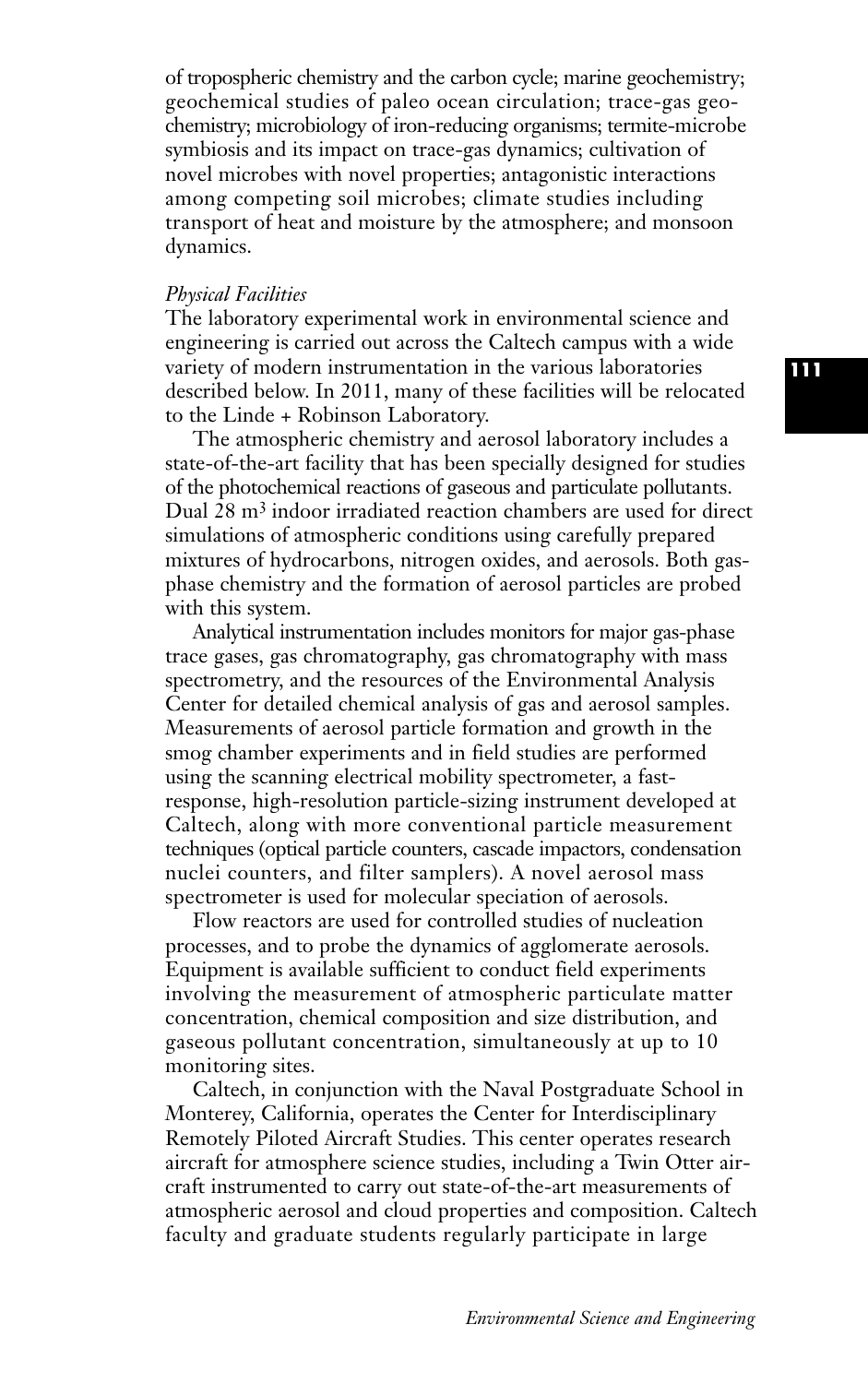international field programs in atmospheric chemistry and aerosols using the aircraft available in the Center.

The Environmental Analysis Center is equipped for chemical analysis by electrochemistry, plasma emission mass spectrophotometry, gas chromatography, high-performance liquid chromatography, fluorescence spectroscopy, infrared spectrometry, gas chromatography–mass spectrometry (GC-MS), liquid chromatography–mass spectrometry (LC-MS), high-resolution MS/MS/MS, ATR-FTIR, electrospray mass spectrometry, supercritical fluid extraction (SCF/MS), multicomponent UV-visible spectrophotometry, electrophoresis chromatography, gradientelution ion chromatography, gel permeation chromatography, total organic carbon analysis, and, for physical characterization of aqueous particles by light scattering, electrophoresis and electrical particle size analysis.

The atmospheric photochemistry laboratory has a number of lightsources and detectors for investigation of atmospheric chemistry. Instrumentation development activities include design of optical and mass spectrometers for environmental analytical chemistry.

The environmental microbiology laboratory includes a facility for the preparation of bacterial media, as well as equipment for the isolation, cultivation, and physiological characterization of fastidious and anaerobic microbes, DNA isolation and manipulation, DNA sequence data manipulation and analysis, protein purification and enzyme assays, and culture field analyses. In addition, access is available to several electron microscope facilities on campus, as well as the oligonucleotide probe synthesizer and the microprotein sequenator.

The option provides students with access to scientific computing through advanced supercomputers operated by the Division of Geological and Planetary Sciences.

# **GEOLOGICAL AND PLANETARY SCIENCES**

Students and faculty in the Division of Geological and Planetary Sciences study the earth and planets to understand their origin, constitution, and development, and the effect of the resulting physical and chemical environments on the history of life, and on humanity. The approach to these problems relies strongly on the basic sciences. Programs of study and research are pursued in environmental science and engineering, geology, geobiology, geochemistry, geophysics, and planetary science. The curriculum is flexible so that students with degrees in biology, chemistry, engineering, or physics may carry out graduate work within the division, and interdisciplinary studies are encouraged.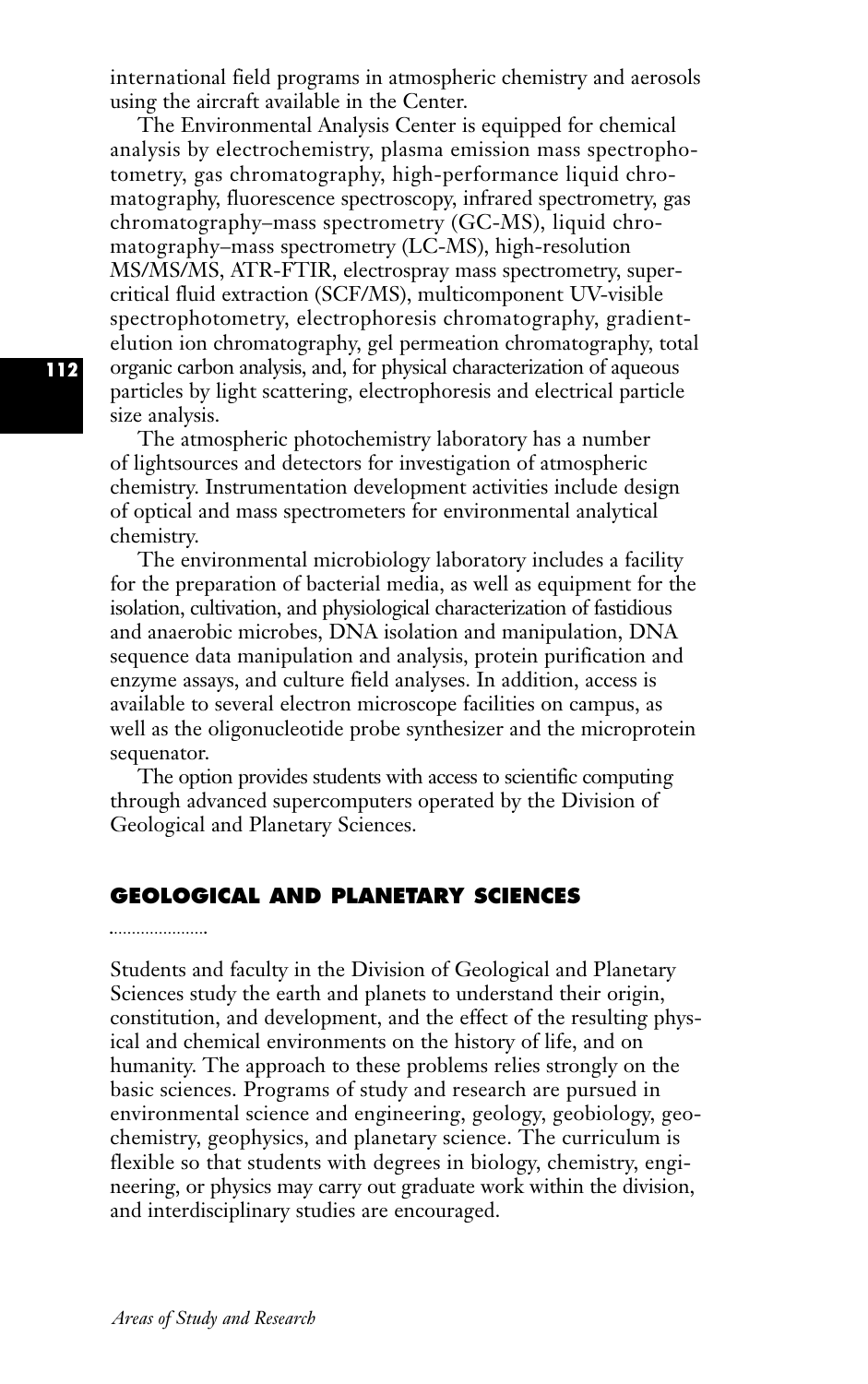Southern California provides an excellent natural laboratory for the study of geology, tectonics, and earthquakes. Current advances in understanding the dynamic motions of the earth's interior have opened new opportunities for the study of crustal motions and earthquakes. Historic records of seismic activity are put into longterm perspective by studies of surface and bedrock geology. The dynamics and geometry of crustal movements are studied on local, regional, and global scales in order to understand the evolution of continents, subduction zones, and mid-ocean ridges. The division maintains active field programs in diverse areas in North America and throughout the world.

The events that shaped the earth can be identified by studying the structure of rocks and their chemical and isotopic compositions. The absolute chronology of Earth and solar system history can be established by measurements of radioactive isotopes. These geological events have been intimately associated with the origin and evolution of life on Earth. The field of geobiology uses both geological and genetic evidence to examine the impact of life on the earth and the impact of geological conditions on biology. The field of geochemistry includes studies of radiogenic and stable isotopes, petrology, chemical oceanography, and atmospheric chemistry. These tools are applied to the origins of igneous and metamorphic rocks, evidence of past climate change, tracing anthropogenic influences on the earth, and the structure of planetary interiors. The comparative study of the other planets—their atmospheres, surfaces, and internal structures—is important in our understanding of Earth and its place in the cosmos. The early history of the solar system can be approached by studies of extraterrestrial materials, including lunar samples, interplanetary dust grains, and meteorites.

#### *Physical Facilities*

The division is housed in four adjacent buildings, which are well equipped for modern instruction and laboratory work. They contain several seminar rooms and a library as well as student and faculty offices. Numerous computers are distributed throughout the division, including a facility for geographic information systems and remote sensing. Many efforts within the division-related geodetic, geological, and seismological investigation and monitoring of plate boundary regions are coordinated through the Caltech Tectonics Observatory. The division operates a 512-node (4096 core) supercomputer used by students and faculty for Earth and planetary science studies. Rock and mineral collections and sample preparation areas are available. There are modern laboratories equipped with a scanning electron microscope and electron microprobe; a variety of plasma-source, gas-source, thermal emission, and secondary ion mass spectrometers; tunable laser spectrometers; high-temperature furnaces and high-pressure apparatus including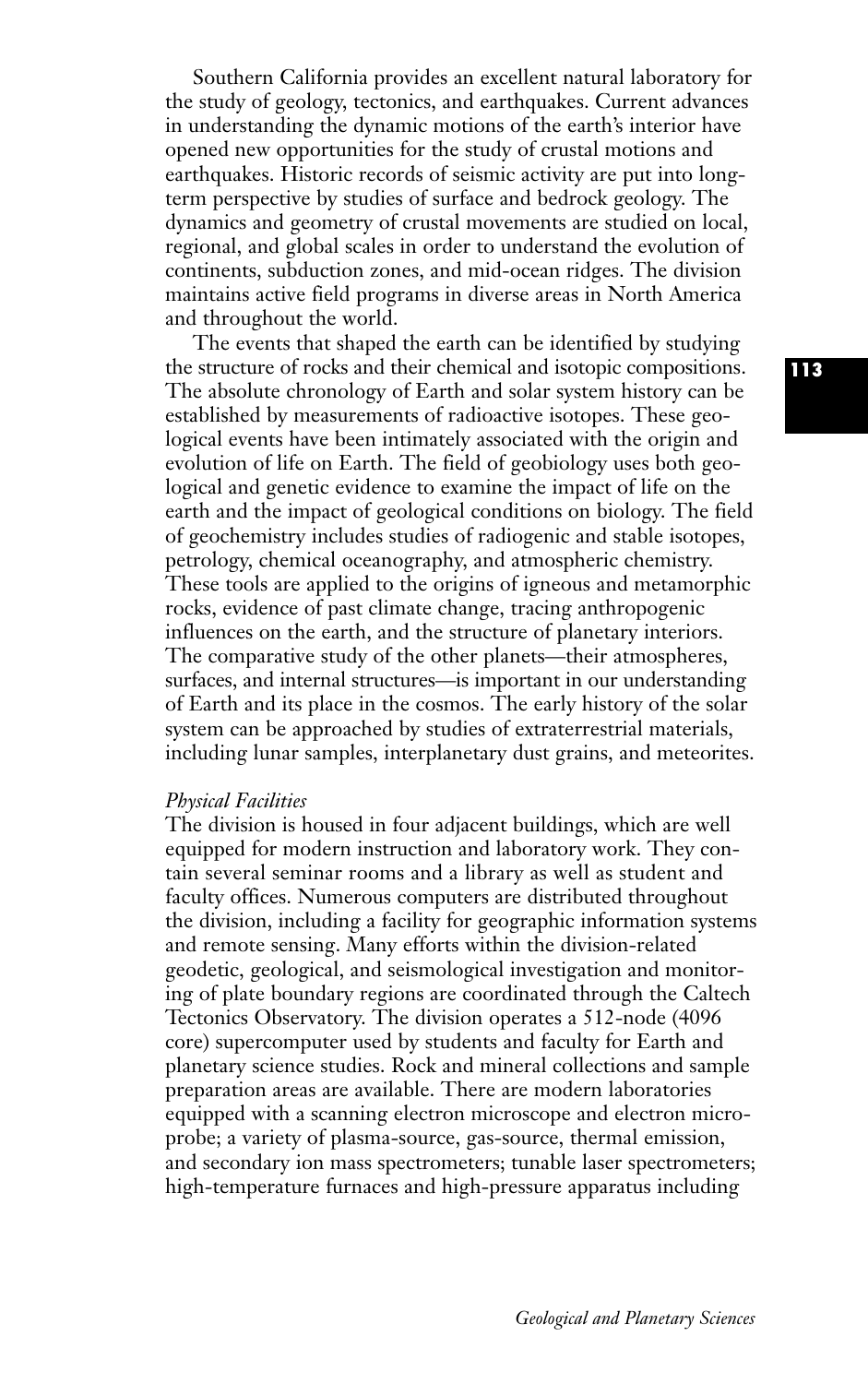piston-cylinder, multi-anvil, diamond anvil, and shock-wave facilities. Our most advanced analytical tools are operated by our Center for Cosmochemical and Geochemical Microanalysis. Cooperation with other departments on campus, such as materials science and environmental science and engineering, provides access to additional instrumentation for sample preparation and analysis.

A laboratory for molecular geobiology specializes in the culturing and the biochemical and genetic study of anaerobic bacteria. A sensitive magnetometer facility is designed for the study of both biomagnetism and paleomagnetics. The Seismological Laboratory, housed in the GPS division, operates the Southern California Seismic Network jointly with the U.S. Geological Survey. The network records and analyzes real-time earthquake data from more than 380 seismic stations located across Southern California. Data from the network are available for research via the Southern California Earthquake Data Center.

The Jet Propulsion Laboratory, NASA's lead center for planetary exploration, is located seven miles from campus and is administered by the Institute. Students and faculty participate in JPL activities through joint research, instrument development, mission operations, and data analysis. In addition, Caltech owns and operates several optical and radio observatories that are used partly for planetary research. Active programs of planetary studies are pursued at the Owens Valley Radio Observatory, Palomar Mountain, and the Keck Telescopes and, in the near future, the Thirty-Meter Telescope project.

# **HISTORY AND PHILOSOPHY OF SCIENCE**

The program in history and philosophy of science is devoted to the study of the historical evolution and philosophical underpinnings of the physical and biological sciences. Work in history and philosophy of science may be pursued as an undergraduate option, a graduate minor, or on a course-by-course basis.

Historical research in the program includes the origins of experimental practice, the social and institutional contexts of science, the origins and applications of quantitative methods, specific developments since antiquity in physics, biology, and chemistry, as well as biographical and comparative studies. Philosophical research in the program deals with issues in causation, explanation, scientific inference, the foundations of probability and decision theory, philosophy of mind, psychology and neuroscience, and scientific fraud and misconduct.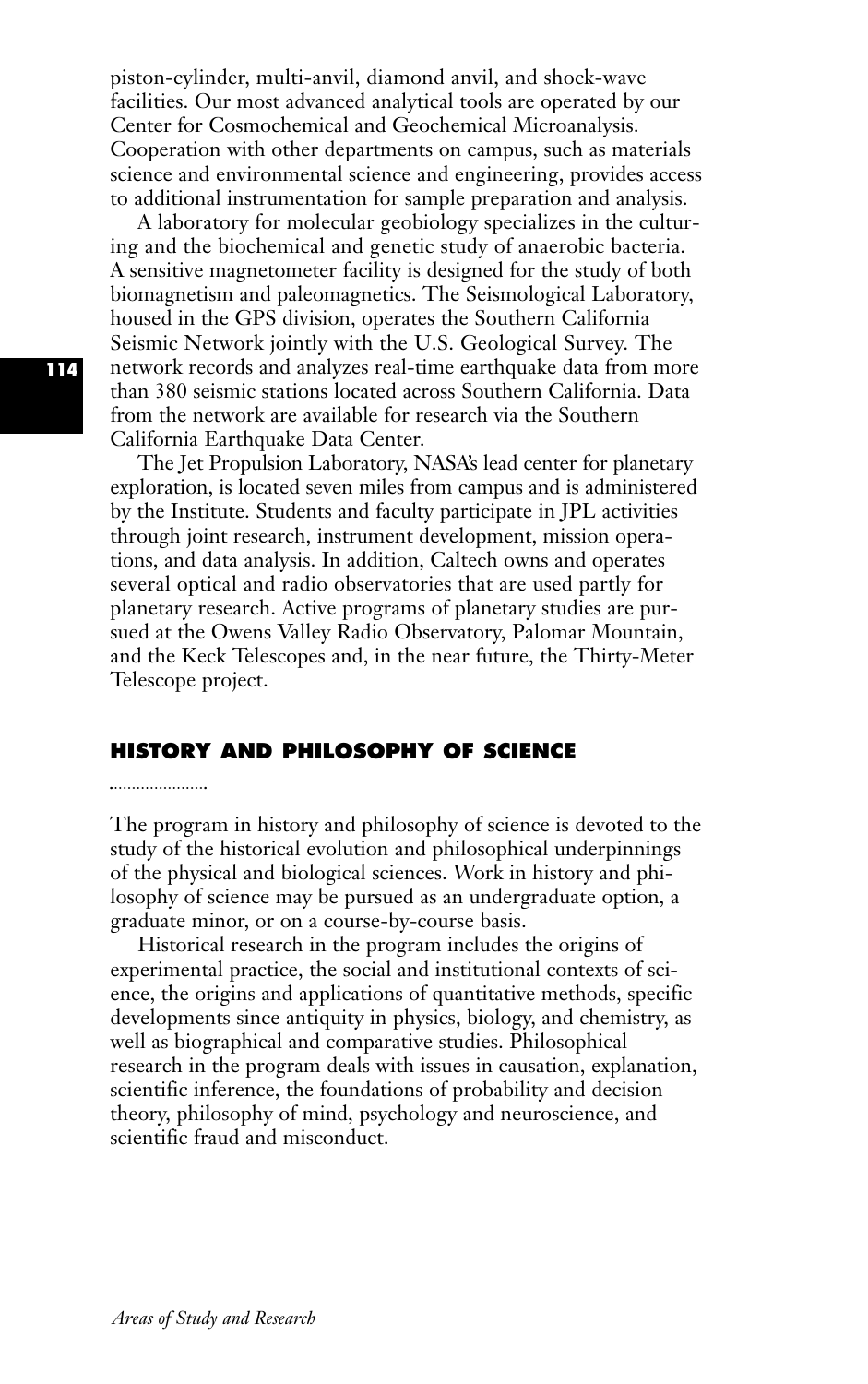#### **HUMANITIES**

English at Caltech spans the major periods of American and British writing. Students can pursue interests ranging from Shakespeare and a survey of drama to romantic and modern poetry; from early fiction to the postmodern novel.

History at Caltech examines the Western and non-Western past to understand the evolution of culture, science, institutions, and behavior. Courses span the medieval, Renaissance, and modern periods; the United States, Europe, and Asia; and special topics such as radicalism and demography. In certain courses, quantitative methods drawn from the social sciences are applied to historical studies.

Philosophy is concerned with the most fundamental issues involving the nature of the world and of human knowledge, values, and judgment. At Caltech, particular emphasis is placed on philosophy of the natural and social sciences, scientific inference, moral and political philosophy, and philosophy of mind, psychology, and the neurosciences. Members of the faculty have a variety of other interests, including philosophical logic, moral psychology, and the history of philosophy.

Courses in English, film history, and philosophy are given at both introductory and advanced levels.

A variety of courses in classical and modern European languages and in music and art history are available. Art history classes make use of the resources of the Huntington Library, Art Collections, and Botanical Gardens; the Los Angeles County Museum of Art; and other museums in the area.

#### *Areas of Research*

The English faculty, interested in new approaches to studying their subject, engage in research into the relationships between literature and the pictorial arts, literature and history, and the material production of literature.

Research in history covers a wide range of historical fields and methodologies. Topics include an examination of the development of racial attitudes and behavior in the 19th-century United States; the history of the physical and biological sciences and of science in relationship to society; history and film; and political and economic development in early modern Europe. A number of faculty carry out research and teaching in the interrelated subjects of science, ethics, and public policy.

Research in philosophy includes work in philosophy of science, philosophy of mind, history of philosophy, ethics, the evolution of cognition, and political philosophy.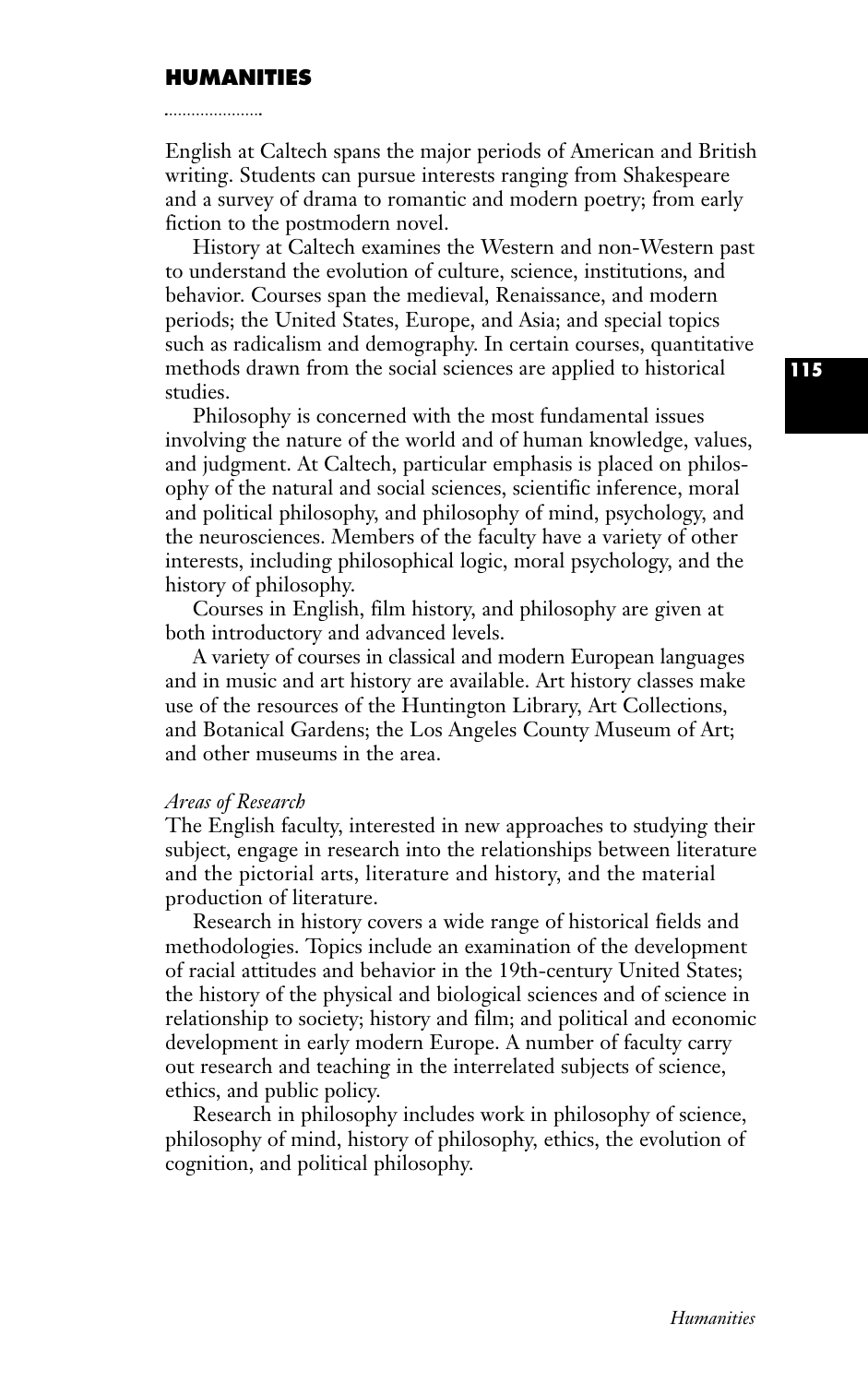# **INDEPENDENT STUDIES PROGRAM**

Independent Studies is an educational alternative for undergraduates whose goals cannot be satisfied with a normal undergraduate option. The student gathers a three-person faculty committee, representing at least two divisions of the Institute, and chooses his or her own scholastic requirements under this committee's supervision. Approval must also be obtained from the Curriculum Committee, a standing committee of the faculty. The independent studies program has no facilities of its own. Areas of study and research may be selected from any part of the Institute. (For a complete description, see page 224.)

# **INFORMATION SCIENCE AND TECHNOLOGY**

Information Science and Technology (IST) is a multidivisional research area that includes participants from the biology, chemistry and chemical engineering, engineering and applied science, humanities and social sciences, and physics, mathematics and astronomy divisions. Areas of emphasis include networking and distributed systems, neuromorphic engineering and sensory-based machines, quantum computation and communications, molecular electronics and biochemical computing, biological circuit design, information flow in economic and social systems, and mathematical foundations of information.

#### *Physical Facilities*

IST is mainly centered around the Annenberg Center for Information Science and Technology and the Moore Laboratory. Research centers associated with IST include the Lee Center for Advanced Networking, the Center for Neuromorphic Systems Engineering, the Center for Biological Circuit Design, the Center for the Mathematics of Information, the Center for the Physics of Information, and the Social and Information Science Laboratory.

# **MATERIALS SCIENCE**

Materials scientists study relationships between the properties of materials and their internal structure, and how this structure can be controlled. The field of materials science at the California Institute of Technology emphasizes fundamental issues in metals, oxides, semiconductors, ceramics, and composites. Additional faculty in electrical engineering, applied physics, and chemistry are also concerned with semiconductors and superconductors. Work in polymers is carried out in aerospace engineering, chemistry, and chemical engineering.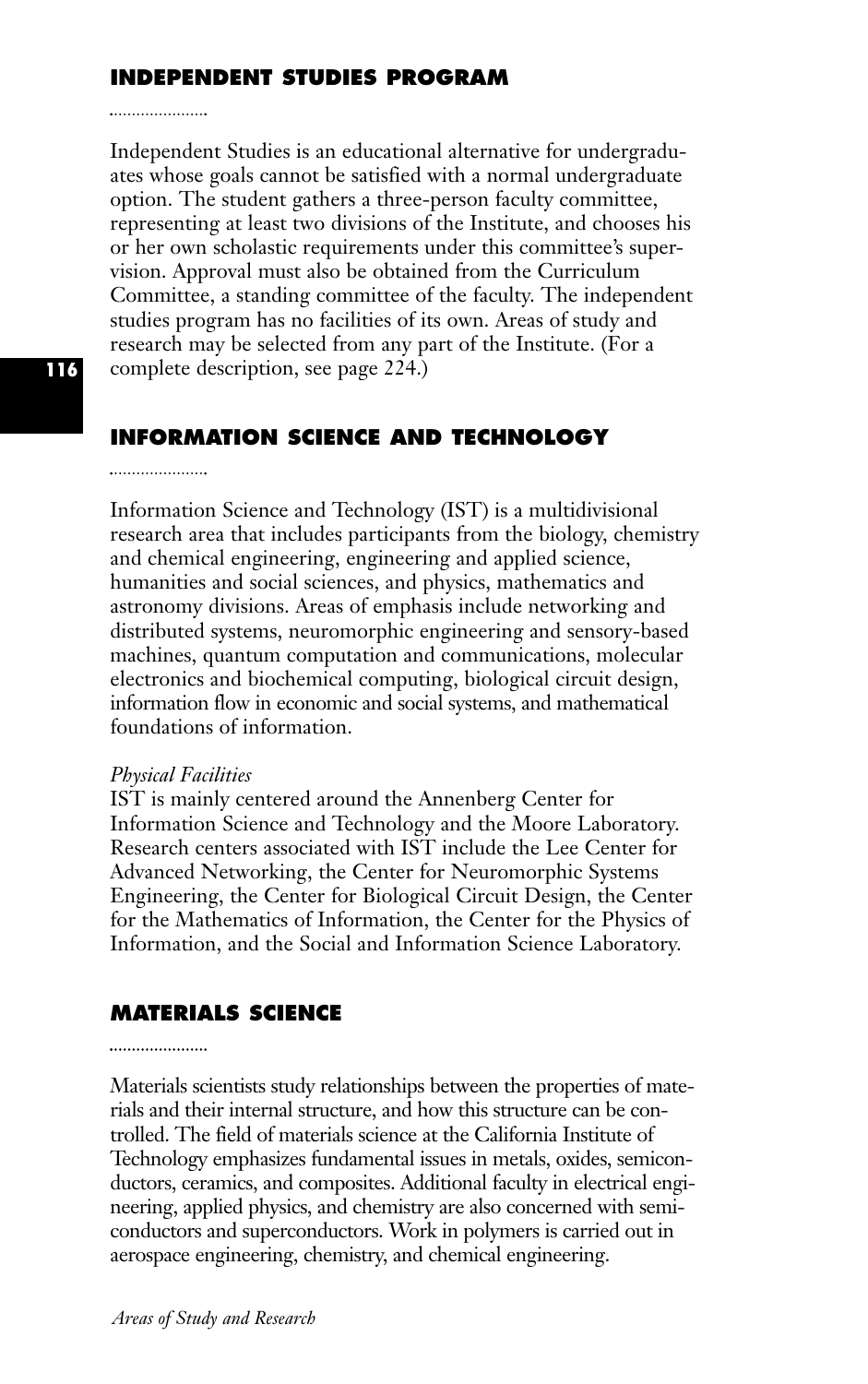#### *Areas of Research*

The current areas of research by the materials science faculty include a wide variety of nontraditional materials, many far removed from their equilibrium thermodynamic states. Examples of such materials include metallic glasses, metal-matrix composites, energy-storage materials, nanostructured materials, protonconducting solid acids and perovskites, and materials for electronic devices. The physical characteristics of interest span a wide range of mechanical, thermodynamic, electrical, magnetic, and electrochemical properties. Materials science is a cross-disciplinary field, and graduate students in the materials science option can perform their thesis research with a supervisor or cosupervisor in a different option at Caltech.

#### *Physical Facilities*

Research by the faculty, graduate students, and a few advanced undergraduates is conducted in the W. M. Keck Laboratory and the Steele Laboratory. Material-preparation facilities include equipment for physical vapor deposition under ultrahigh vacuum conditions, melting, casting, and rapid solidification, equipment for the processing of ceramic powders, and high-energy ball milling. Facilities for the characterization of materials include an extensive array of X-ray diffraction instruments including a single crystal diffractometer, X-ray powder diffractometers with high-performance, position-sensitive detectors, impedance spectrometers for transport and dielectric measurements, Mössbauer spectrometers, differential scanning calorimeters and differential thermal analyzers, thermogravimetric analyzers, and several test systems for the measurement of mechanical properties. A microscopy facility has been built around an FEI Tecnai TF30 300-keV transmission electron microscope with high resolution and analytical capabilities. Another analytical 120-keV transmission electron microscope is dedicated to materials research. In addition to the equipment within materials science, a wide range of mechanical and microstructural characterization facilities are available elsewhere at Caltech.

#### **MATHEMATICS**

## *Areas of Research*

Students in mathematics have the opportunity to work in many fields of current research. The main active areas of research by the faculty include the following:

- *Algebra*. Finite group theory, algebraic groups, representation theory, symmetric functions, algebraic K-theory.
- *Algebraic Geometry*. Moduli spaces, birational geometry, Hodge theory, Calabi-Yau varieties, arithmetic geometry.
- *Analysis*. Classical real and complex analysis, harmonic analysis, functional analysis and operator theory, orthogonal polynomials;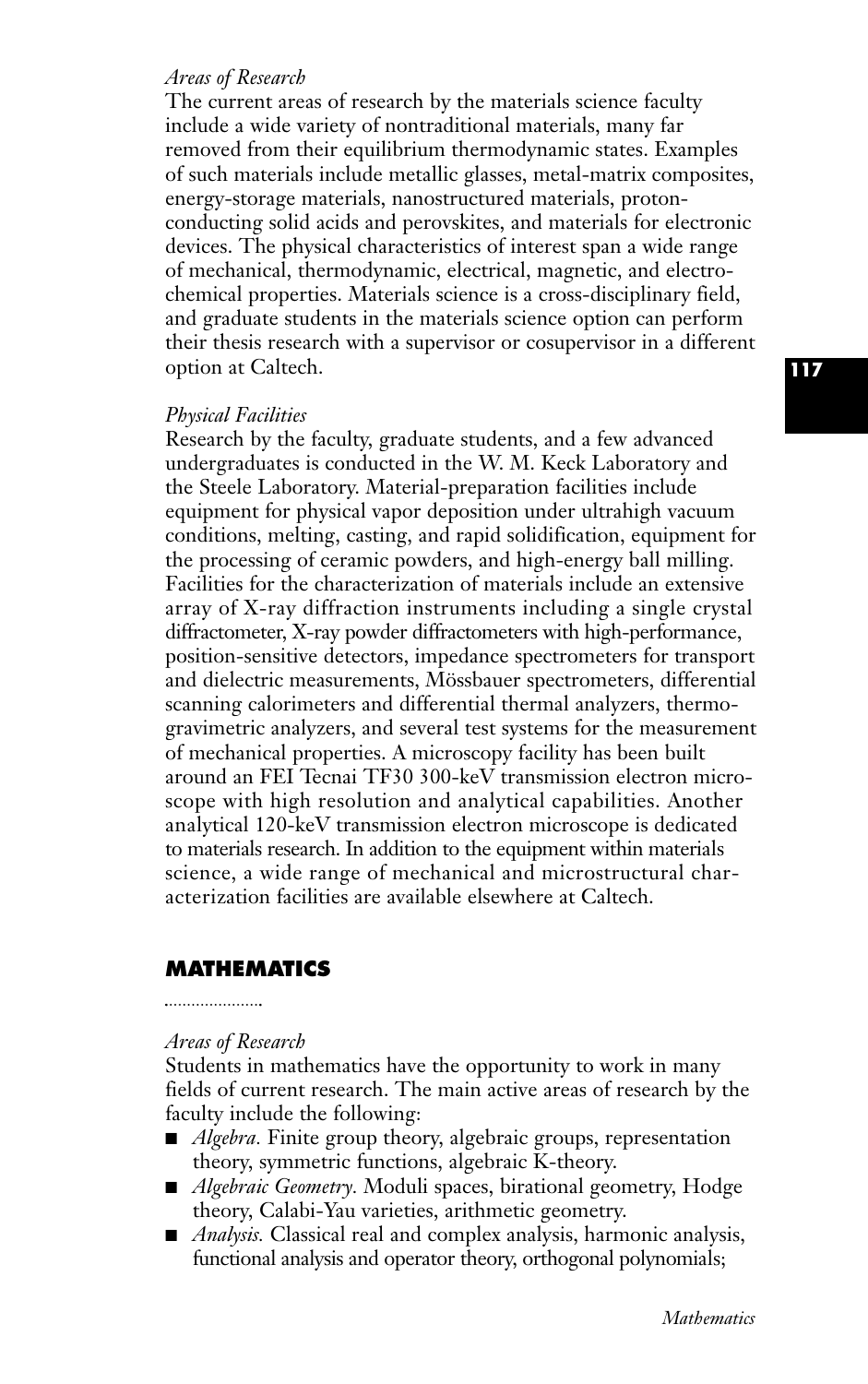complex, smooth, and random dynamical and Hamiltonian systems, fractals, integrable systems, partial differential equations.

- *Combinatorics*. Combinatorial designs and matrix theory, coding theory, extremal set theory.
- **■** *Geometry and Topology.* Low-dimensional topology, hyperbolic geometry, geometric group theory and foliations; symplectic geometry and topology, topological gauge theory, knot theory, and their interface with theoretical physics.
- *Mathematical Logic*. Set theory and its interactions with analysis, combinatorics, dynamical systems, and model theory.
- *Mathematical Physics*. Schrödinger operators, random matrices.
- **■** *Noncommutative Geometry.*
- *Number Theory*. Algebraic number theory, automorphic forms, Shimura varieties, Galois representations, and L-functions.

## *Physical Facilities*

The mathematics department occupies three floors of the Sloan Laboratory of Mathematics and Physics. In addition to offices for the faculty and graduate students, there are classrooms, a lecture hall, a computer lab, and a lounge for informal gatherings of the students and staff. The mathematics library is housed nearby in the Millikan Library.

# **MECHANICAL ENGINEERING**

Mechanical engineering at Caltech concerns itself with the boundaries between traditional disciplines of science and engineering in order to develop new understanding and advanced technology to address contemporary problems. Mechanical engineering encompasses three broad areas: mechanics (including active materials, fracture mechanics, and mechanics of materials), mechanical systems (including control and analysis of dynamic systems, engineering design of electromechanical systems including microfluidic and optofluidic devices, kinematics, optimization, robotics, and structural design), and fluid and thermal systems (including acoustics, cavitation, chemical vapor deposition, combustion, fluid flow and hydrodynamic instabilities, heat and mass transport, multiphase and multicomponent flows, propulsion, and turbulence). These areas are applied to a rich diversity of problems including bioengineering, control of aircraft engines, design of vehicle structures, granular flows, earthquake occurrence, hyper-redundant robots, jet noise reduction, locomotion and grasping, medical applications of robotics, navigation algorithms, structured design of micro-electro-mechanical systems (MEMS), thin-film deposition, transportation systems, propulsion systems, and rapid assessment of early designs.

The educational program in mechanical engineering at Caltech prepares students for professional practice and research in an era of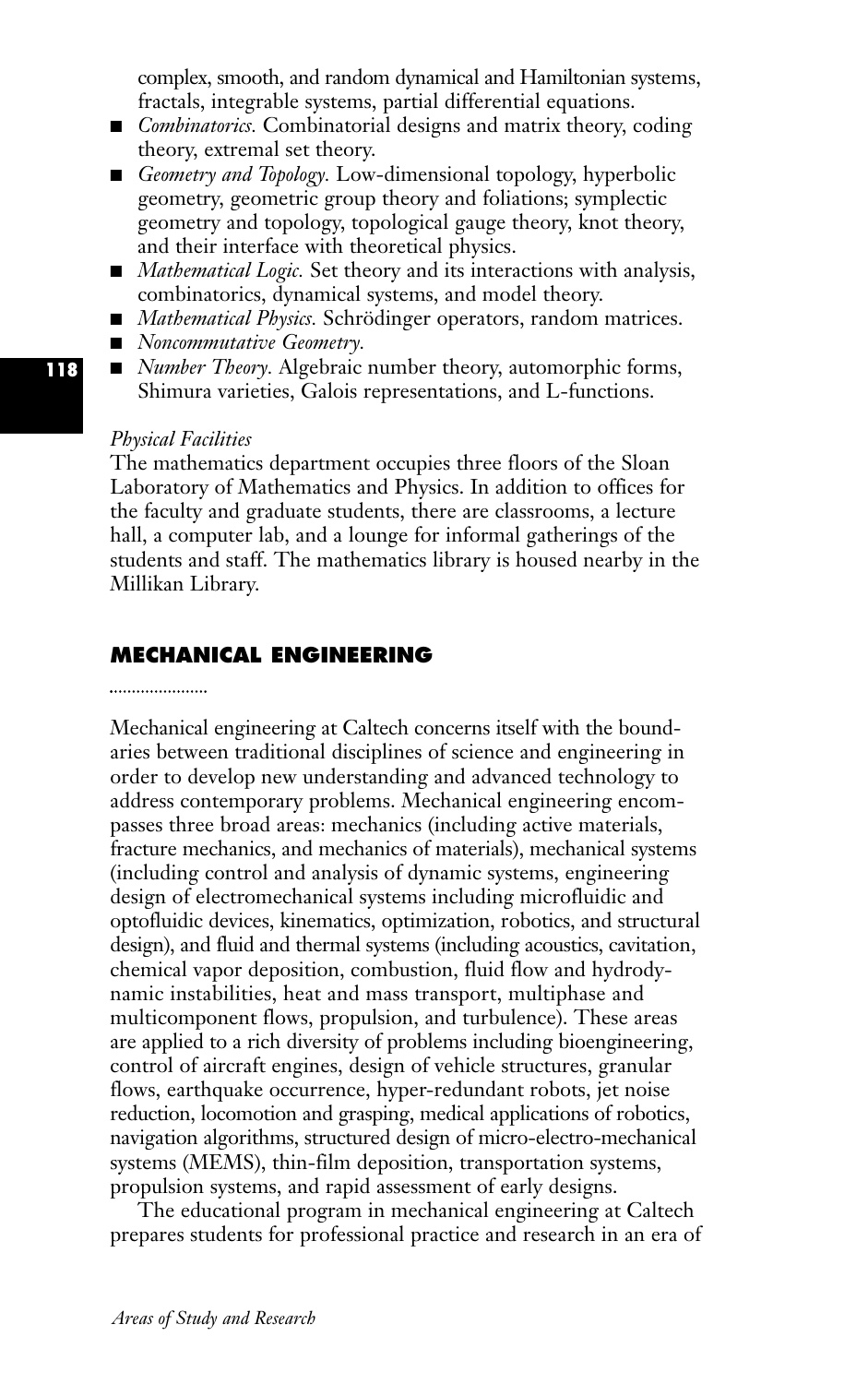rapidly advancing technology. It combines a strong background in the basic and engineering sciences with laboratory and design experience. It strives to develop professional independence, creativity, leadership, and the capacity for continuing professional and intellectual growth.

## *Areas of Research*

- *Mechanics of Materials*. Studies in the field of mechanics of materials are an integral part of the mechanical engineering option. In general, work pursued within the mechanical engineering option emphasizes aspects of mechanics that are concerned with mechanical behavior of homogeneous and heterogeneous solids, bridging temporal and spatial scales, thin film, MEMS, active materials, composites, dynamic deformation, fracture and frictional sliding of solids, computational modeling, and advanced experimental diagnostic techniques. Additional interests include the mechanics of heterogeneous geological systems.
- *Mechanical Systems and Engineering Design*. Activities in these areas encompass a broad range of traditional mechanical engineering fields, including control systems, dynamics, kinematics, and mechanical design, as well as cross-disciplinary areas such as signal processing, computer control, engineering computation, electromechanical design, micro-electro-mechanical systems (MEMS) design, and bioengineering. General areas of interest include design theory and methodology, imprecision in engineering design, engineering system design, MEMS design, kinematics, robotics, autonomous systems, control of mechanical systems, computer-aided design, and simulation.
- **■** *Thermal Systems and Fluid Dynamics.* This area encompasses a broad spectrum of research activities, including convective heat transfer (packed beds, moving granular media, rotating flows), chemical vapor deposition of thin films, computational fluid dynamics including molecular dynamic simulations, acoustics of turbulent flows, explosion dynamics including deflagrations, detonations, and shock waves, two-phase flow including colloidal dispersions, cavitation, turbomachines for flow of liquids and rocket propellants and combustion, and transport phenomena in micro/nanofluidic systems including phase transitions, fluid instabilities in free surface flows, and Marangoni and thermocapillary forcing in thin liquid films.

#### *Physical Facilities*

Laboratory facilities are available in a number of areas, including control of mechanical systems, computer-aided design, flow visualization, heat transfer, liquid phase turbomachines, thin-film deposition, robotics, and hydrodynamic water tunnels. These facilities are shared by research groups collaborating with applied mechanics, applied physics, civil engineering, and control and dynamical systems.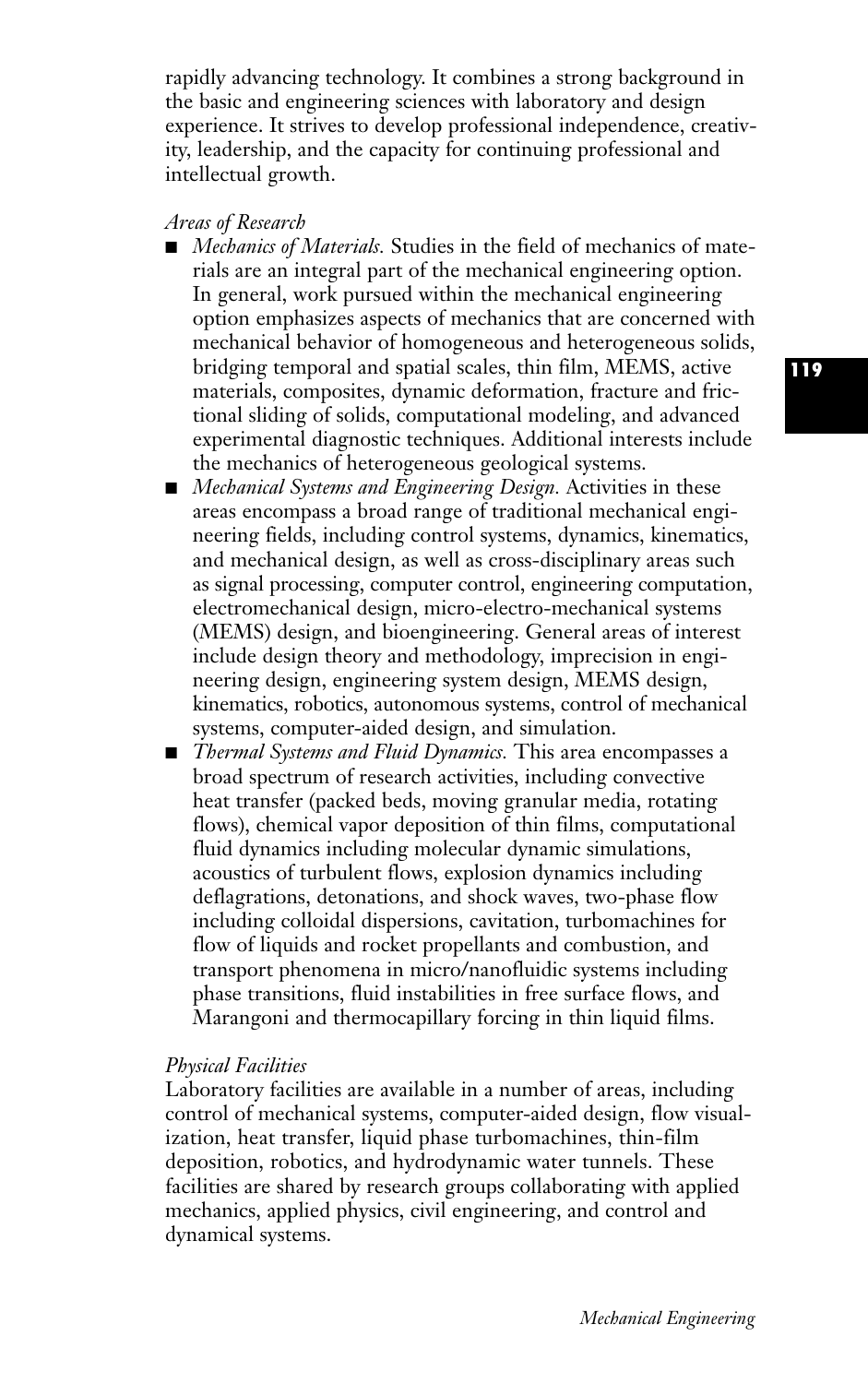## *Areas of Research*

Students in physics will find opportunities for research in a number of areas where members of the faculty are currently active, including those listed below. Physics research at Caltech is often done in collaboration with scientists in the departments of applied physics, astrophysics, planetary science, engineering, chemistry, biology, and other departments, as well as with collaborators at other universities and laboratories. Additional research programs and more detailed information can be found on the Caltech physics department website.

- **■** *Experimental Elementary Particle Physics.* Activities in elementary particle physics are aimed primarily at finding physics beyond the Standard Model. Experimental efforts employ hadronic colliders, e+e- colliders, and neutrino beams at several international facilities. Current experiments include the Large Hadron Collider at CERN, which is searching for the Higgs boson and physics beyond the Standard Model; the MINOS and Nona experiments at Fermilab, studying long baseline neutrino interactions; the BABAR and follow-up experiments, searching for new physics in CP-violating and other rare processes in B meson and t lepton decays.
- *Theoretical Elementary Particle Physics*. The particle theory group studies the unification of interactions based on string theory, the detailed properties of hadrons described by QCD, the quantum properties of black holes, the foundations of cosmology, including dark matter and dark energy, and other aspects of mathematical physics.
- *Nuclear Physics*. The interests of the nuclear group include understanding the detailed properties of neutrinos and performing precision nuclear measurements to search for physics beyond the Standard Model. Neutrino oscillations are investigated at off-campus facilities using accelerators and antineutrinos produced in reactors to provide detailed information on the relative neutrino masses and mixing properties. Precision measurements of neutron decay allow sensitive searches for new physics, while measurements of the neutron electric dipole moment may help explain the dominance of matter over antimatter in the universe.
- *Observational Astrophysics*. Research in this area covers a broad range of topics using observational tools covering the entire electromagnetic spectrum. The high-energy astrophysics group at the Space Radiation Laboratory (SRL) uses X-ray and gamma-ray detectors aboard spacecraft and balloons to investigate energetic processes from compact astrophysical objects, including gamma-ray bursts from neutron star and black hole systems,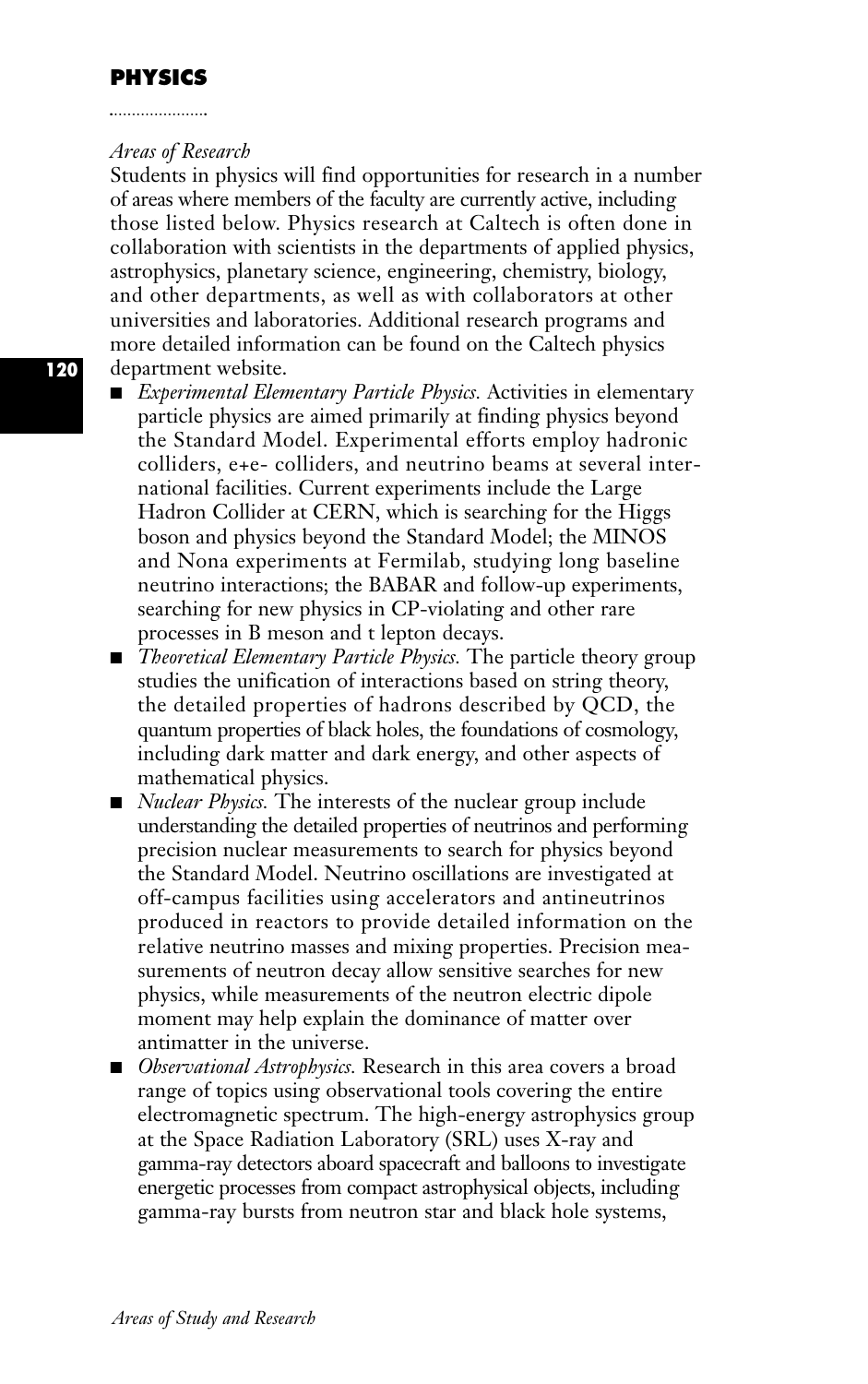supernova and hypernova dynamics, and the development of stars and galaxies in the early universe.

The cosmic ray group at SRL uses data from a variety of spacecraft to study the composition of energetic particles arriving from the sun, the local interstellar medium, and beyond, in order to understand the origin and acceleration of energetic particles in space.

The ultraviolet astronomy group uses satellite observations, such as from the GALEX spacecraft, to explore the ultraviolet sky. Studies include the birth and death of stars, galaxy dynamics and evolution, and other areas.

The submillimeter astronomy group studies star formation, interstellar gas, galaxies, and quasars using the Caltech Submillimeter Observatory and other facilities. Far-infrared observations are made using NASA's Sofia Observatory. An active program is also underway to develop new superconducting detector technologies for use at these wavelengths, in collaboration with scientists at the Jet Propulsion Laboratory.

The infrared astronomy group studies a host of astrophysical phenomena using Caltech's Palomar Observatory, the twin 10-meter optical telescopes at the Keck Observatory, and observations from the Spitzer Space Telescope. Caltech also manages the Spitzer Science Center on campus.

- *Theoretical Astrophysics*. The TAPIR (Theoretical Astrophysics Including Relativity) group carries out research on an everchanging list of topics, including high-energy astrophysics and the physics of black holes and neutron stars, gravitational-wave astrophysics, cosmology, the formation of stars and galaxies in the early universe, and general relativity.
- *Cosmology*. The observational cosmology group explores the structure and dynamics of the early universe using precise measurements of the cosmological microwave background radiation from detectors on the ground, on balloons, and on spacecraft. Efforts to directly detect dark matter are also underway. These experiments include an active program of detector development in collaboration with scientists at the Jet Propulsion Laboratory. Theoretical studies seek to understand the large-scale structure of the universe, including the physical nature of dark matter and dark energy.
- *Gravitational-wave Astronomy*. Observations from the LIGO and LISA projects seek to use gravitational radiation to study a variety of astrophysical sources. Theoretical studies are aimed at developing sensitive data analysis techniques and calculating G-wave signals from sources such as coalescing black holes and neutron stars.
- *Condensed-Matter Physics*. Areas of interest include correlated electron systems, 2-D matter, phase transitions, atomic and excitonic Bose condensation, nanomechanical and nanoelectronic

**121**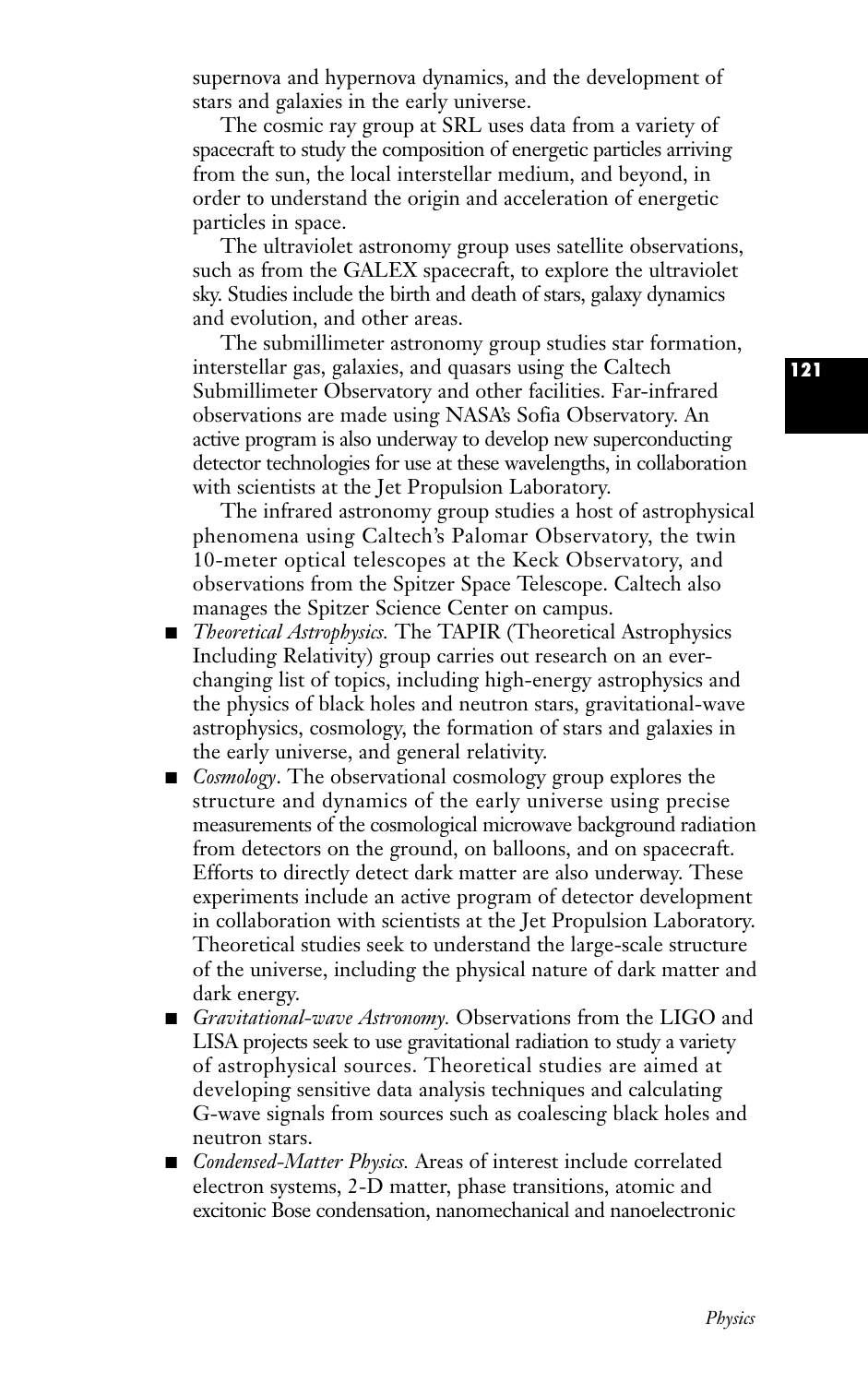systems, biosensors, quantum electromechanics, phonon physics, high-temperature superconductivity, graphene and carbon nanotube systems, quantum entanglement, dynamics of disordered systems, chaos, pattern formation, and systems far from equilibrium. Resources include numerous labs in the Caltech physics department, at the Kavli Nanoscience Institute at Caltech, and at the Jet Propulsion Laboratory.

■ *Quantum Optics and Information*. Research on campus and at the Institute for Quantum Information at Caltech includes studies of the nature of quantum computation and quantum information, cavity quantum electrodynamics, algorithms and error correction techniques in quantum computation, and generally how quantum physics can be harnessed to improve the acquisition, transmission, and processing of information.

# *Physical Facilities*

The physics and astrophysics departments and laboratories are mainly housed in six buildings on campus: the Norman Bridge Laboratory, the Alfred P. Sloan Laboratory of Mathematics and Physics, the W. K. Kellogg Radiation Laboratory, the George W. Downs Laboratory of Physics, the C. C. Lauritsen Laboratory of High Energy Physics, and the Cahill Center for Astronomy and Astrophysics. Off-campus astronomical facilities include Palomar Observatory, the Keck Observatories, Owens Valley Radio Observatory, the Caltech Submillimeter Observatory, the Combined Array for Research in Millimeter-wave Astronomy (CARMA), and the Laser Interferometer Gravitational-Wave Observatory (LIGO).

# **SOCIAL SCIENCE**

The social science program at Caltech is highly interdisciplinary, integrating economics, political science, quantitative history, law, anthropology, and psychology. It makes extensive use of mathematical modeling, laboratory experiments, and econometric techniques. Social science at Caltech strongly emphasizes the understanding and analysis of the relationships between individual incentives, political and economic institutions, and public policy.

#### *Areas of Research*

Caltech social scientists are leaders in the field of laboratory experimentation. They have focused upon the behavior and design of auctions and auction-like mechanisms, public goods provision, interpersonal bargaining, and committee decision making. Considerable laboratory experimentation also focuses upon the workings of financial markets, and seeks to elucidate basic principles